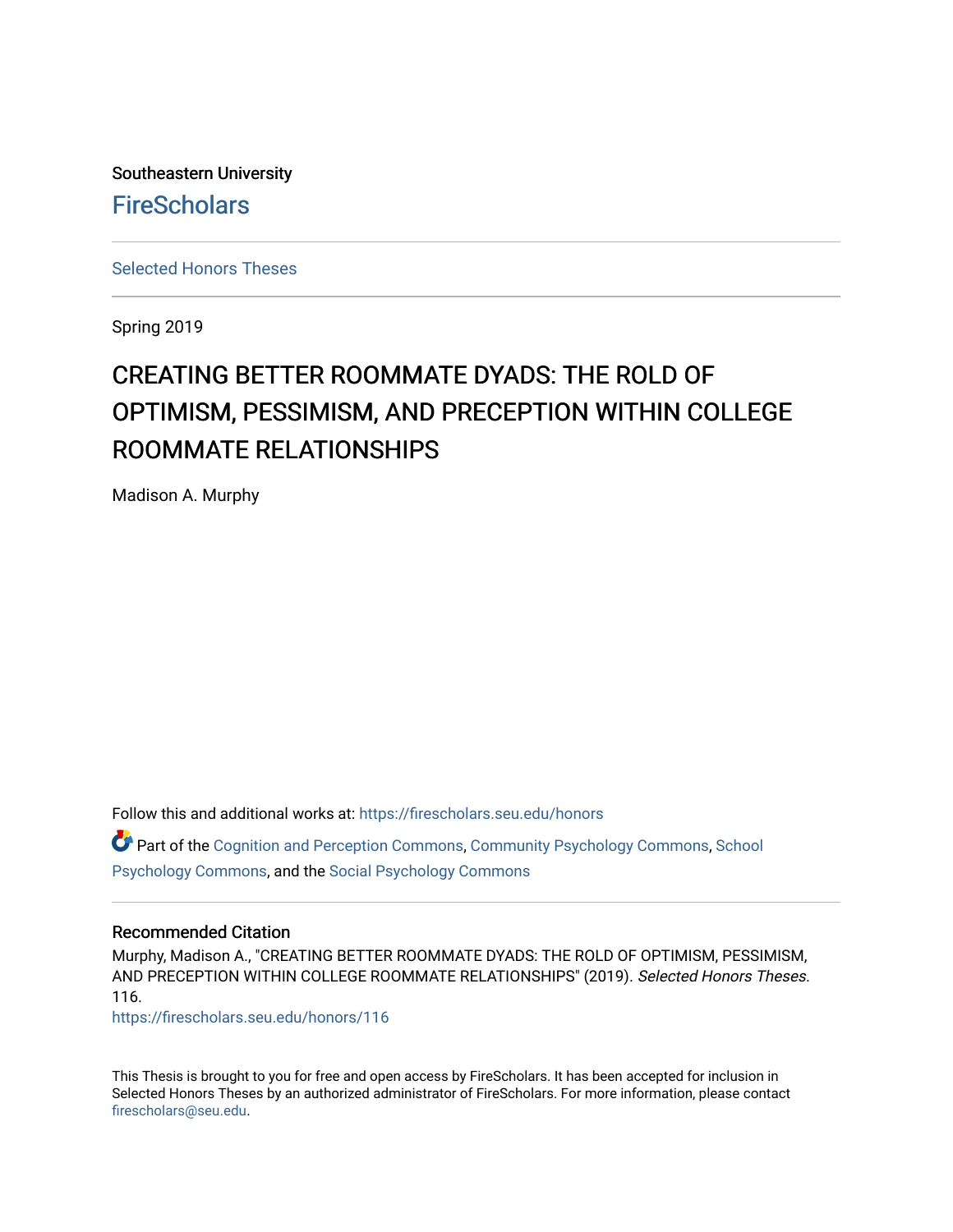# CREATING BETTER ROOMMATE DYADS: THE ROLD OF OPTIMISM, PESSIMISM, AND PRECEPTION WITHIN COLLEGE ROOMMATE RELATIONSHIPS

By

Madison Murphy

Submitted to the School of Honors Committee

in partial fulfillment

of requirements for University Honors Scholars

Southeastern University

2019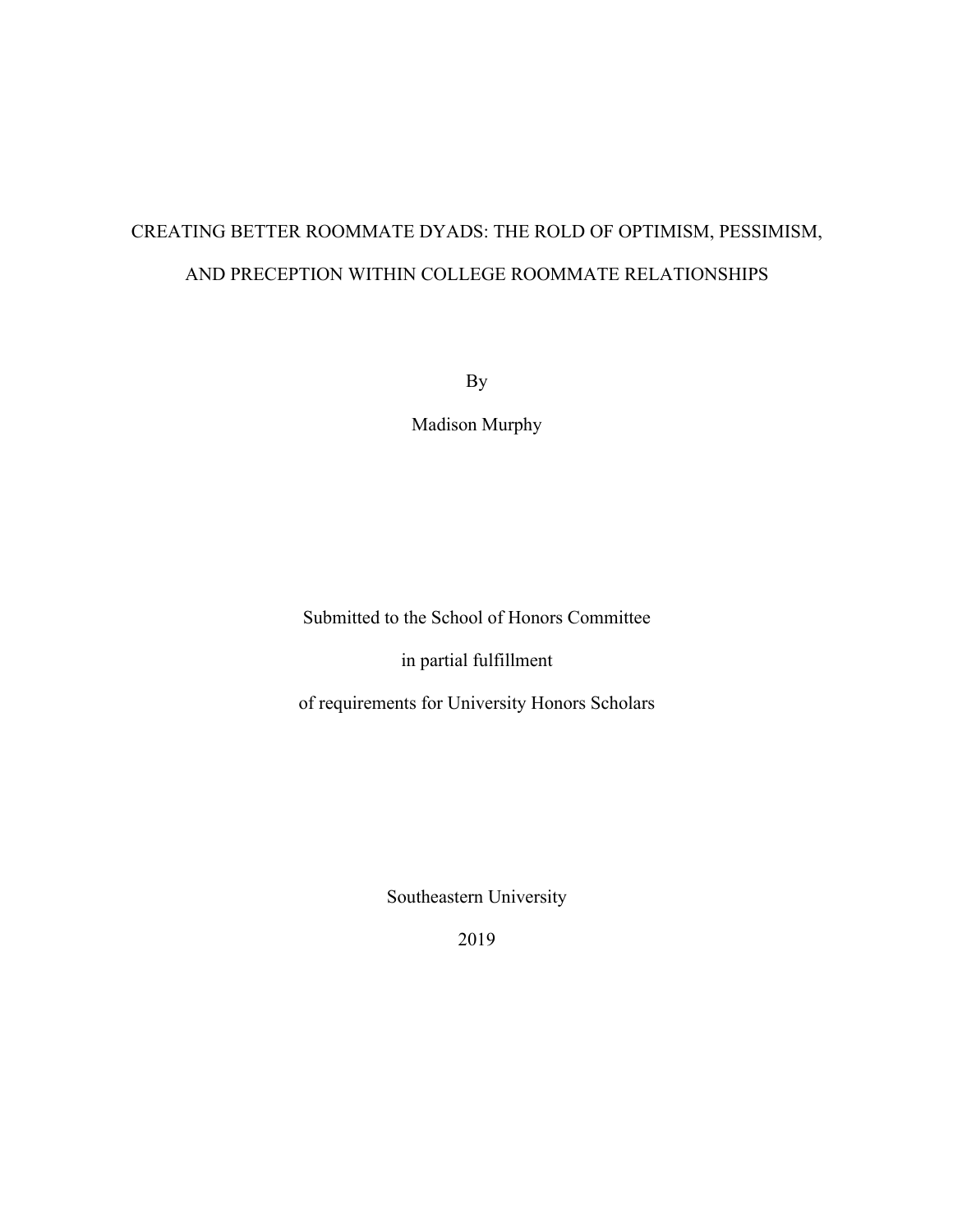2019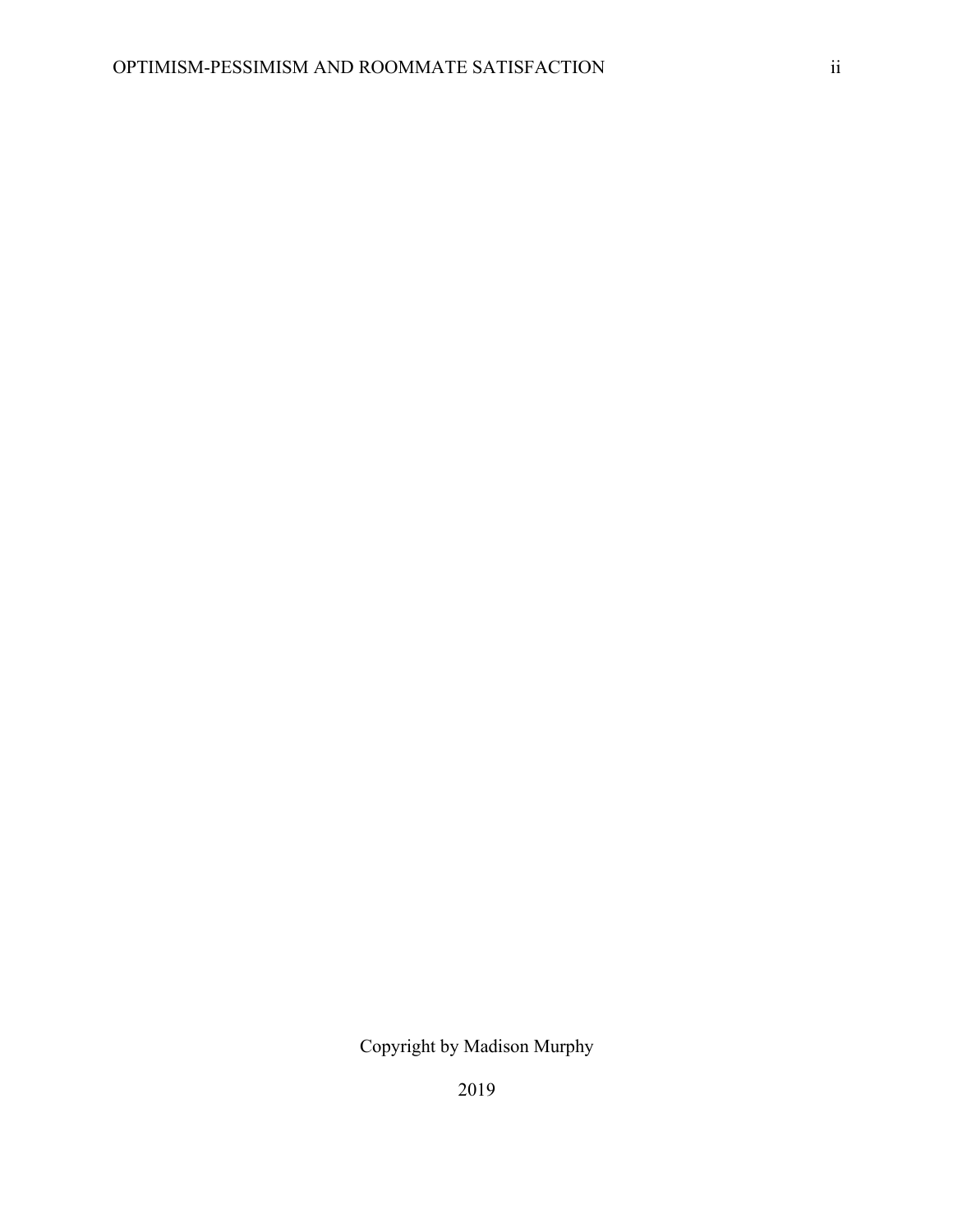# **Abstract**

The purpose of this study is to address the relationship between optimism/pessimism, perception and roommate relationships in college students. Participants were conveniently pooled from Southeastern University and were assessed via an online survey. Literature was compiled supporting the hypotheses that the researcher created. After analysis, it was found that optimism/pessimism correlated with roommate relationships and perceived similarity of optimism and pessimism correlated with roommate relationships. These results supported some of the researcher's hypotheses but not all of them.

**KEYWORDS:** Roommates, Optimism, Pessimism, Self-Perception, Perceived Similarity.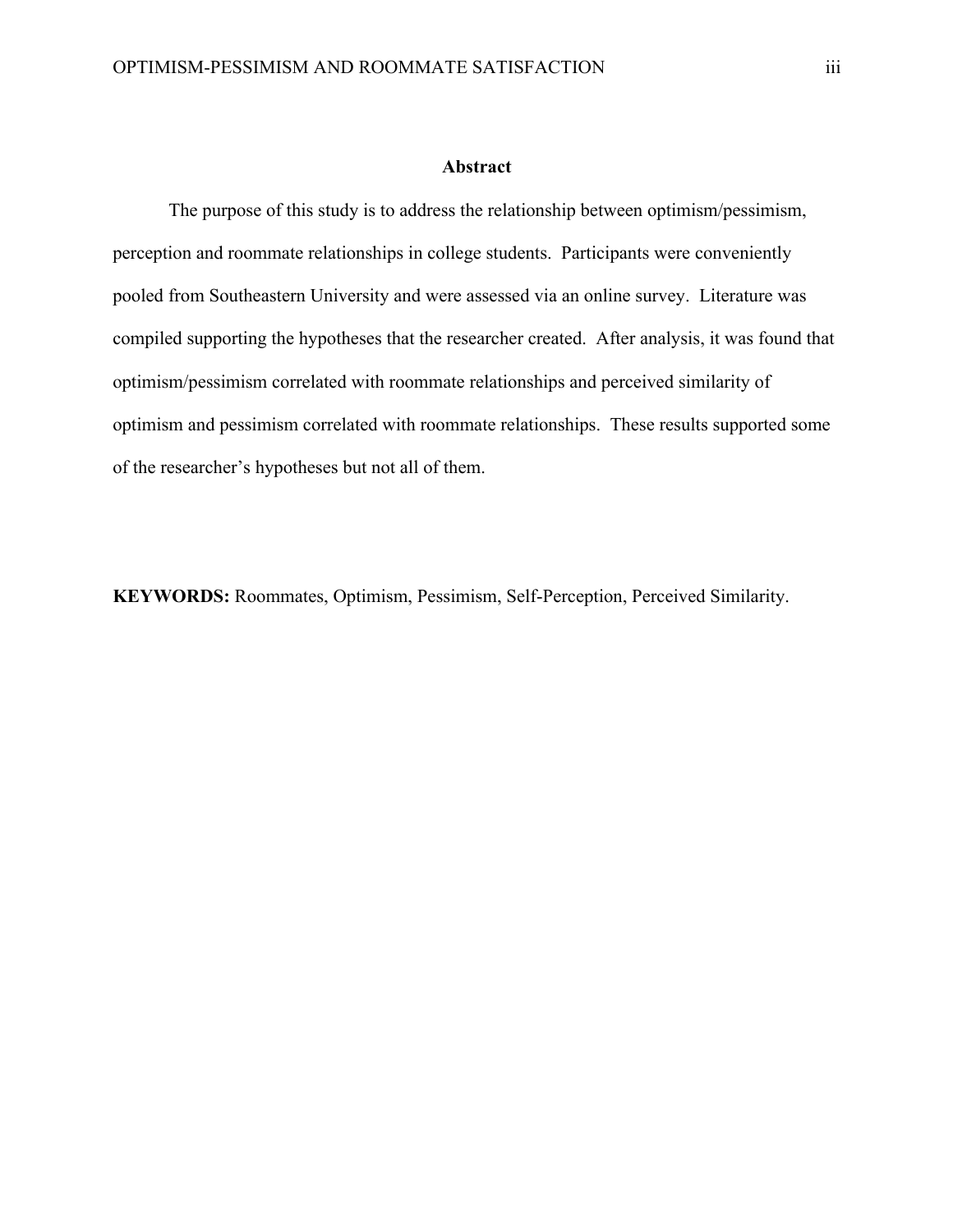# Table of Contents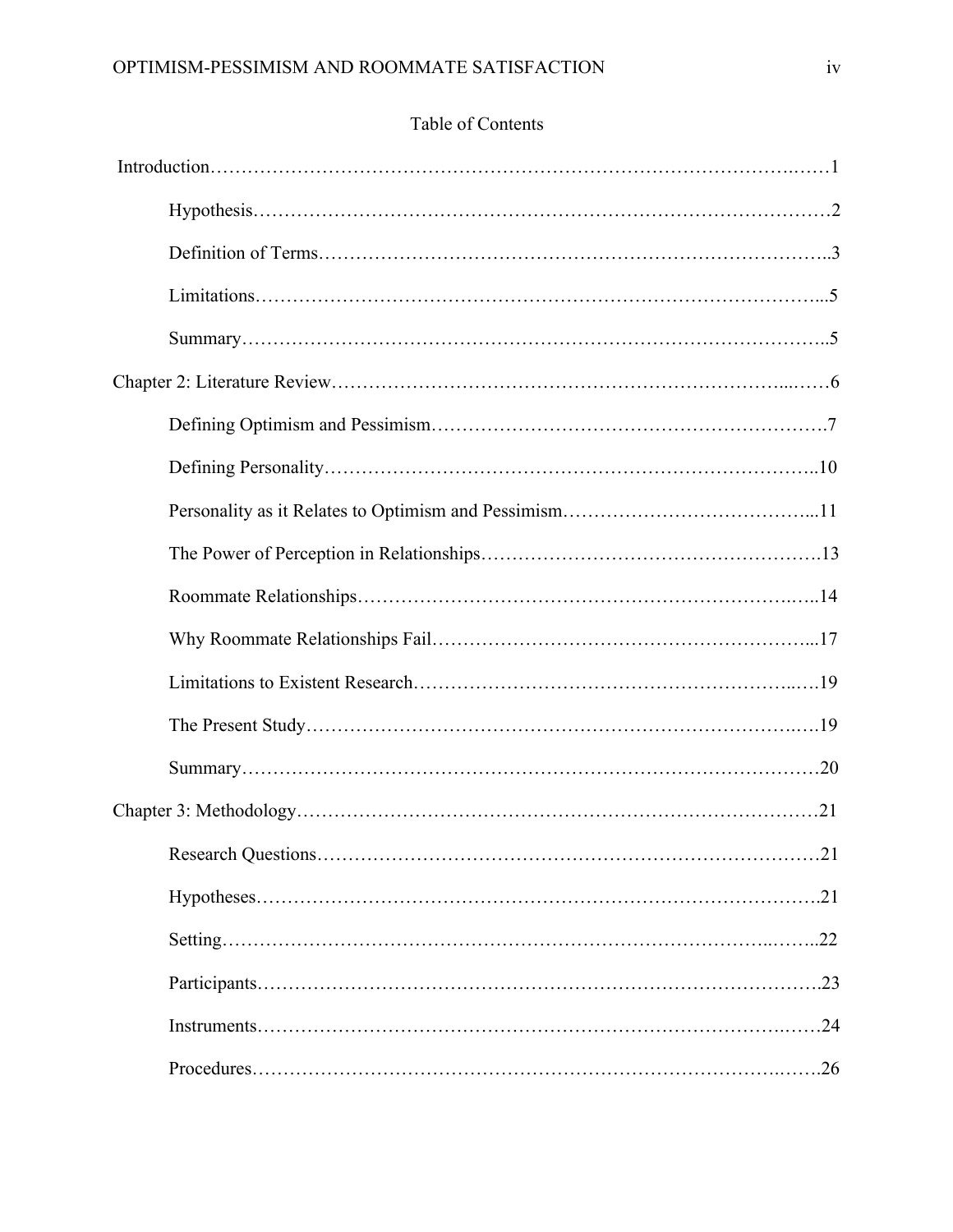| 32 |  |
|----|--|
|    |  |
|    |  |
|    |  |
|    |  |
|    |  |
|    |  |
|    |  |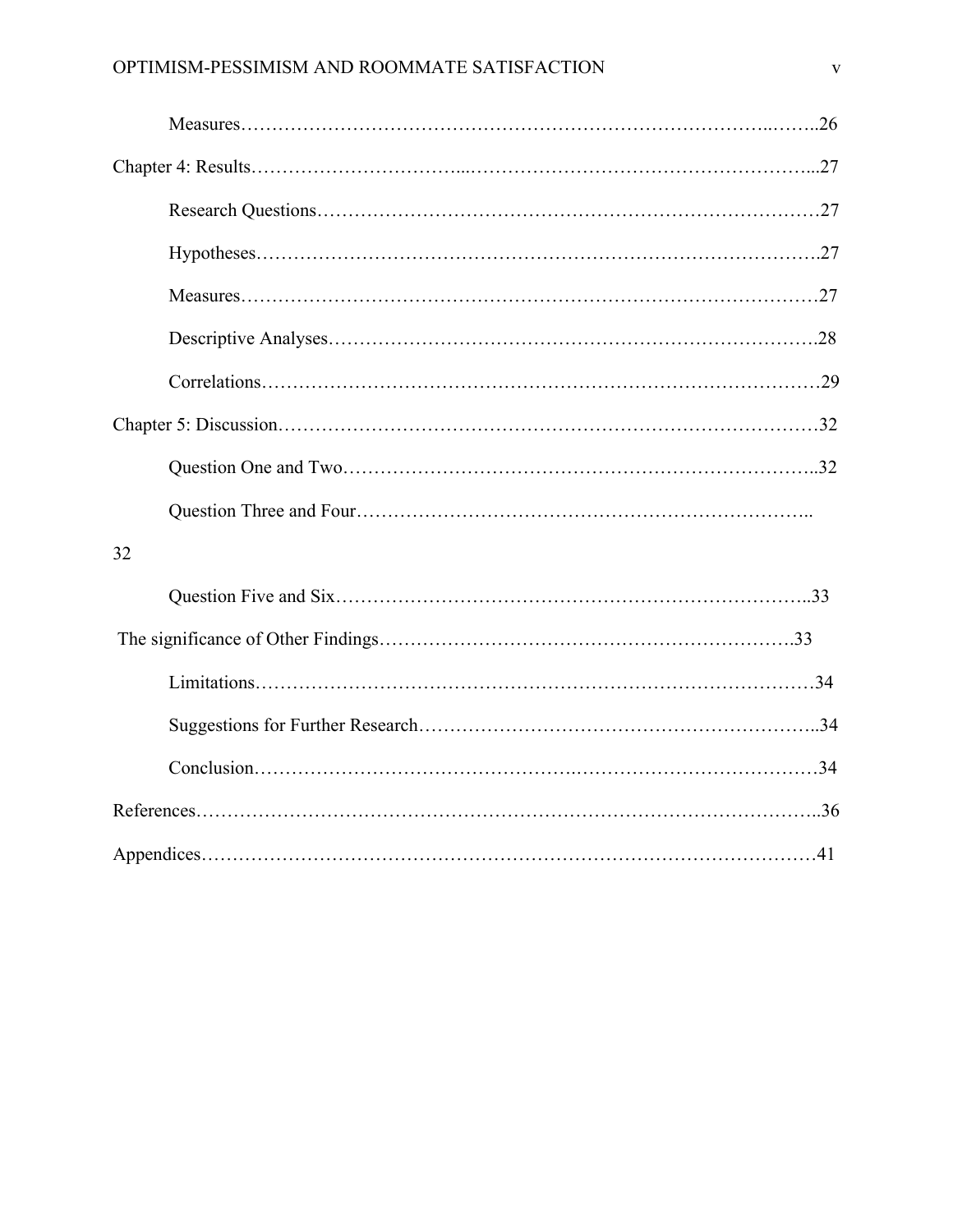# Creating Better Roommate Dyads: The Role of Optimism, Pessimism, and Perception Within College Roommate Relationships

# **Introduction**

The college experience is something many people look forward to throughout their lives. It is exciting to move out of one's childhood home and start the journey to adulthood. However, though this adventure is new and exciting, it is not stress-free. One of the common stresses new college students encounter is the roommate situation. Living with a person whom one has never met can produce anxiety (Kidwell, 2005). It often poses questions like; Will they be nice? Will we get along? What if they are unbearable? What if they do not like me? If that is not enough, it is impossible to escape the roommate horror stories from friends and family, increasing one's anxiety levels in regard to an already stressful situation. Colleges often have questionnaires and profiles for students to fill out, in an attempt to match students who will get along and produce positive roommate experiences. However, if the current system was effective, the often comedic but horrid roommate stories would not be so common.

Having a bad roommate can make college miserable, so placing students with other students whom they are likely to connect with is a vital piece of creating a good college experience for students. According to a study done by Boise State Scholar Works found that, "25% of students reported college roommate problems" ("Research Shows 25% of Students Experience College Roommate Problems," 2016). With over 15 million college students in the U.S. in 2017 ("U.S. college enrollment statistics 1965-2026," n.d.), that means 3.75 million students had a bad college roommate experience. Creating a more efficient and accurate system to increase the odds of students being properly matched is an important step in helping facilitate an overall better college experience for college students. Adding more aspects to the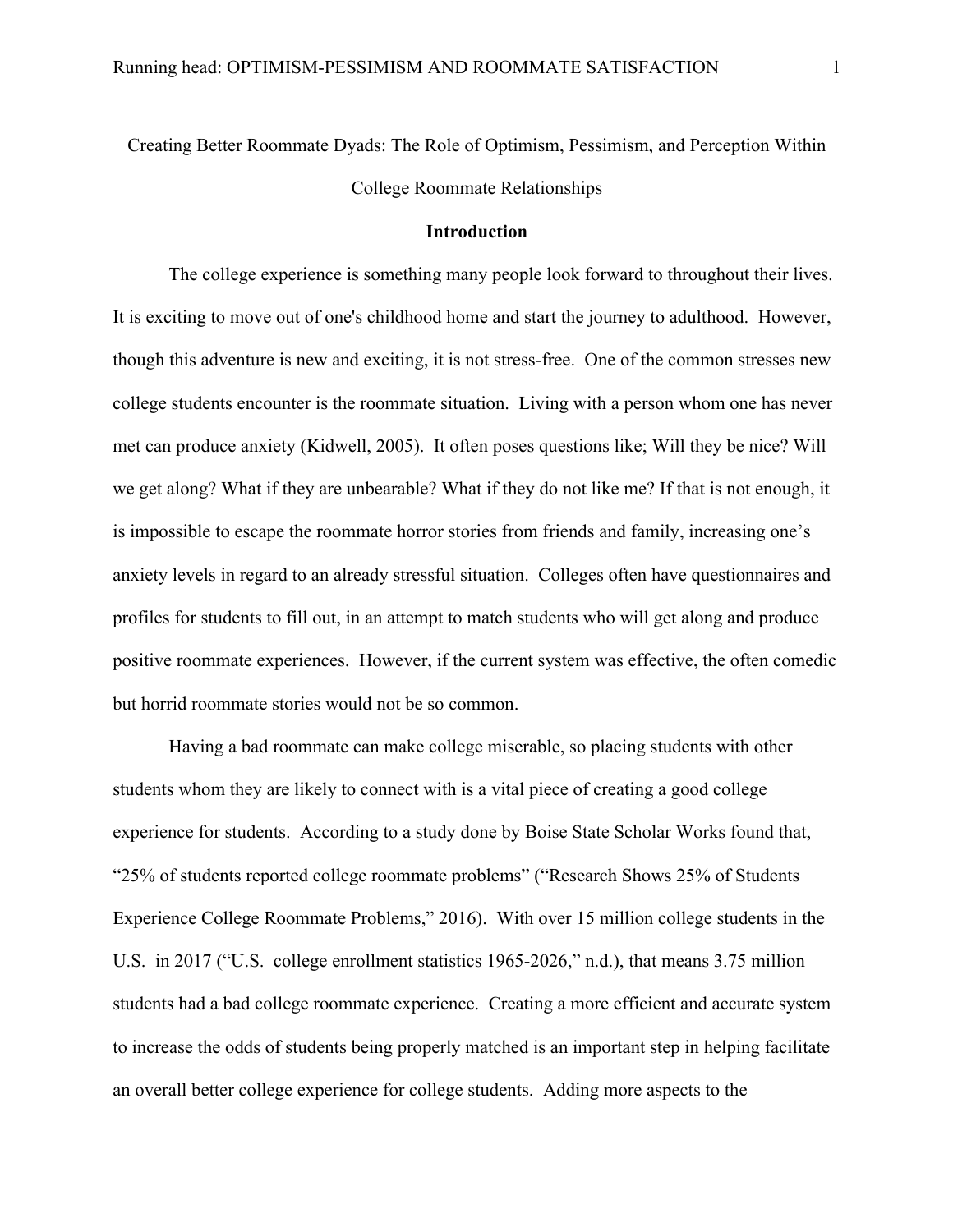questionnaires distributed by colleges or making sure the personality characteristics assessed are valid and reliable are ways to increase the chances of roommate satisfaction. A specific way to improve the questionnaires would be to assess whether the applicant believes themselves to be an optimist or a pessimist. Because of the effect one's outlook on life has on their personality, the effect personality has on roommate satisfaction, and the power perception has over both these areas, it is possible that assessing a potential roommate's perceived life orientation will provide a better prediction of compatibility.

The overall purpose of this study is to determine if there is a correlation between what a student believes their life orientation is and their roommate satisfaction. This research hopes to discover new information that will help improve the odds of having a positive college roommate experience for students. Though the research on the effects of optimism or pessimism directly on roommate satisfaction is limited, there is a plethora of research in related areas. For example, research on how optimism and pessimism affects people's lives and relationships, perceived similarities' effect on relationships, and personality's effect on relationships. This information can be compiled to suggest a relationship between optimism or pessimism and roommate relationships.

#### **Hypothesis**

Although many colleges have some sort of system to match roommates, hoping to give students good experiences, these systems often fail. Updating the questionnaires given to students, making sure they accurately assess if the paring will be a good match, is necessary to improve college students' roommate experiences.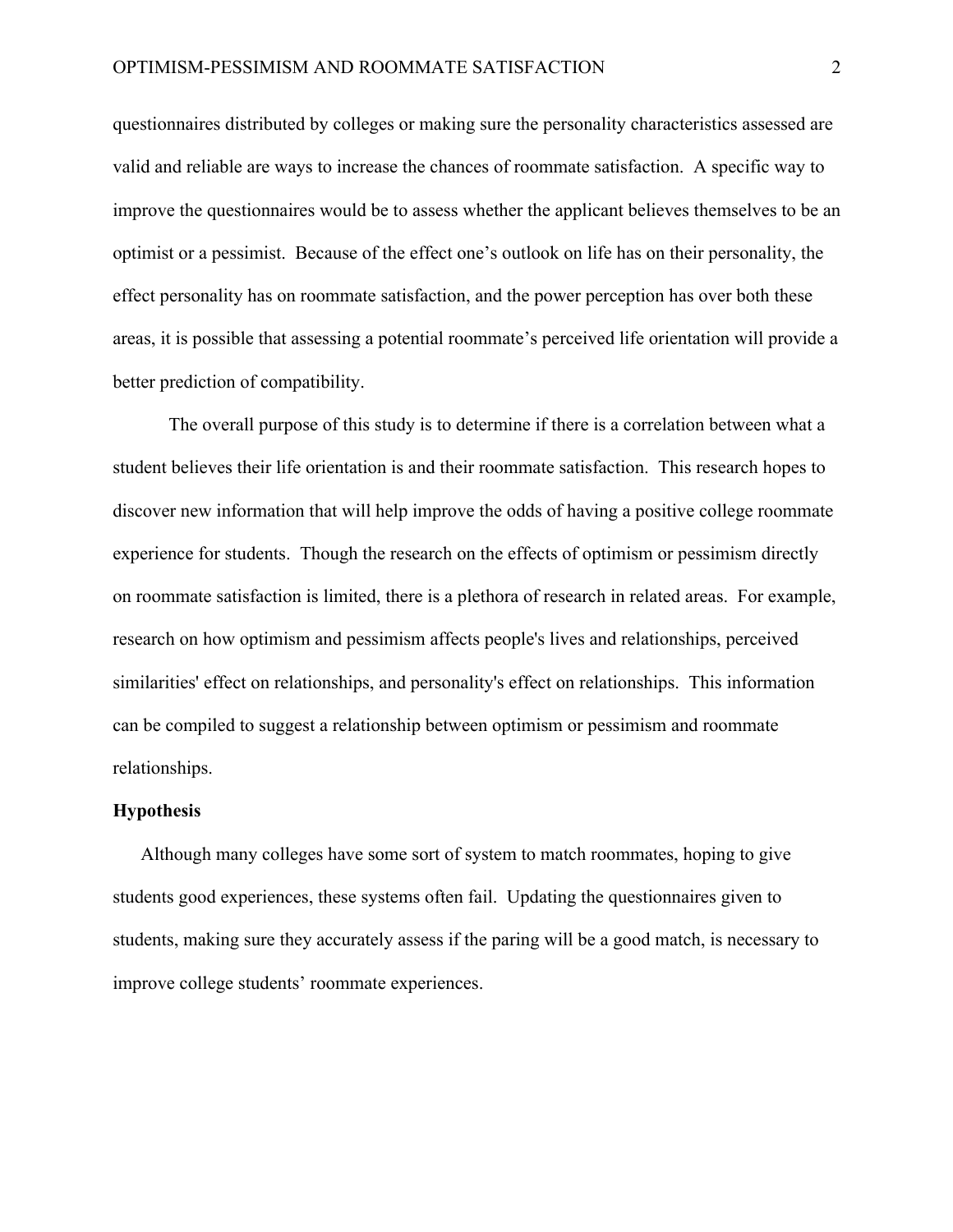The researcher hypothesizes that those who perceive themselves as optimistic, regardless if they realistically are, will have more roommate satisfaction then those who view themselves as pessimistic. Consequentially, this research project plans on answering the following questions;

- Do students who are more optimistic have more roommate satisfaction?
- Do students who are more pessimistic have less roommate satisfaction?
- Do students who perceive themselves to be optimistic have high roommate satisfaction?
- Are students who perceive themselves to be pessimistic satisfied with their roommate relationships?
- Do students who have perceived similarity regarding their life-orientation have high roommate satisfaction?
- Are students who perceive their life-orientations as dissimilar less satisfied with their roommate relationships?

Though the answering of the questions, the relationship between self-proclaimed optimismpessimism and roommate satisfaction will be revealed.

# **Definition of Terms**

Terms will be operationally defined for every reader to fully understand and comprehend this study and research.

- Optimism will be defined as the overall tendency to believe life will turn out good instead of bad (Dar & Wani, 2017, p. 300)
- Pessimism will be defined as the overall tendency to believe life is going to turn out bad.
- Personality will be defined as the Big 5 Personality Characteristics; Neuroticism,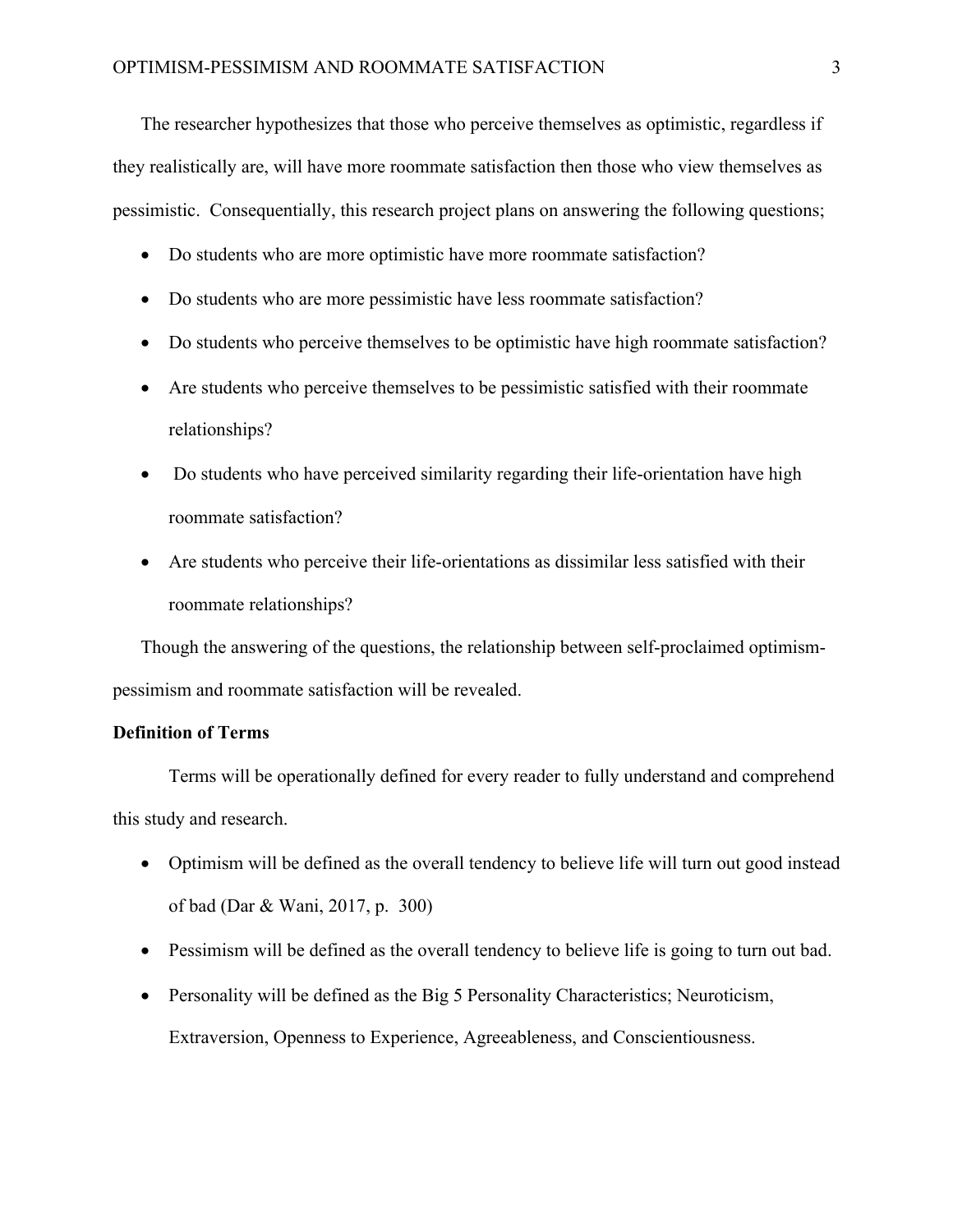- o Neuroticism is described by emotional instability and vulnerability to stress and general negative affectivity. (Lui, Rollock, Chang, Leong, & Zamboanga, 2016, p. 276)
- o Extraversion is characterized by the level of activity, and proneness to socialize and enjoy positive affectivity. (Lui et al., 2016, p. 276)
- o Openness to Experience describes individuals' likelihood to explore new actions, values, and thought patterns. (Lui et al., 2016, p. 276)
- o Agreeableness is measured through levels of trust, compliance, and empathy. (Lui et al., 2016, p. 276)
- o Conscientiousness is described by characteristics such as diligence, organization, and goal orientation. (Lui et al., 2016, p. 276)
- Relationship Satisfaction will be defined as well-being in the relationship, combined with the likelihood of lasting over time. (Ohadi, Brown, Trub, & Rosenthal, 2018) Specific factors include:
	- o How well a person perceives their needs are met (Hendrick, 1988).
	- o General satisfaction with the roommate relationship (Hendrick, 1988).
	- o Perceived quality of relationship compared to most (Hendrick, 1988).
	- o Amount of times one seriously regrets entering the relationship (Hendrick, 1988).
	- o The amount the relationship has met one's expectations (Hendrick, 1988).
	- o The amount of love the participant has for their partner (Hendrick, 1988).
	- o How many problems the relationship has (Hendrick, 1988).
- Roommate Satisfaction will be defined as relationship satisfaction as it relates to roommates. Specifically: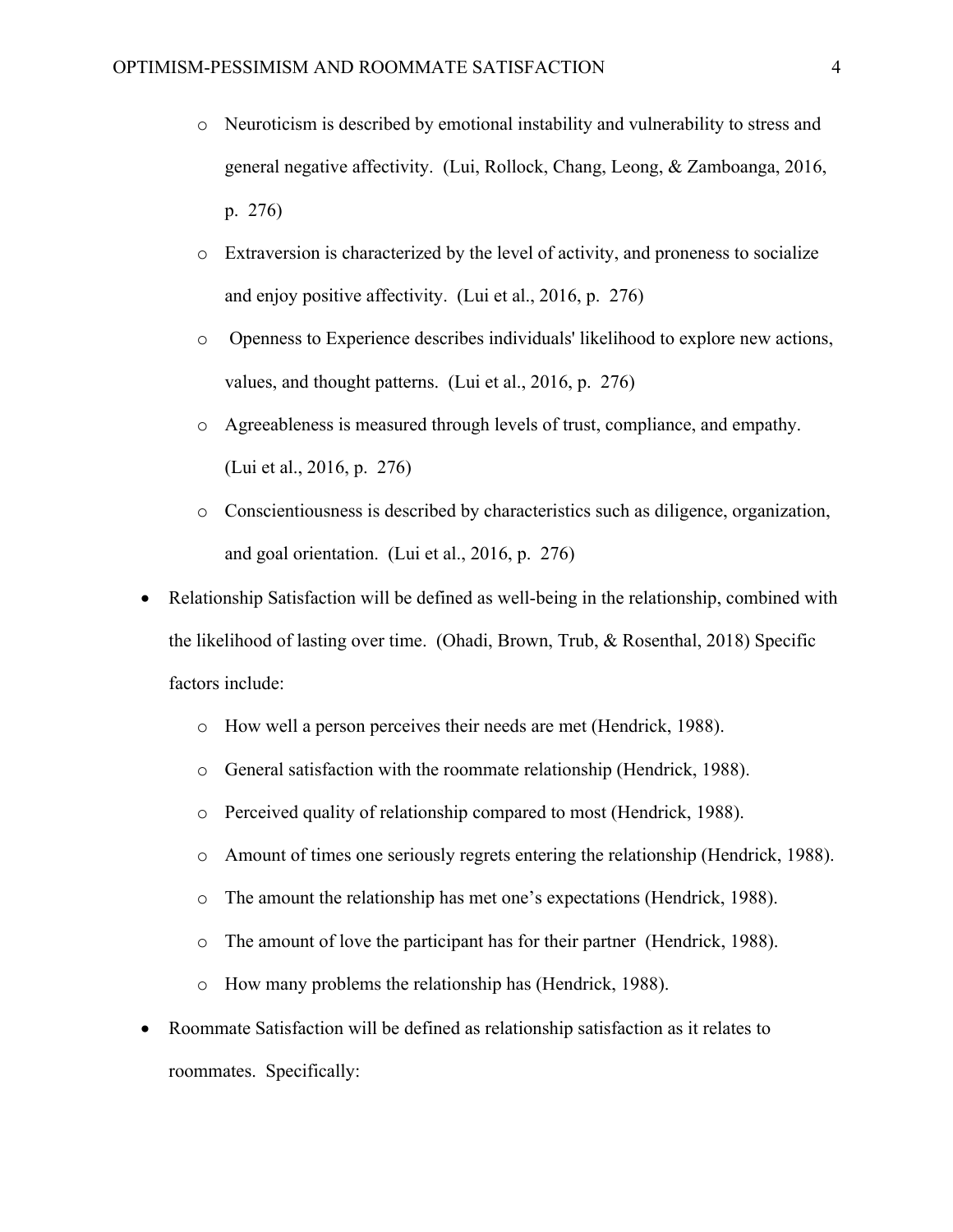- o Are the participant's needs interpersonal needs met (Erlandson, 2009)?
- o General roommate satisfaction.
- $\circ$  Perception of the roommate relationship as it compares to other roommate relationships.
- o If the roommate meets expectations as it relates to personality and friendship.
- o The amount of love, defined as care and admiration, for the roommate.
- o The amount of conflict, whether addressed or not, the participant experiences with their roommate.
- Self-Perceived will be defined as how the subject views themselves, despite reality.

# **Limitations**

Current research on how life orientation effects roommate relationships is limited. One of the main limitations of this study is the sample of the population. The population is college students, and for this research, the sample is students at Southeastern University. This is a biased sample since Southeastern is a small, private, Christian college, with mostly religious students. Because of this, the sample does not represent the entire population.

An additional limitation is the correlational nature of this study. While the researcher hopes to show a significant correlation, causation will not be inferable from the results.

# **Summary**

Chapter One is an introduction to this study, The Relationship Between Self-Perceived Optimism-Pessimism and Roommate Relationships. Chapter One clearly states the hypothesis to this study as well as gives definitions to help the reader better understand the research.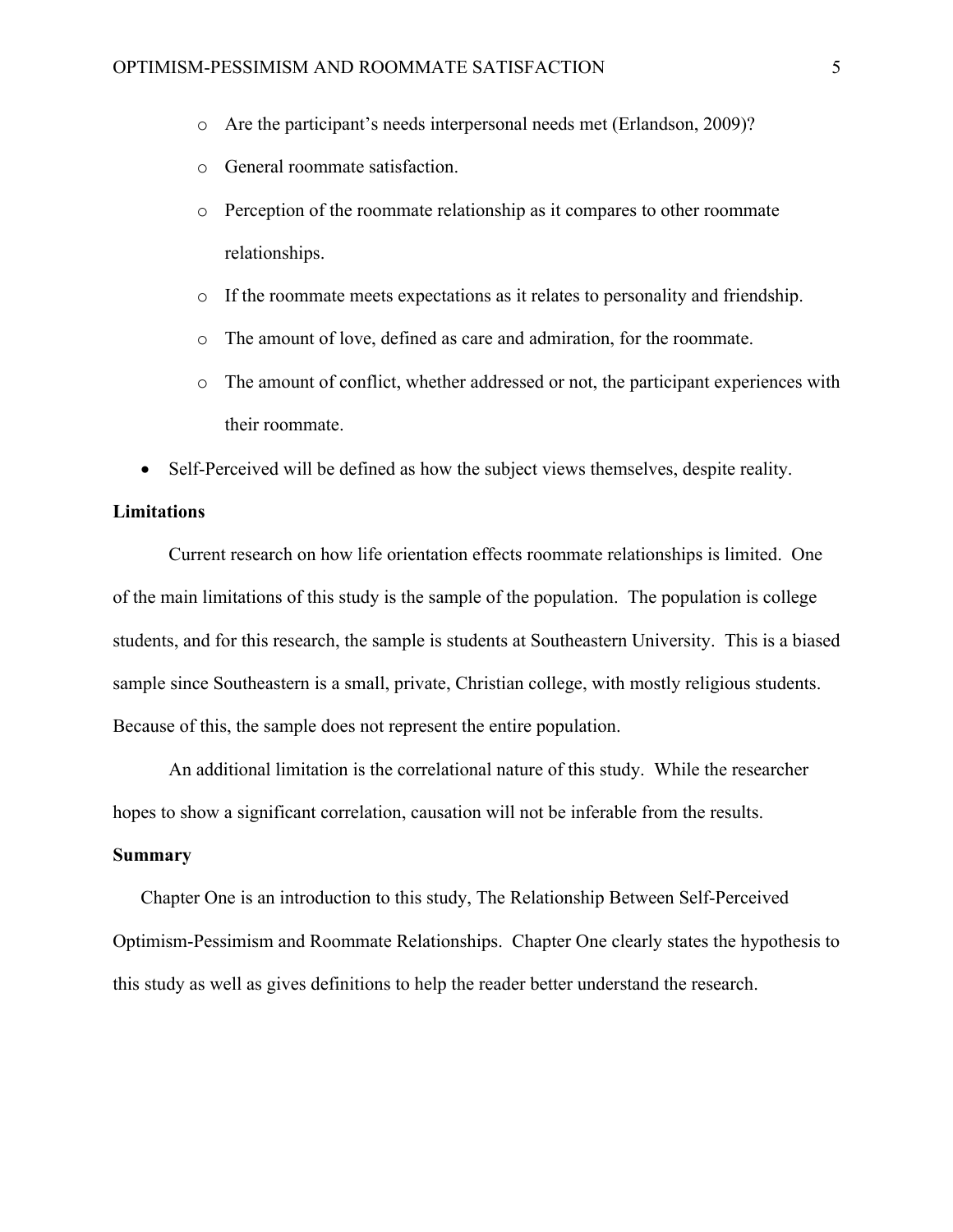#### **Literature Review**

The college process is filled with new encounters for many students. Moving out and going to college involves picking a major and possible career path, living away from home, often being in a new place and more. It is here new students, if they chose, can reinvent themselves, change their reputation. However, an often-stressful part of going to college is living with a stranger, otherwise known as the roommate situation. According to Kirk S. Kidwell (2005), "For the first week or two, [first year students] are simply overwhelmed by the college experience: locating classrooms and buying books, learning to live with roommates and meeting other students in the dorm, making sense of multiple syllabi and completing assignments on time, and more" (p. 253). With all the overwhelming aspects of college that first-year students encounter, researching an area which could provide them with some relief is vital. One aspect of the college experience that could be amended for the benefits of the students is the roommate assignment process.

Past research has shown that students' overall college experiences are affected by their personality, specifically as it relates to optimism and pessimism (Chang, Bodem, Sanna, & Fabian, 2011; Dar & Wani, 2017). However, research has not been done on how life orientation effects roommate relationships specifically, especially in relation to self-perception and perceived similarity. This research project aims to find a correlation between self-proclaimed optimism or pessimism, as it relates to perceived similarity and roommate satisfaction. To accurately research this topic, optimism and pessimism will be broken down and described in relation to relationships. Additionally, descriptions and explanations of the various aspects of personality will be assessed to have a full understanding of the dynamics of college students. Once defined, the role that optimism and pessimism play in personality will be analyzed. Next,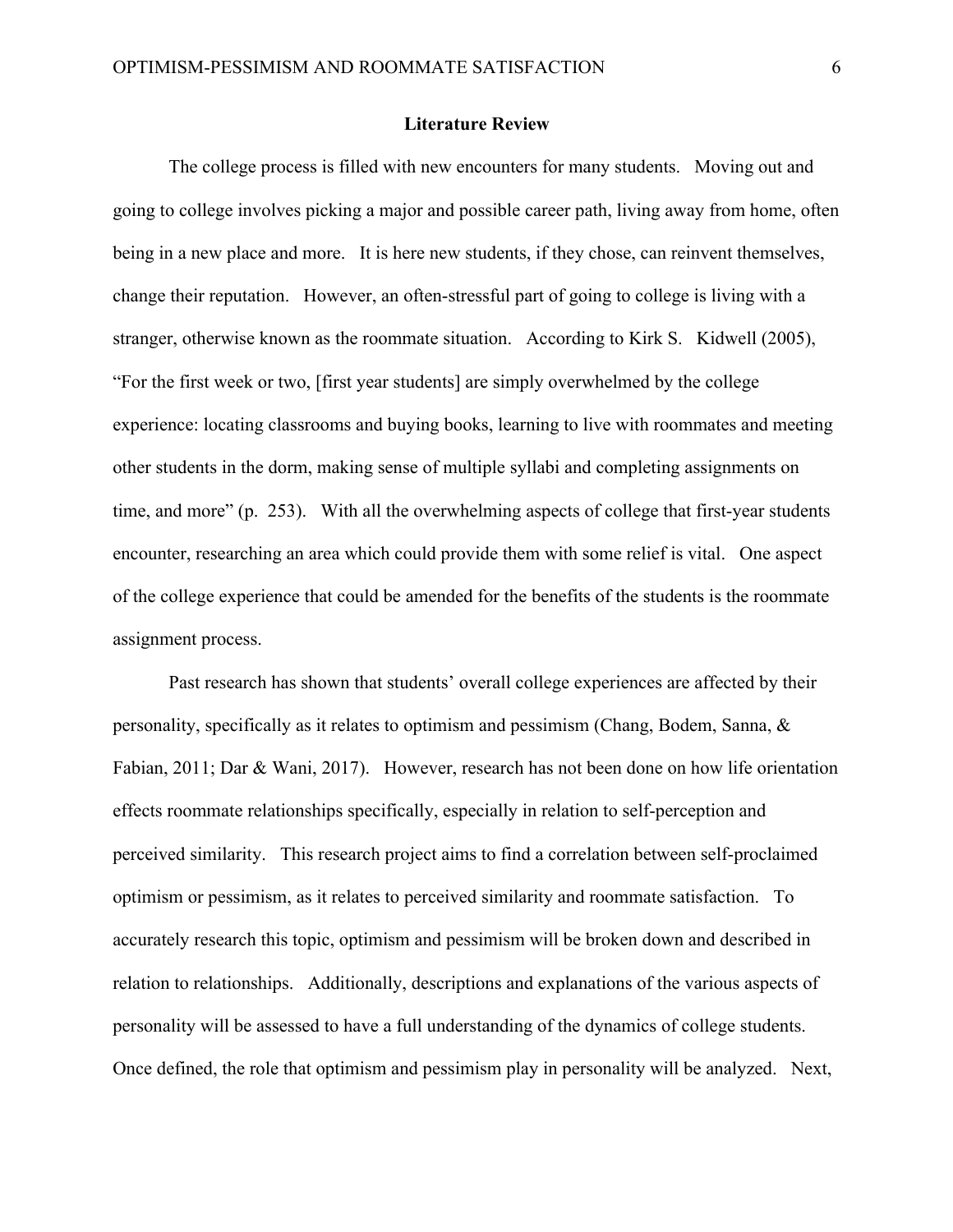the power of perceived similarities will be addressed. Finally, roommate relationships, in general, will be discussed, especially regarding the personalities of the participating parties. All of this evidence is compiled to provide a reason, based on literature, to study how people's identified outlook on life and how that relates to perceived similarity between themselves and their roommate, will affect their roommate satisfaction.

#### **Defining Optimism and Pessimism**

Optimism is commonly defined as a positive outlook on life, however, for this study's purposes, it will be defined more specifically. Dar and Wani (2017), defines optimism as, "The global generalized tendency to believe that one will generally experience good versus bad outcomes in life" (p. 300). The research supports the notion that people's positivity affects their overall quality of life and satisfaction (Augusto-Landa, Pulido-Martos, & Lopez-Zafra, 2011; Schou, Ekeberg, & Ruland, 2005). Augusto-Landa, Pulido-Martos, and Lopez-Zafra (2011) measured 217 undergraduate women's perceived emotional intelligence, psychological well-being, and optimism-pessimism, determining that optimism is positively correlated with psychological well-being and life satisfaction (Augusto-Landa et al., 2011). Furthermore, in a study analyzing the effects of optimism on coping within breast cancer patients, it was found that optimism was directly correlated quality of life and was correlated when a fighting spirit was a mediator (Schou et al., 2005). Though these two studies exclusively included women, Lui, Rollock, Chang, Leong, and Zamboanga (2016) used both male and female college students in their study of optimism-pessimism, personality, and well-being. This study found that optimism is positively correlated with the five dimensions of subjective well-being, hedonic, physical, eudaimonic, social, and financial (Lui, Rollock, Chang, Leong, & Zamboanga, 2016). All three of these studies found optimism to be correlated with a better quality of life because optimism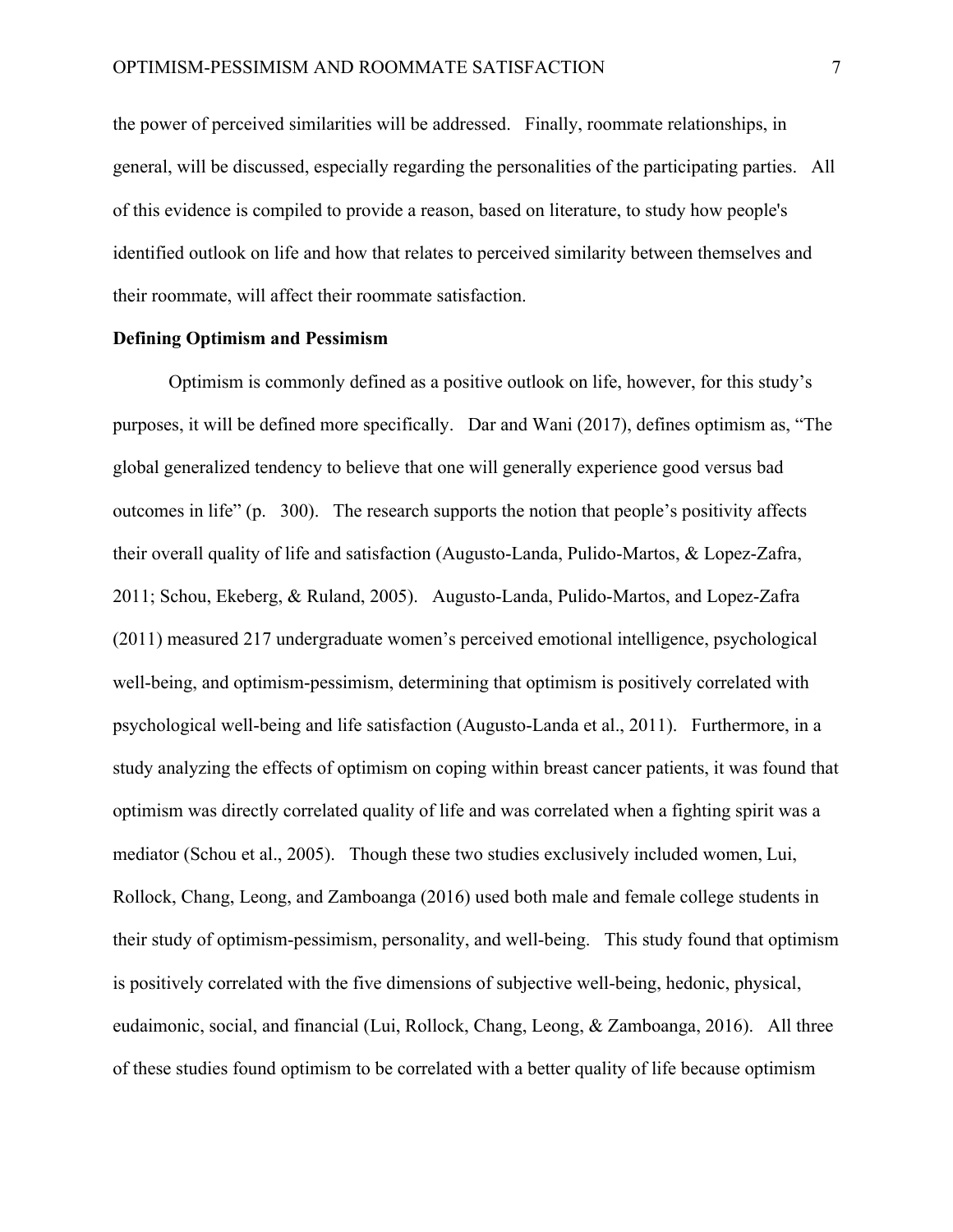includes that expectation that people have control over their own positive future and the belief that they are competent (Augusto-Landa et al., 2011; Lui et al., 2016; Schou et al., 2005). People looking forward to the future and knowing they have the skills to achieve their goals is essential to have a positive outlook in life because this outlook provides hope. Consequently, this positive attitude translates into confidence in one's self, which is essential to have a positive perspective on other people. This positive perspective on others increases social well-being in general, strengthening the relationships people have and increasing the likelihood that these people will acquire new relationships.

In addition to optimism being positively correlated with overall life satisfaction, research has been conducted on how optimism influences people's emotions. Dar and Wani (2017) gave university students the Oxford Happiness Questionnaire, a self-esteem scale, and The Life Orientation Test-Revised to discover the relationship between happiness, self-esteem, and optimism. This research found that optimism, happiness, and high self-esteem were all positively correlated at a statistically significant level *(Dar & Wani, 2017)*. Additionally, another study used undergraduate students to measure the overall well-being, as it relates to optimism and found that optimism buffers the effects of high stress *(Kleiman, Chiara, Liu, Jager-Hyman, Choi, & Alloy, 2017)*. Happiness and stress are emotions that fluctuate throughout people's daily lives. However, by optimism raising the consistency of happiness and lowing the influence of stress, optimistic people have more overall joy. This joy creates an inner light that influences a person's self-esteem and positive emotions, continuing the cycle. The mind, body, and soul are all interconnected, so people's confidence in themselves effects their overall outlook.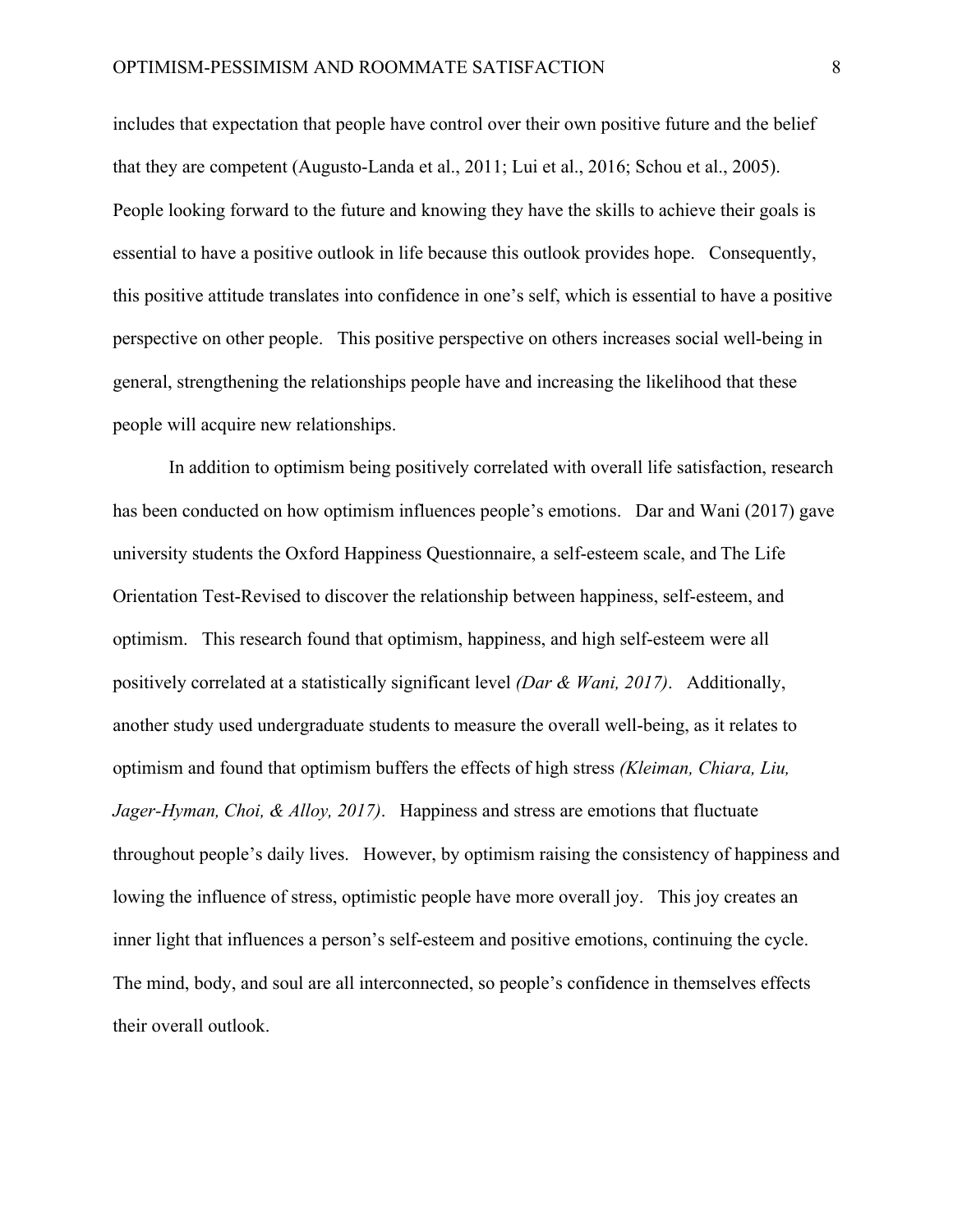While optimism has many positive effects on people, pessimism has many negative effects. According to the research, pessimism is a negative outlook on life and is correlated with negative aspects of life (Augusto-Landa et al., 2011; Heinonen, Räikkönen, Keltikangas-Järvinen, & Strandberg, 2004). Heinonen, Räikkönen, Keltikangas-Järvinen, and Strandberg, (2004), in their study on optimism-pessimism and adult attachment tendencies, gave 423 Finish adults the Life Orientation Test-Revised, the Adult attachment scale, and two measures assessing their childhood recollections in relation to attachment. This study discovered that people with a pessimistic outlook expect more negative outcomes and withdraw their efforts easier, becoming passive and giving up on achieving their goal (Heinonen et al., 2004). Furthermore, Augusto-Landa et al. (2011) found in their study that pessimism is negatively correlated with psychological well-being. Expecting a negative outcome in life in general effects how people live their daily lives. Expecting to fail influences whether people allow themselves to be challenged and ultimately their level of fulfillment. Giving up due to fear of failure and being passive in things that one deems important causes psychological distress, perpetuating a cycle of negativity. People who hold a pessimistic outlook feel like their dreams are unattainable, but the desire to achieve is still within them. However, pessimists' tendencies to doubt, leads to quitting early which is followed by negative emotions, such as guilt and shame. This causes more self-doubt. In the meantime, the original goals are not accomplished. This is emotionally and psychologically draining.

While pessimism effects a person's motivation, it also affects the emotions they are more inclined to experience. Wong (2012) surveyed 398 college students through measures which assessed their positive and negative automatic thoughts, depression levels, anxiety levels, anger levels, stress levels, happiness levels, and overall satisfaction with life. This study found that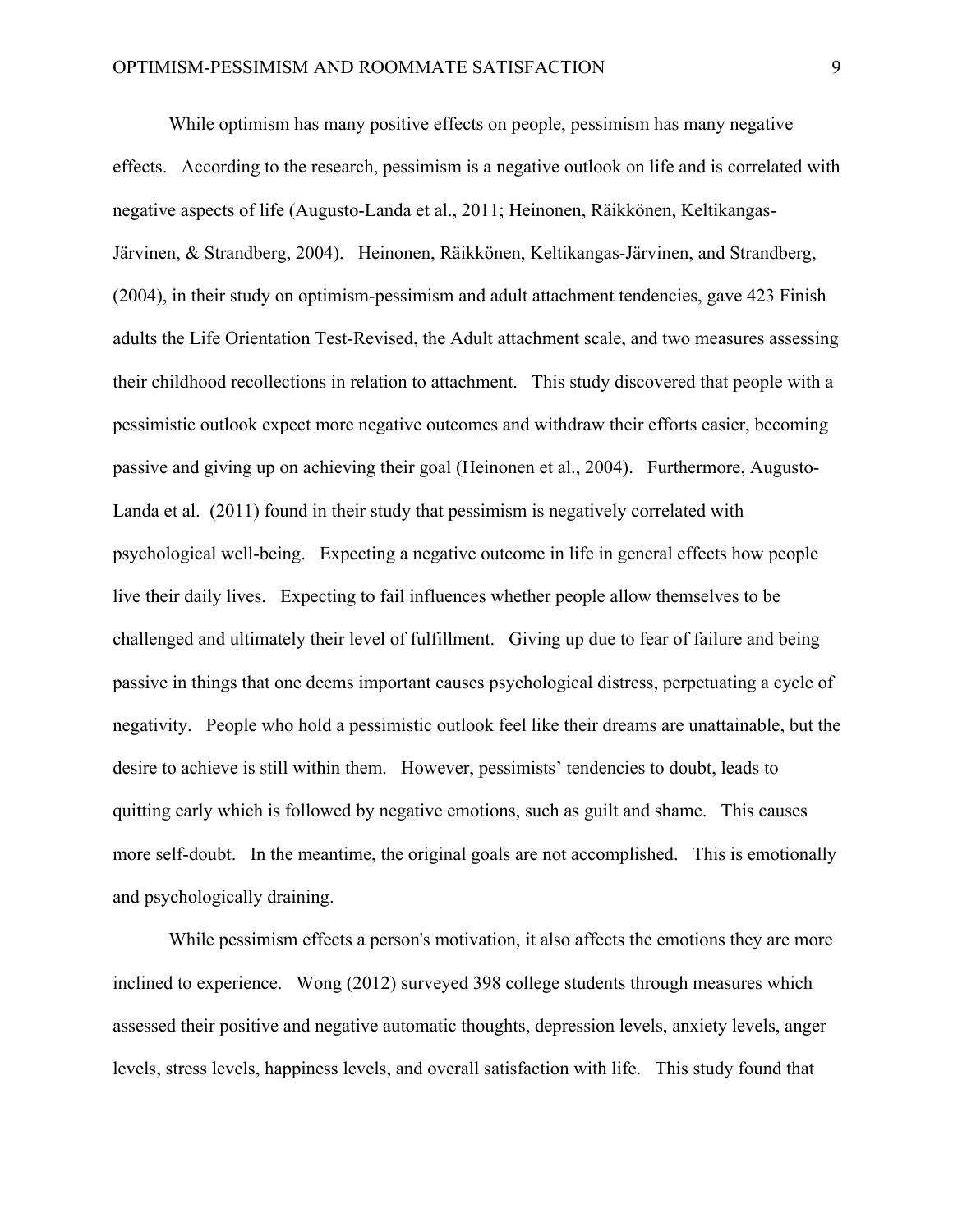negative thinking accounted for 29% of the variance in depression, 20% of the variance in anxiety, 11% of the variance in anger, 21% of the variance in stress and 10% of the variance in overall life satisfaction (Wong, 2012). Furthermore, another study found that quality of life, social functioning, and emotional functioning were negatively correlated with anxiousness and hopelessness (Schou et al., 2005). Depression and anxiety affect people's inner self and outer relationships. People who suffer from depression and anxiety are often stuck in a constant state of negativity. Emotionally, it is overwhelming to operate from a place of anxiety and hopelessness because every decision is a battle. These emotions lead to diminished confidence within one's self, lowering overall life satisfaction. Furthermore, lack of confidence within people translates to outer relationships, lowering social abilities in forms of overdependence, or unwillingness to truly connect with others. Unfortunately, both reactions are harmful to relationships.

#### **Defining Personality**

In addition to defining optimism and pessimism, personality must be defined to provide evidence to support the conduction of the current research project. Personality is complex. Personality is made up of various factors that are distinct yet interact with each other. The Big Five Personality traits attempt to define personality by breaking it into five basic aspects. The characteristics are described as follows:

Neuroticism captures emotional instability and vulnerability to stress and general negative affectivity. Extraversion describes the level of activity, and proneness to socialize and enjoy positive affectivity. Openness to Experience encompasses individuals' likelihood to explore new actions, values, and thought patterns. Agreeableness focuses on trust, compliance, and empathy. Finally, Conscientiousness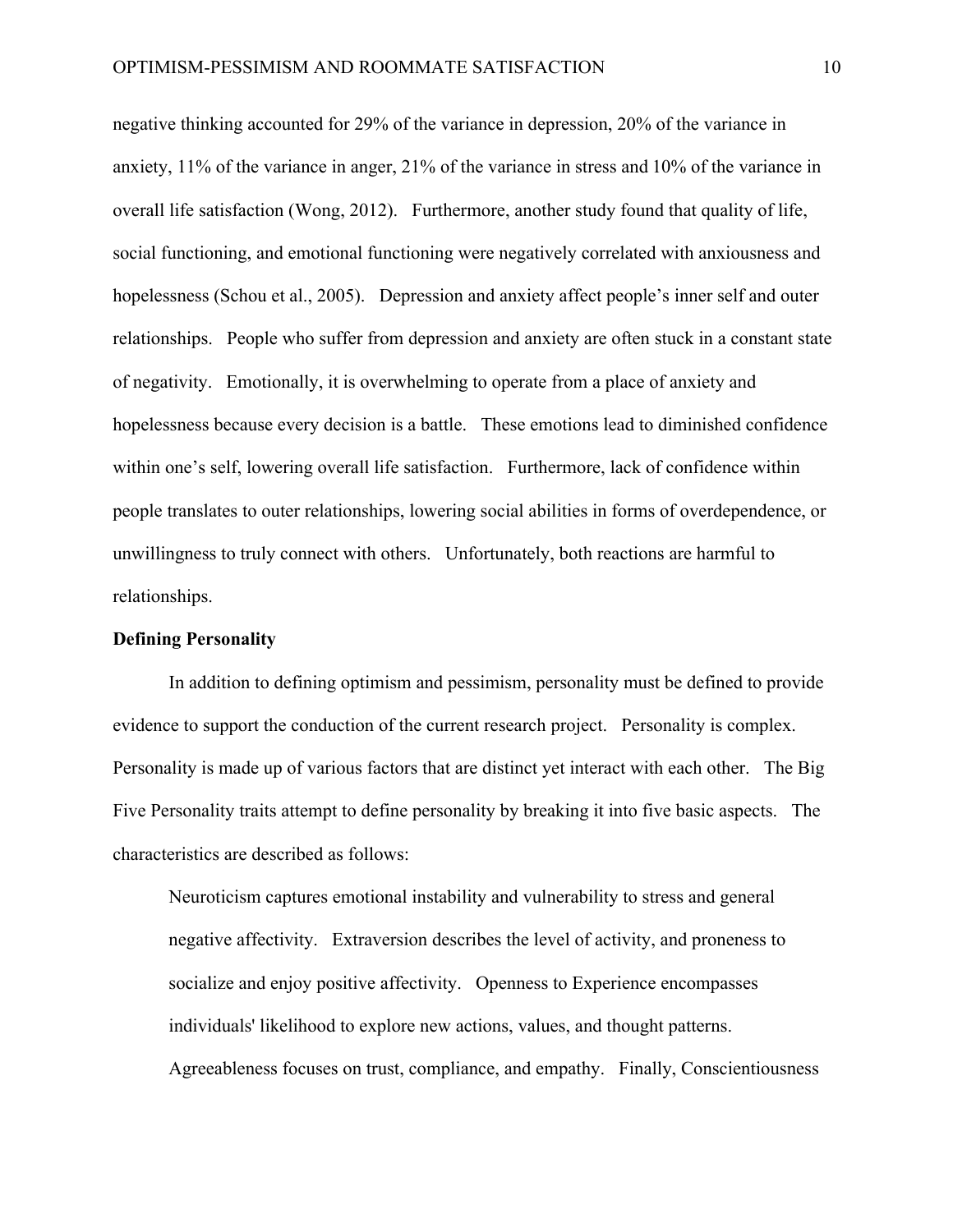includes characteristics such as diligence, organization, and goal orientation. (Lui et al., 2016, p. 276)

While these five aspects of personality are generally accepted as the way to define personality, for the current study it is necessary to dive deeper into components of personality. Specifically, how personality affects individuals' lives.

As people progress through life, their personality determines how they interact with other people and how other people react to them. However, according to the literature, people's personalities change over time (Asendorpf & Wilpers, 1998). To assess the change in personality, Asendorpf and Wilpers (1998) had102 participants completed The Big 5 Assessment, a questionnaire measuring shyness and sociability, and another assessing relationship satisfaction within various types of relationships every 3 months. Additionally, participants were asked to keep track of their social interactions via a diary for a two week period (Asendorpf & Wilpers, 1998). This research found that levels of shyness and neuroticism decreased over time, and levels of extraversion increased overtime (Asendorpf & Wilpers, 1998). As the participants become more comfortable with each other, they began to relax and become more outgoing. This becomes helpful because extraversion influences the quantity and quality of a person's relationships (Asendorpf & Wilpers, 1998). The more outgoing people are, the more likely they are to have more and greater quality friendships. Additionally, it is more likely for other people to be drawn to those who become more extroverted, and these individuals will gain energy from investing in relationships.

# **Personality as it Relates to Optimism/Pessimism**

Optimism and pessimism have been found to influence personality, but optimism and pessimism are a distinct system, separate from personality (Segerstrom, Evans, & Eisenlohr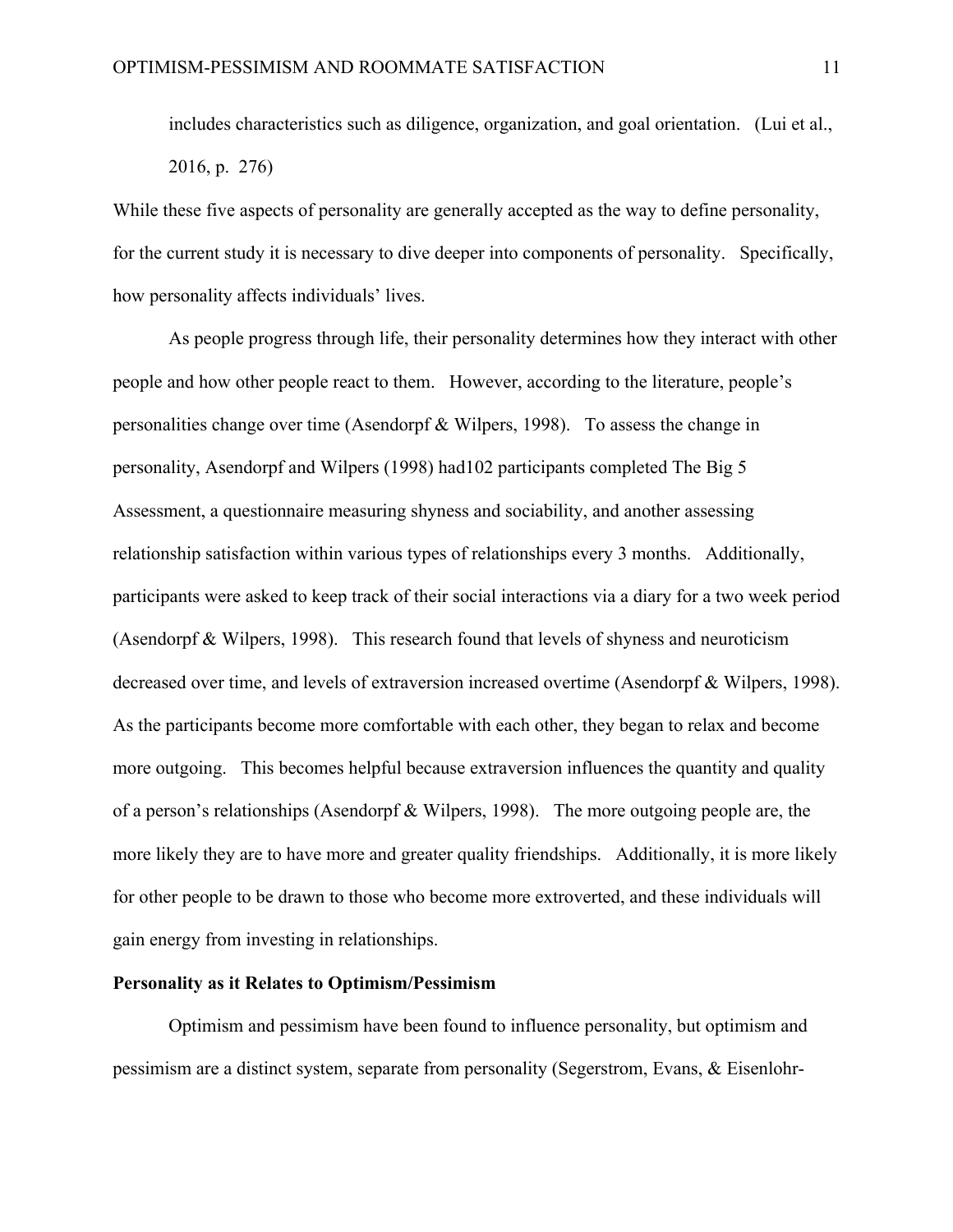Moul, 2011). Never less, the interaction between personality and life orientation influence individuals' lives. Specifically, with the use of the optimism-pessimism scale and the Eysenck Personality Scale, two validated assessments, Mahasneh, Al-Zoubi, and Batayeneh (2013) found that there is a positive correlation between optimism and introversion, and a negative correlation between optimism and neuroticism. Another study supported these results through the use of the NEO Personality Inventory, a 240-item self-report questionnaire designed to assess the Big 5 personality traits, the Life-Orientation Test-Revised, and the Well-Being scale (Lui et al., 2016). This study found that optimism and extroversion, agreeableness, conscientiousness, and openness to experience were positively correlated with subjective well-being (Lui et al., 2016). People who are more optimistic are more outgoing, agreeable, considerate and willing to try new things. These people have an easier time going with the flow and letting the stresses of daily life roll off them. The positivity being optimistic creates translates to better well-being. Furthermore, people who are more extroverted, agreeable, conscientious, and open to new experiences, are positively reinforced to continue these behaviors by other people responding well to them, creating quality friendships. These results encourage the individuals' optimistic perspective and the behaviors are repeated.

In addition to addressing how optimism affects personality, how pessimism influences personality is relevant to the current research. Pessimism is correlated with specific personality traits, affecting how people relate to each other. According to prior research, there is a positive correlation between pessimism and anxiety, low levels of closeness, dependency, and neuroticism, and a negative correlation between pessimism and extroversion (Heinonen et al., 2004; Mahasneh, Al-Zoubi, & Batayeneh, 2013). Lui et al. (2016) supports this with their study finding that subjective well-being is negatively correlated with pessimism and neuroticism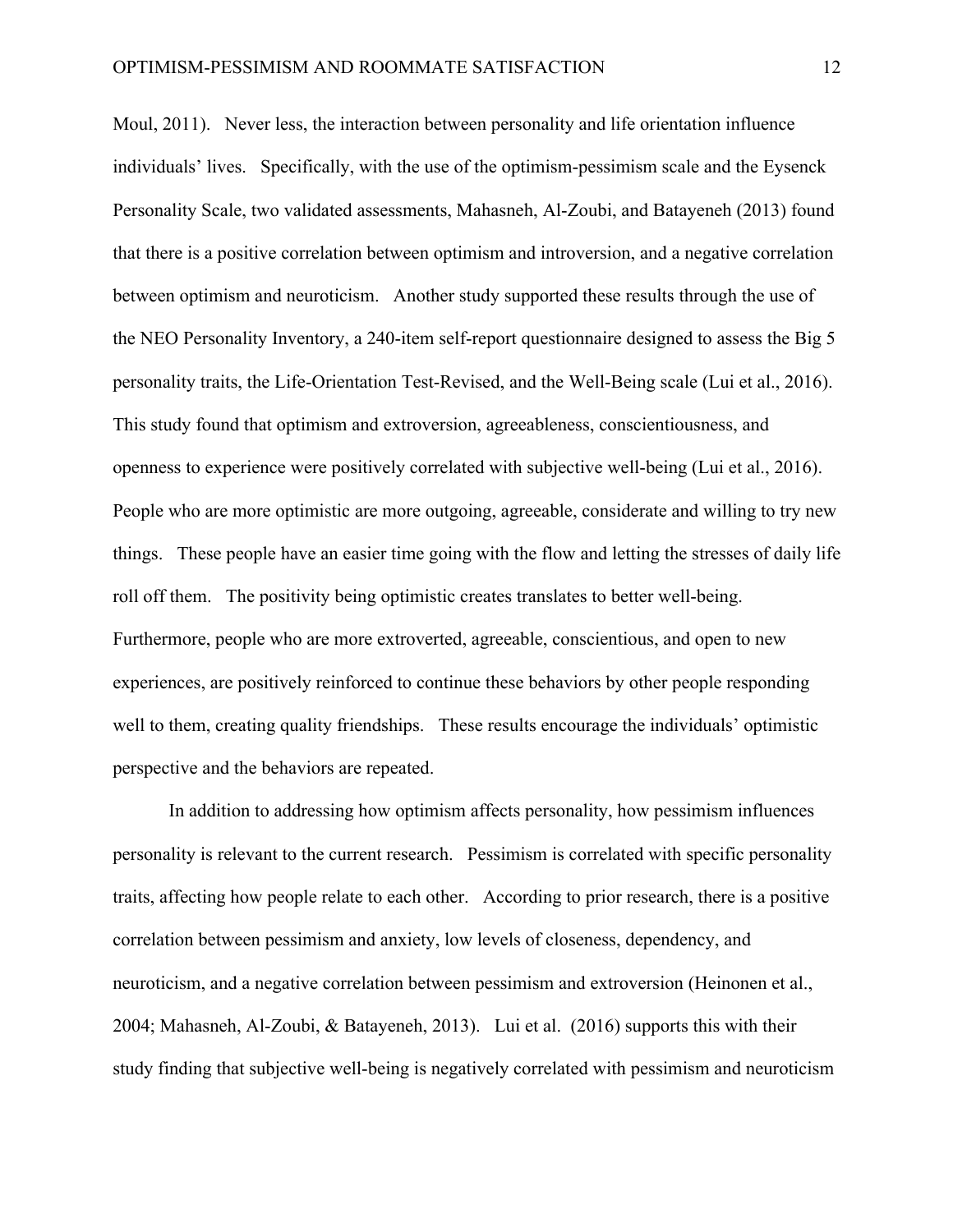is positively correlated with pessimism. The need for control combined with the distrust of people creates an environment harmful to quality relationships. People who cannot bring themselves to connect with others, or who are over-dependent on others, live in a fear of rejection, encouraging the pessimistic outlook. Pessimists' overall life satisfaction and wellbeing are lower, in part, because they cannot get the relational connections they want and need. Peoples' perception that the world is bad, or negative is confirmed, not due to reality, but due to the negative personality traits often associated with pessimism.

#### **The Power of Perception in Relationships**

Commonality is key in relationships because without similarity there is no foundation for form relationships. However, according to the research, the perception of similarity is just as impactful on relationships (Cemalcilar, Baruh, Kezer, Kamiloglu, & Nigdeli, 2018; Davis, 2017; Selfhout, Denissen, Branje, & Meeus, 2009; van Zalk & Denissen, 2015). Specifically, Davis (2017), asked college students to rank personality characteristics in order of importance as they relate to their personal potential romantic relationship, stereotypes, and how they believe their closest friend or a person they dislike would answer, based on the group they are in. Next, participants were required to rate a target on a Likert scale containing the Big 5 Characteristics and then are asked how often each rating related to themselves and related to their close friend, or the person they dislike, according to their group. This study found that when the target was perceived as similar, more liking and projection took place (Davis, 2017). The perception one has of a new person and the liking of that same new person is a cycle. If people perceive others as similar, they are more likely to like them, which in turn makes them more likely to project themselves on to the new individual, increasing perceived similarity and relationship satisfaction. Without perceived similarity, relationships would not flourish as quickly or as often.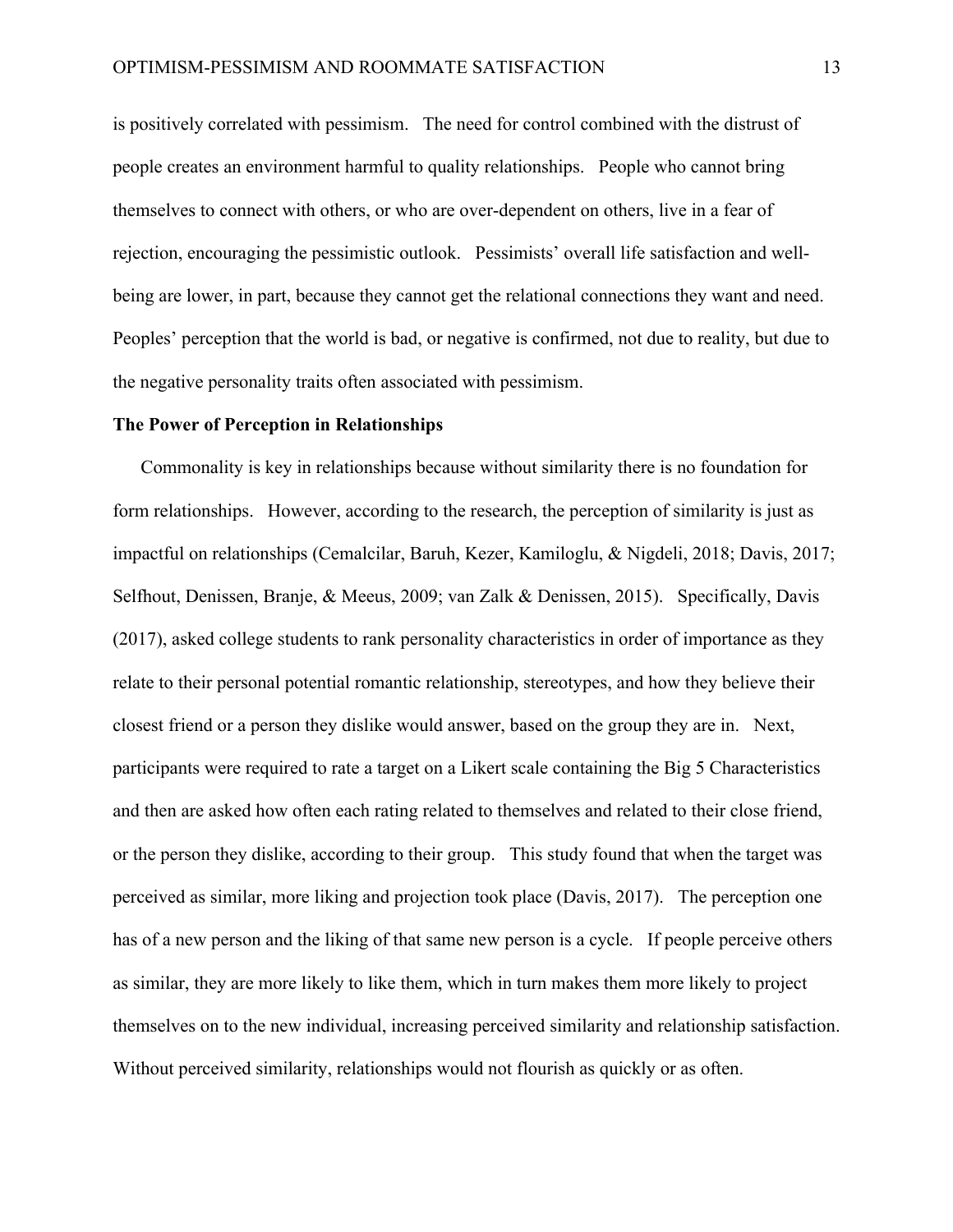In addition to perceived similarity increasing liking between individuals, the literature supports that perceived commonality influences friendship formation. Cemalcilar, Baruh, Kezer, Kamiloglu, and Nigdeli (2018), Selfhout, Denissen, Branje, & Meeus (2009), Van Zalk and Denissen (2015) all used the Ten Item Personality Inventory, having their participants rate each other's personalities, after the participants used the Big Five Inventory to assess their own personality. Cemalcilar et al. (2018), and Selfhout et al. (2009) used participants who did not previously know each other, while Van Zalk and Denissen's (2015) subjects were adolescences who were previously friends. Each of these studies found that perceived similarly in the Big 5 Personality traits predicted friendship formation (Cemalcilar et al., 2018; Selfhout et al., 2009; van Zalk & Denissen, 2015). Specifically, two of the studies found that people are attracted to those that they perceive to have similar personality levels of openness, agreeableness, consciousness, and neuroticism (Cemalcilar et al., 2018; Selfhout et al., 2009). However, Van Zalk and Denissen's (2015) found that perceived similarity in extraversion and agreeableness predicted friendship formation, but not the other personality characteristics. A possible explanation for the discrepancy between the results of the first two studies and the third one could be the age difference in the samples, college students versus junior high students. Perceived similarity between two individuals in extraversion and agreeableness produces an environment where people are socially comfortable and easy going. This creates a harmonious conversation between two strangers, increasing the likelihood of the individuals becoming friends.

# **Roommate Relationships**

Roommate relationships often start off cordial and timid, with both parties trying to be pleasant towards the other because they do not yet know one another well. Consequently,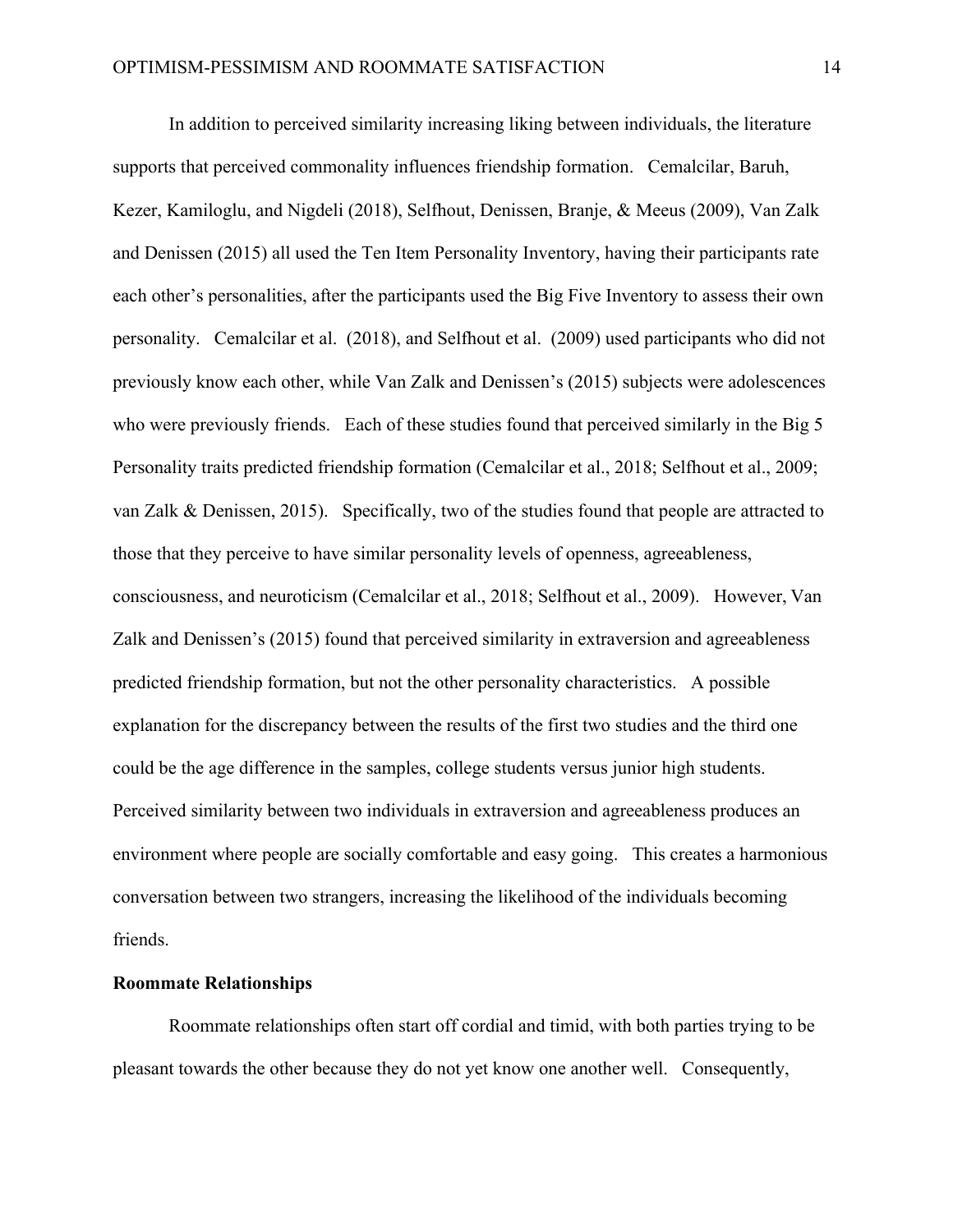research shows that students value knowing if they will be compatible with their potential roommate (Shekhawat et al., 2016). Additionally, the literature supports the notion that roommates who pick each other have a higher liking for each other and better cooperation, translating to higher roommate satisfaction (Stern, Powers, Dhaene, Dix, & Shegog, 2007). This is logical and consistent with how colleges allow returning students to pick their roommates. Friends who know each other outside a roommate context, and get along well, are likely to have a positive roommate experience. This roommate relationship is more likely to be successful, not just because the two individuals were friends previously, but because there is a comfort in picking and knowing who one will be living within coming semesters. Additionally, individuals with a previous, positive roommate relationship between them are more likely to continue to have a positive roommate experience than two strangers, due to history. These people will know how to get along with each other, understand each other's stressors, and how to handle one another during times of high emotion. Because these roommates lived together previously, they have already experienced conflict with each other and learned to cope and handle the situation accordingly, creating better relationship satisfaction.

In addition to the comfort associated with previously knowing one's future roommate, similarity in communication effects roommate relationships. Studies have shown roommates who socialize often and have similar communication styles have higher roommate satisfaction (Martin & Anderson, 1995; Whitmore & Dunsmore, 2014). To study the effect communication has on roommate relationships, four measures assessing willingness to communicate, interpersonal communication competence, verbal aggressiveness and roommate satisfaction were completed by roommate dyads, finding that roommates who are both high in willingness to communicate were more satisfied with their roommate (Martin & Anderson, 1995).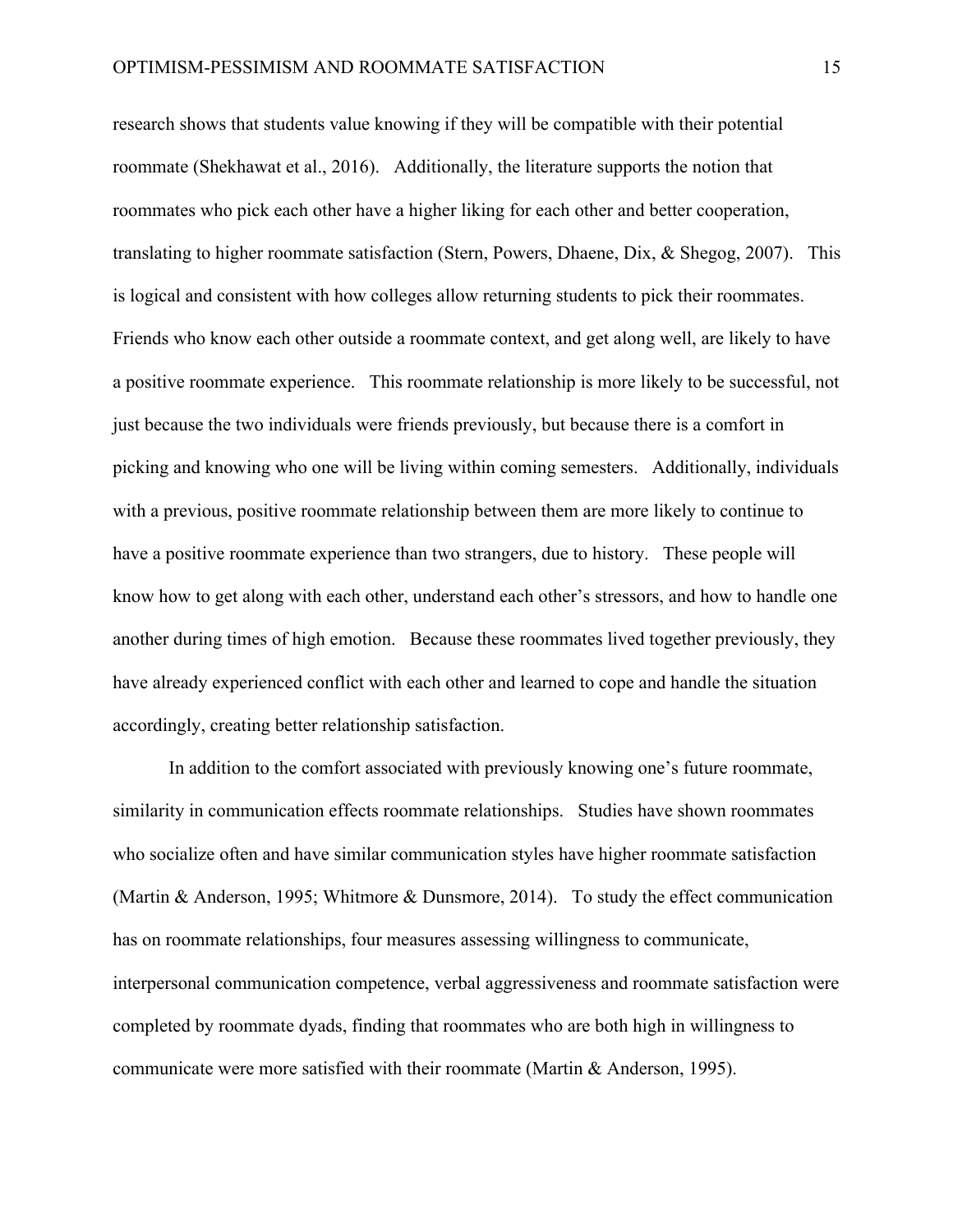Furthermore, Whitmore and Dunsmore (2014) created a social interaction report, asking 410 college freshman various questions related time they actively interacted with their roommate, and used the Inventory of Parent and Peer Attachment, McAllister's (1995) 11-item measure of trust and a created measure assessing perceived similarity, to also research the effect of communication on roommate relationships. This study found that quantity and quality of social exchange accounts for 60% of the variance in trust, influencing roommate satisfaction (Whitmore & Dunsmore, 2014). This is congruent with other studies which found that more communication predicts higher friendship intensity (Selfhout et al., 2009). While living with someone, it is impossible not to communicate. However, building trust through the quality and quantity of communication builds bonds between roommates that positively influence relationship satisfaction. Trusting one's roommate increases the likely hood that two people will enjoy being roommates and will want to live together again. Without quality and consistent communication, trust cannot be built, increasing the likelihood of a bond neglecting to form, resulting in a negative roommate experience and not wanting to live with that person again.

While communication is important in building a healthy roommate relationship, peoples' interpersonal needs are aspects of themselves which are also important to address when considering roommate relationships. Within roommate relationships, it has been discovered that dyads who are both high in interpersonal communication, and roommates who are both low in need for control, which is related to verbal aggressiveness, have high roommate satisfaction (Erlandson, 2009; Martin & Anderson, 1995). In the process of obtaining these results, Erlandson (2009) distributed a Likert scale which assessed desire for inclusion, openness, and control to 102 undergrad students while also asking them to rate their roommate satisfaction on a scale of 1-10. These results indicate the importance of interpersonal needs in roommate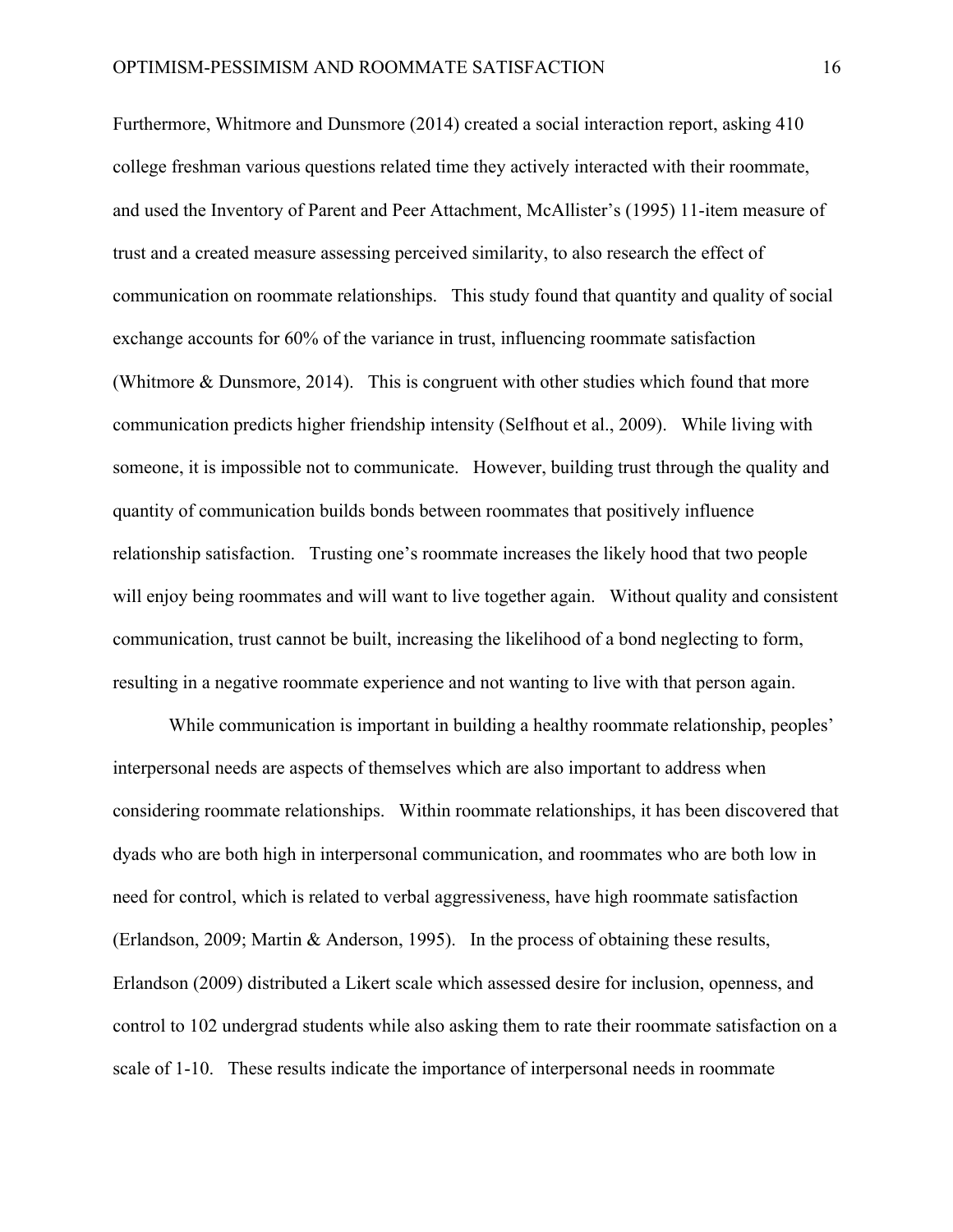relationships. Communicating in a calm, informative manner increases the likelihood of one's point being understood. When roommates feel like they are being heard, they feel understood, bonding one to another and increasing relationship satisfaction. On the contrary, when people are verbally aggressive, it isolates them from others, decreasing the likelihood of satisfying relationships for those who assert aggression. Additionally, being able to compromise, or relinquish control, builds a relationship. For roommates, compromise promotes equality and cooperation, raising satisfaction.

In addition to the importance of similarity within interpersonal needs between roommates, the literature states that perceived similarity is positively correlated with roommate satisfaction. According to Erlandson (2009), the biggest predictor of roommate satisfaction is perceived similarity. Furthermore, as discussed earlier, perceived similarity increases liking and relationship satisfaction (Davis, 2017). Naturally, liking one's roommate would increase roommate satisfaction, so because perceived similarity influences the degree of liking, the role of perception is vital in roommate relationships. Additionally, Whitmore and Dunsmore (2014) found that perceived similarity is positively correlated with social exchange and trust. Perceived similarity mediates the amount roommates interact, which facilitates the growth of trust. Roommates who do not perceive themselves as similar, are less likely to interact, providing less opportunity for liking and trust to increase. Due to this, the lower amount of interaction between roommates decreases the likelihood of roommate satisfaction.

#### **Why Roommate Relationships Fail**

Though there are many reasons for roommate relationships to be successful, the reality is that not all roommate relationships are successful. According to the research, being the roommate who is, or having a roommate who is, unable to give support, communicate and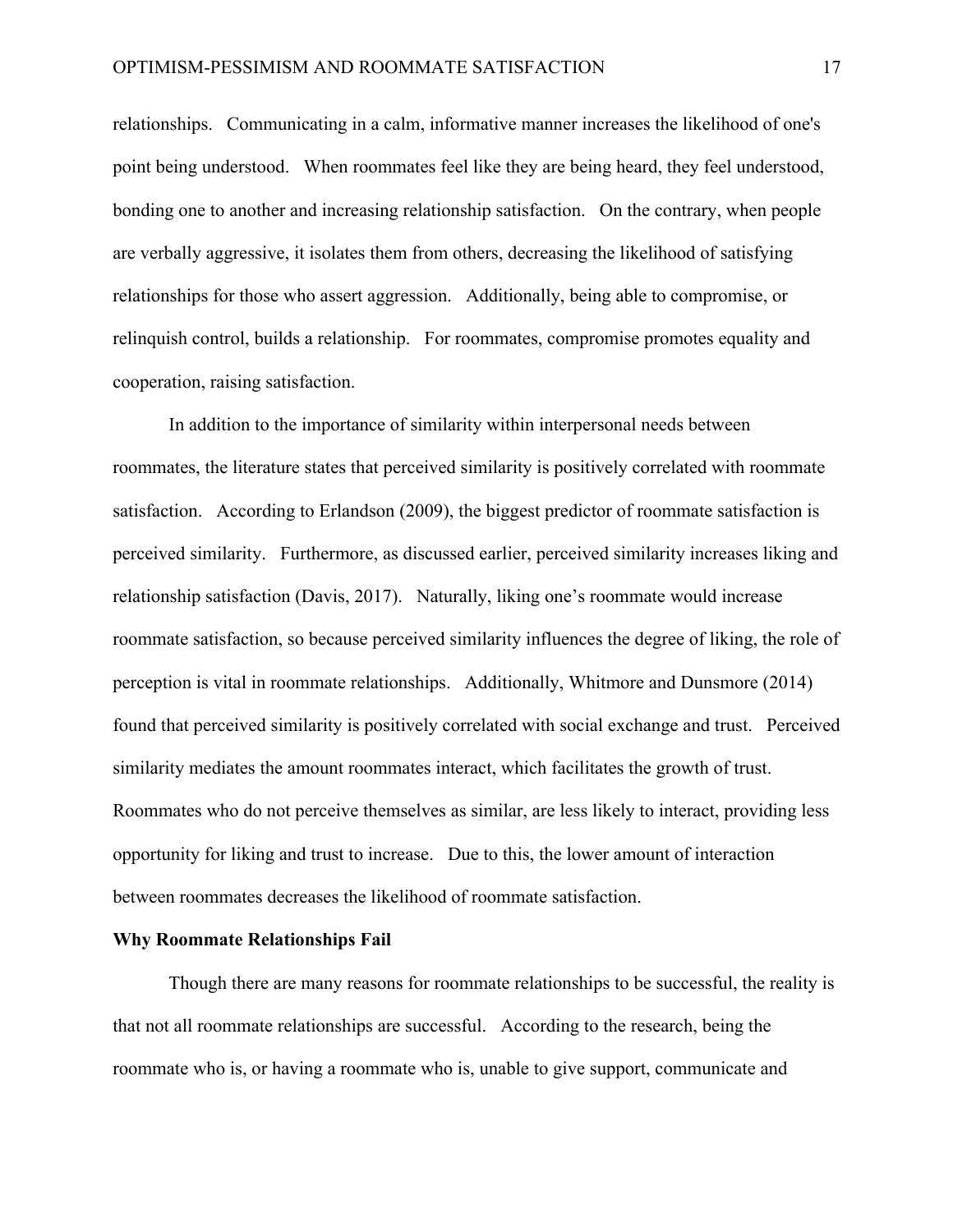problem-solve is linked to wanting to find a new roommate (Bahns, Crandall, Canevello, & Crocker, 2013). Bahns et al. (2013) asked 115 roommate pairs to fill out questionnaires assessing personality and mental health, social and communication patterns, and academic achievement attitudes at the beginning and end of a 10-week period, being asked if the participants wanted to change roommates at the end of the time. It was found that those who felt their roommate did not provide support, communicate well, or had a lot of conflicts, wanted to change roommates (Bahns et al., 2013). As in any relationship, being there for each other in times of need builds trust and increases satisfaction. Because roommate relationships involve living with another person, being emotionally supportive, and being able to compromise, relating to other people is essential in roommate situations. Furthermore, being able to resolve conflict in a compassionate and effective way is amplified within roommate relationships because the individuals are constantly in close quarters. Dissatisfaction with roommate relationships can cause people to change roommates, but if the system of assigning dyads does not effectively place people together who will get along, moving rooms is an act of futility.

In addition to how the inability to bond effects roommate satisfaction, people's personal emotional state effects if they are likely to enjoy living with another person. According to Bahns et al. (2013), people who have higher anxiety or depression are more likely to be less satisfied with his or her roommate relationship, no matter the other person's characteristics. Unfortunately, some people cannot be satisfied by the situations they are in because there is so much turmoil within them. Depression and anxiety causes people to be dissatisfied with relationships and life in general, hence its link to pessimism (Schou et al., 2005; Wong, 2012). Roommate relationships are no different. Unfortunately, this dissatisfaction not only causes the person who is suffering from anxiety and depression turmoil but effects the other person as well,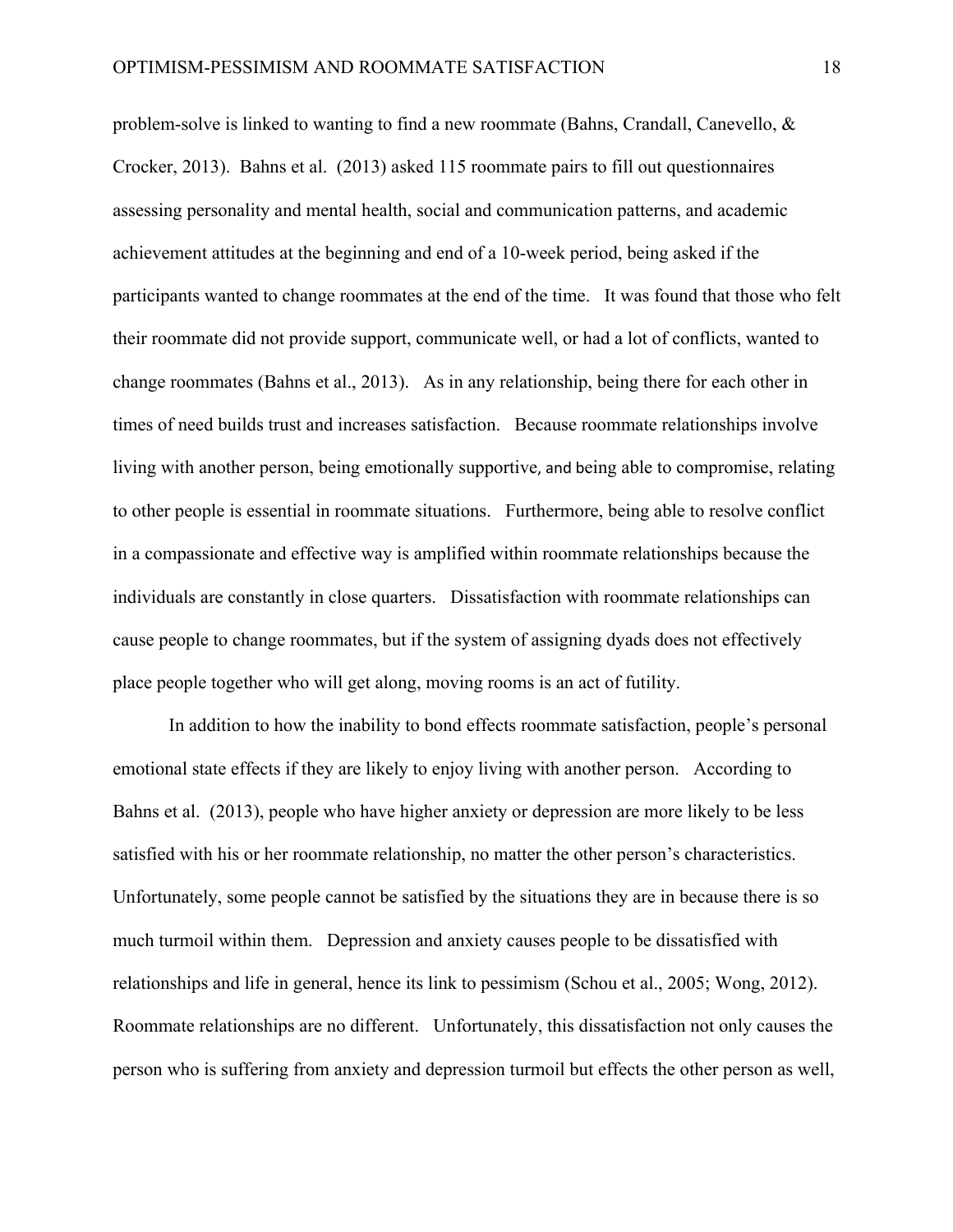lowering their satisfaction. Again, this often leads to a roommate break-up, which is only beneficial if the individuals are placed with new strangers who are a better fit.

## **Limits to Existent Research**

The research supports that there is a relationship between optimism-pessimism and personality, personality and roommate-relationships, and perception of personality and relationships. However, research has not been done on if the power of perception, specifically as it relates to optimism and pessimism, effects roommate satisfaction. Whitmore & Dunsmore (2014) suggest, "The large correlation between trust and social exchange may indicate that both measures are assessing a common underlying construct, such as positivity" (p. 244). In other words, possible factors in levels of roommate satisfaction are optimism and pessimism. Though it is clear practical personality traits, such as communication and socialization levels, are important factors when addressing good roommate relationships, having similar outlooks on life could be equally as important. The research clearly shows the power perception has on relationships, though perceived similarity of optimism and pessimism have not yet been addressed, hence the value of the current study.

# **The Present Study**

This literature review set out to utilize previous research to support the study of the relationship between self-proclaimed and perceived similarity of optimism or pessimism and roommate satisfaction. Optimism and pessimism were clearly defined and broken down, distinguishing the different effects they have on individuals. The various factors that makeup and impact personality were discussed to understand the impact personality has on optimism and pessimism. These correlations were then expanded to show the effect the relationship between optimism and pessimism and personality have on relationships, especially as it relates to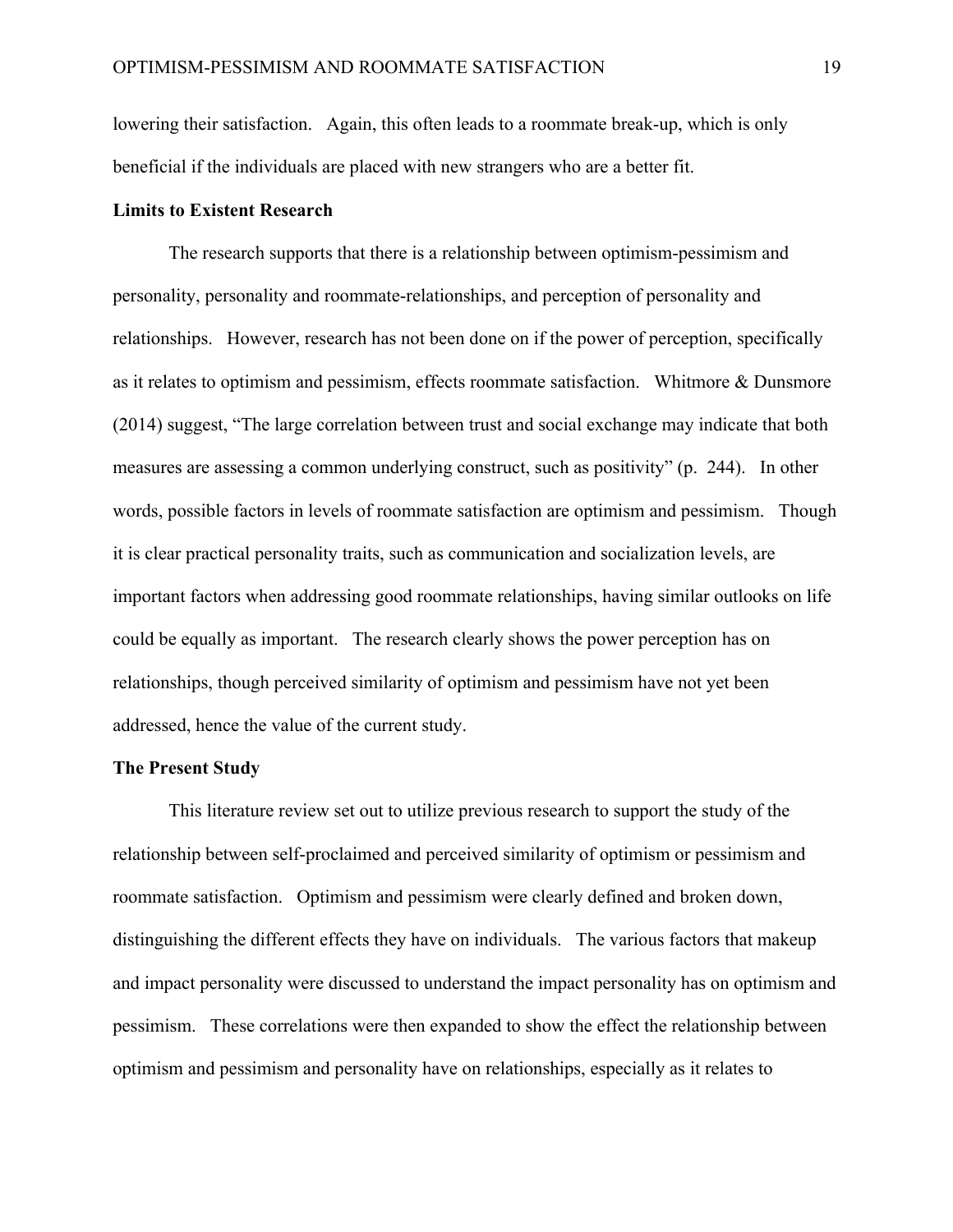perception. Finally, roommate relationships specifically were discussed, showing the need for more research in the realm of creating an effective roommate pairing strategy. The research shows that similarities of many kinds and perceived similarities positively affect roommate relationships. Because of this, it is possible for roommates who are both optimists or both pessimists to get along better than those who have opposite overall viewpoints. The research seems to support this logic, but a specific study is necessary to determine if there is a relationship between self-proclaimed optimism or pessimism perceived similarity and roommate satisfaction within college students.

# **Summary**

This concludes Chapter Two, the literature review, of this project. The research supports the conduction of the current study through lack of specific literature about the effects of selfproclaimed optimism-pessimism and perceived similarity on roommate relationships. The next chapter, Chapter Three, is Methodology.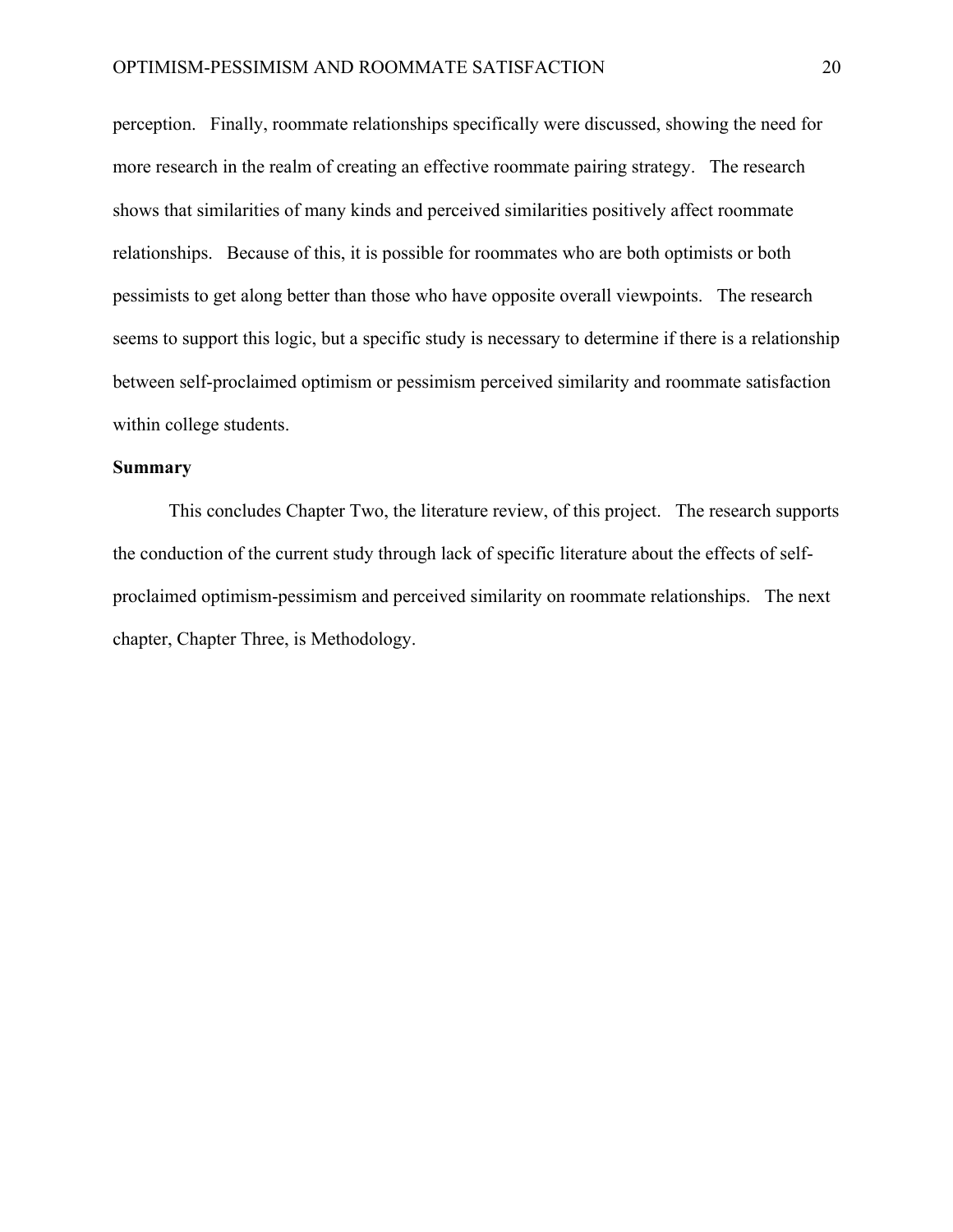# **Methodology**

The purpose of this chapter is to provide a clear and precise description of how this research project was conducted, including the purpose of the research, who the participants are, and the measures used. It will also provide all the information needed to replicate the experiment in future studies.

#### **Research Questions**

The following research questions are based in the suggestions and limitations of previous research, in relation to optimism/pessimism, perception and roommate relationships: (1) Do students who are more optimistic have higher roommate satisfaction? (2) Do students who are more pessimistic have lower roommate satisfaction? (3) Do students who perceive themselves to be optimistic, regardless of their actual life orientation, have good roommate relationships? (4) Do students who perceive themselves to be pessimistic, regardless of their actual life orientation, have bad roommate relationships? (5) Do students who have perceived similarity regarding their life-orientation have good roommate relationships? (6) Do students who do not perceive their life-orientations as similar have bad roommate relationships?

# **Hypotheses**

In response to the research questions, the researcher predicts the following will be shown in the current research: (1) Students who are more optimistic will have higher roommate satisfaction. (2) Students who are pessimistic will have lower roommate satisfaction. (3) Students who perceive themselves as optimistic, regardless of their actual life orientation, will have satisfying roommate relationships. (4) Students who perceive themselves to be pessimistic will have bad roommate relationships, regardless of their actual orientation. (5) Students who perceive themselves to have the same life orientation as their roommate will have a satisfying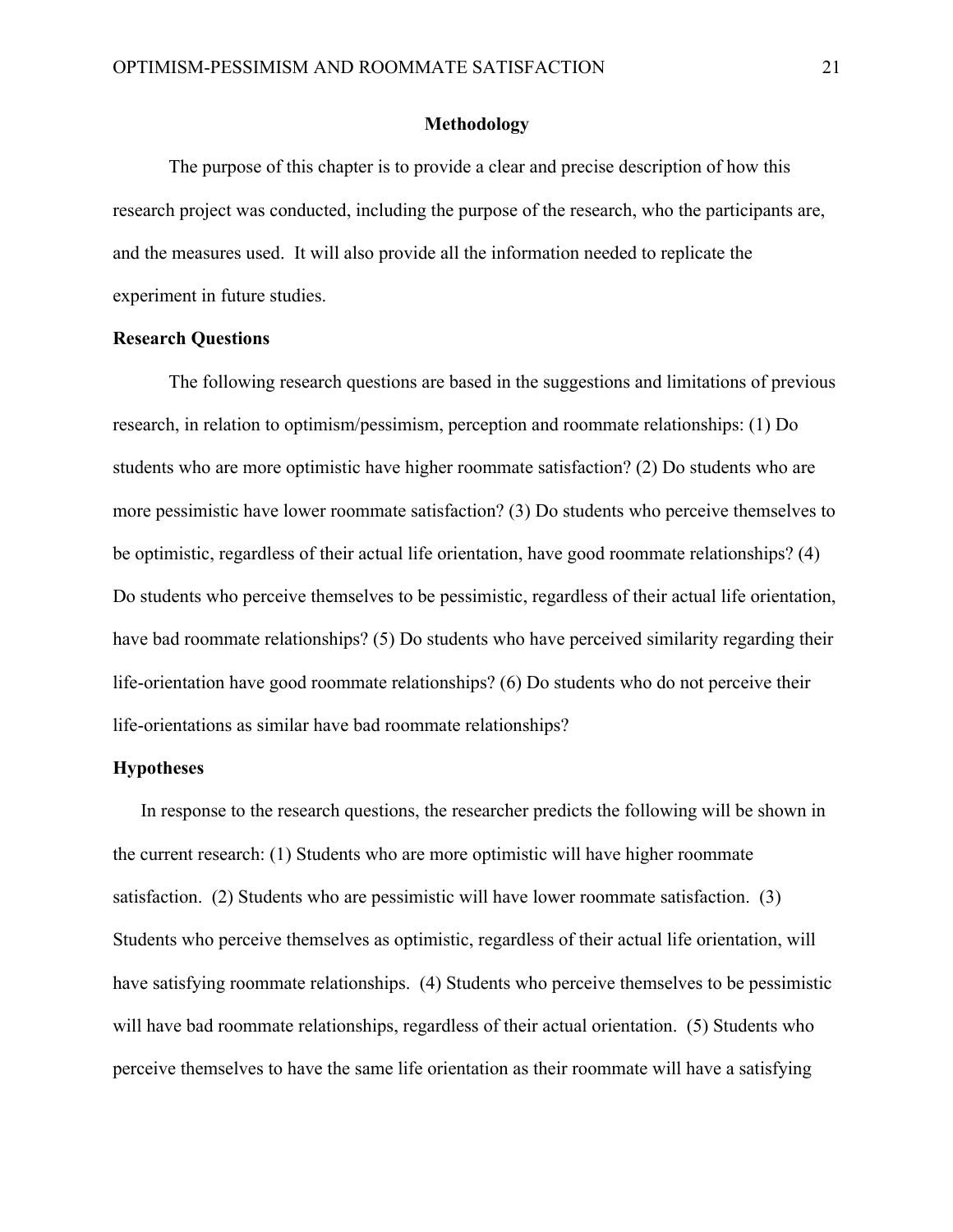roommate relationship. (6) Students who do not perceive themselves to have the same life orientation has their roommate will have less satisfying relationships.

# **Research Design**

The researcher has chosen to use an online survey for gathering data via S.P.A.R.C. Participation Systems (Sona Systems Ltd.). This research design was chosen because survey research is used to assess perceptions, opinions, and feelings of a group of people, and the purpose of this study is to assess students' self-perceptions of their life-orientations and their satisfaction levels with their roommate relationships. The survey consists of four sections, including demographics, two well-known assessments, and researcher created questions. The Life Orientation Test-Revised (Scheier, M. F., Carver, C. S., & Bridges, M. W., 1994) will be used to measure the participants' levels of optimism and pessimism. Additionally, two researcher created questions, determining the participants perceived self-orientation and how that related to their perceived similarity to their roommate. Furthermore, a slightly edited version of the Relationship Satisfaction Scale (Hendrick, S. S., 1988) will be used to measure the participants' satisfaction level with their roommate relationships. These assessments can be found in Appendix B. These will be given to one sample, Southeastern University students. This group is based on convenience.

#### **Setting**

Data will be collected from Southeastern University students on the campus of Southeastern University. The students will have access to the online survey through S.P.A.R.C. Participation Systems (Sona Systems Ltd.). Students in lower level Psychology classes at Southeastern University are required to participate in research studies via S.P.A.R.C. Participation Systems (Sona Systems Ltd).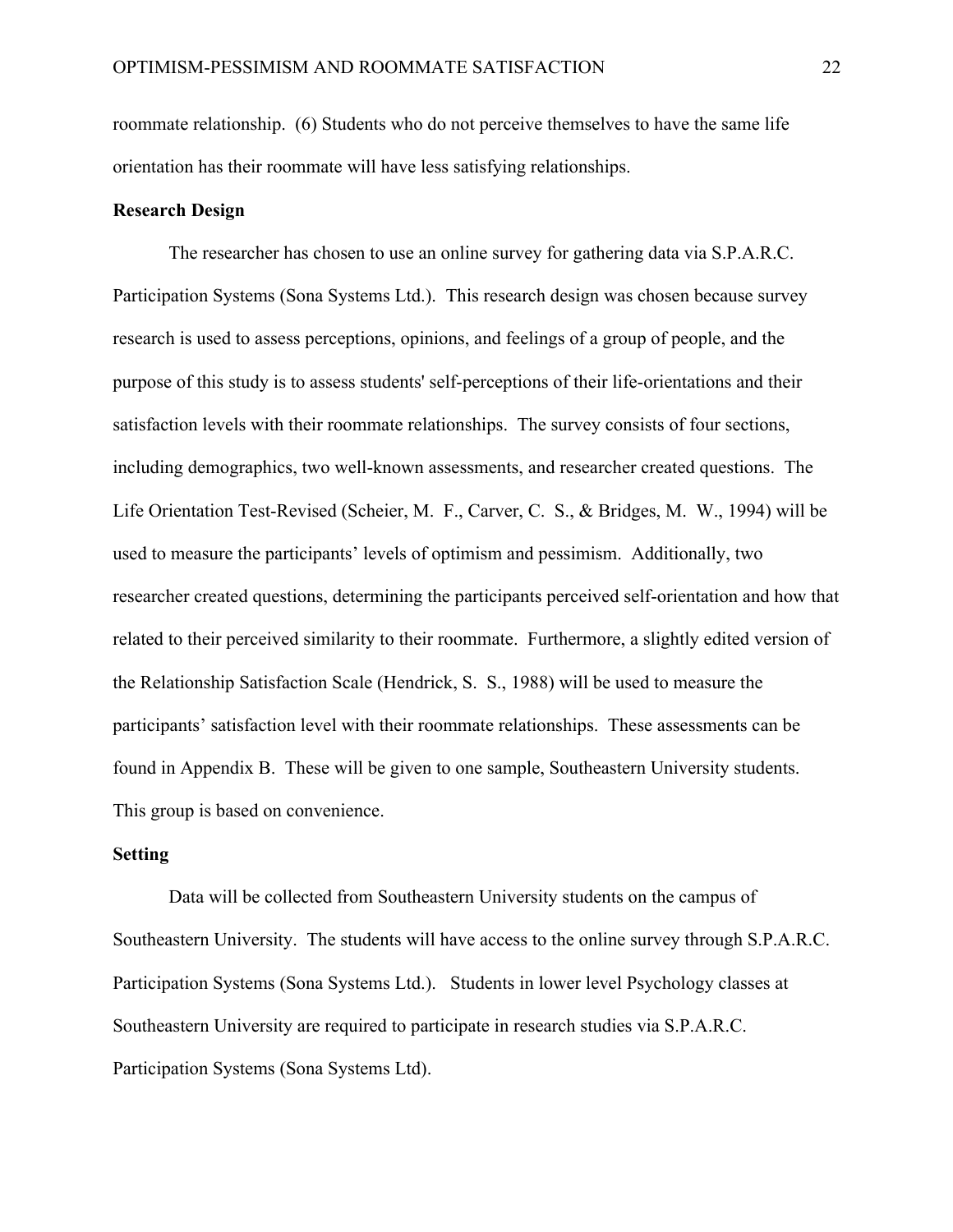# **Participants**

Participants in this study will include college-age students from Southeastern University in Lakeland, Florida. These participants were chosen because they are in close proximity to the researcher.

Southeastern University is an Assemblies of God university located in Lakeland, Florida. It is a four-year accredited university with approximately 7,100 students. The population of Southeastern University students ethnic make-up consists of 57.2% White, 19% Hispanic/Latino, 14.8% Black or African American, 1.8% Non-Resident Alien, 1.6% Asian, 0.6% Native Hawaiian or Other Pacific Islander, and 04% American Indian or Alaska Native. Additionally, about 56.6% of the students are female and 43.4% are male. This school attracts 18-25 year old's who are interested in going into ministry or into the corporate world. ("How Diverse is Southeastern University?," 2013). Southeastern University's mission is to help students discover their divine design and equip them professionally, so they better the Kingdom of God as they progress through life after college.

The participants were chosen based on convenience and their willingness to volunteer making this a convenient sample. No surveys outside Southeastern students were given. The participants created an account within S.P.A.R.C. Participation Systems (Sona Systems Ltd.), and upon choosing to participate in the study, were asked to complete the survey. The ideal turnout was 100 male and 100 female respondents, for a total of 200 participants, however, limitations prevented that.

Due to limited numbers, only a total of 45 participants was allowed to participate in the current study. The participants of this study included 14 males and 31 females with an age range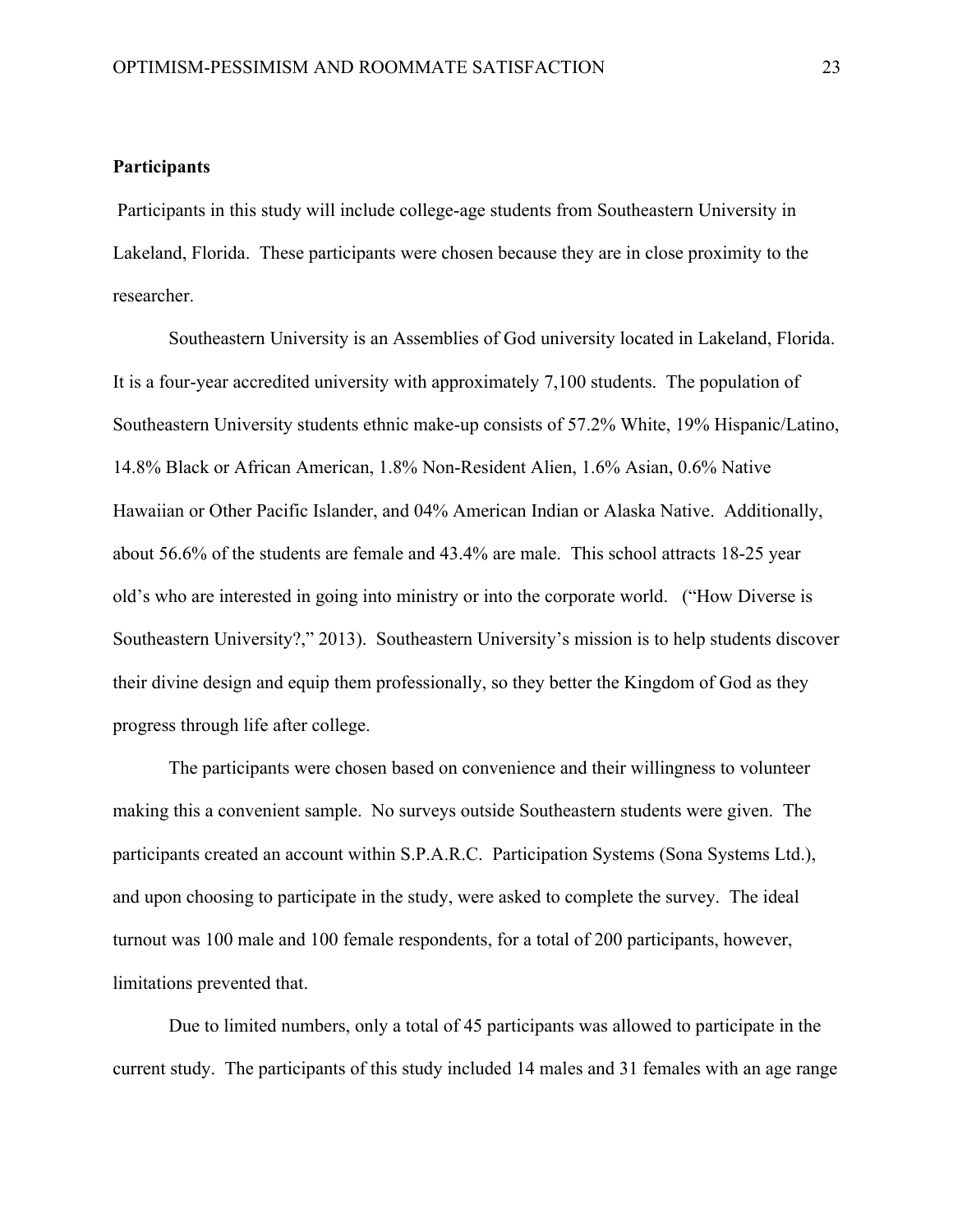of 18-22 (Mage=19.33 years.) Students were rewarded one research credit for participating in the study.

#### **Instruments**

Three instruments were used in this study. The Life Orientation Test-Revised (Scheier, M. F., Carver, C. S., & Bridges, M. W., 1994) was used to measure the participants' levels of optimism and pessimism. This measure is a Likert-scale, with a range of 1-5 and consist of 10 questions. The participants are given statements, such as "In uncertain times, I usually expect the best," and are asked how much they relate through options such as, "I agree a lot." Levels of optimism or pessimism were determined by taking the mean of each participant's score, with higher scores being more pessimistic and lower scores being more optimistic. Two researcher created questions, determining the participants perceived self-orientation and how that related to their perceived similarity to their roommate, were also included in the survey. The first question is, "Do you consider yourself an optimist or pessimist?" The participants were given the option to pick either optimist or pessimist. The second question is, "Do you believe your roommate has the same life orientation as you (optimist/pessimist)? The participants were given the option to pick yes or no. Finally, a slightly edited version of the Relationship Satisfaction Scale (Hendrick, S. S., 1988), was used to measure the participants' satisfaction level with their roommate relationships. While this measurement normally assesses romantic relationship satisfaction, the wording was changed to make it roommate relationship specific. This instrument is also a Likert-scale, ranging from 1-5, containing seven questions. The participants will be asked questions such as, "how well does your roommate meet your needs?" The participants will then rate their answer on a scale from one, being low, to five, being high. Again, the mean for each participant is determined, with higher scores being more roommate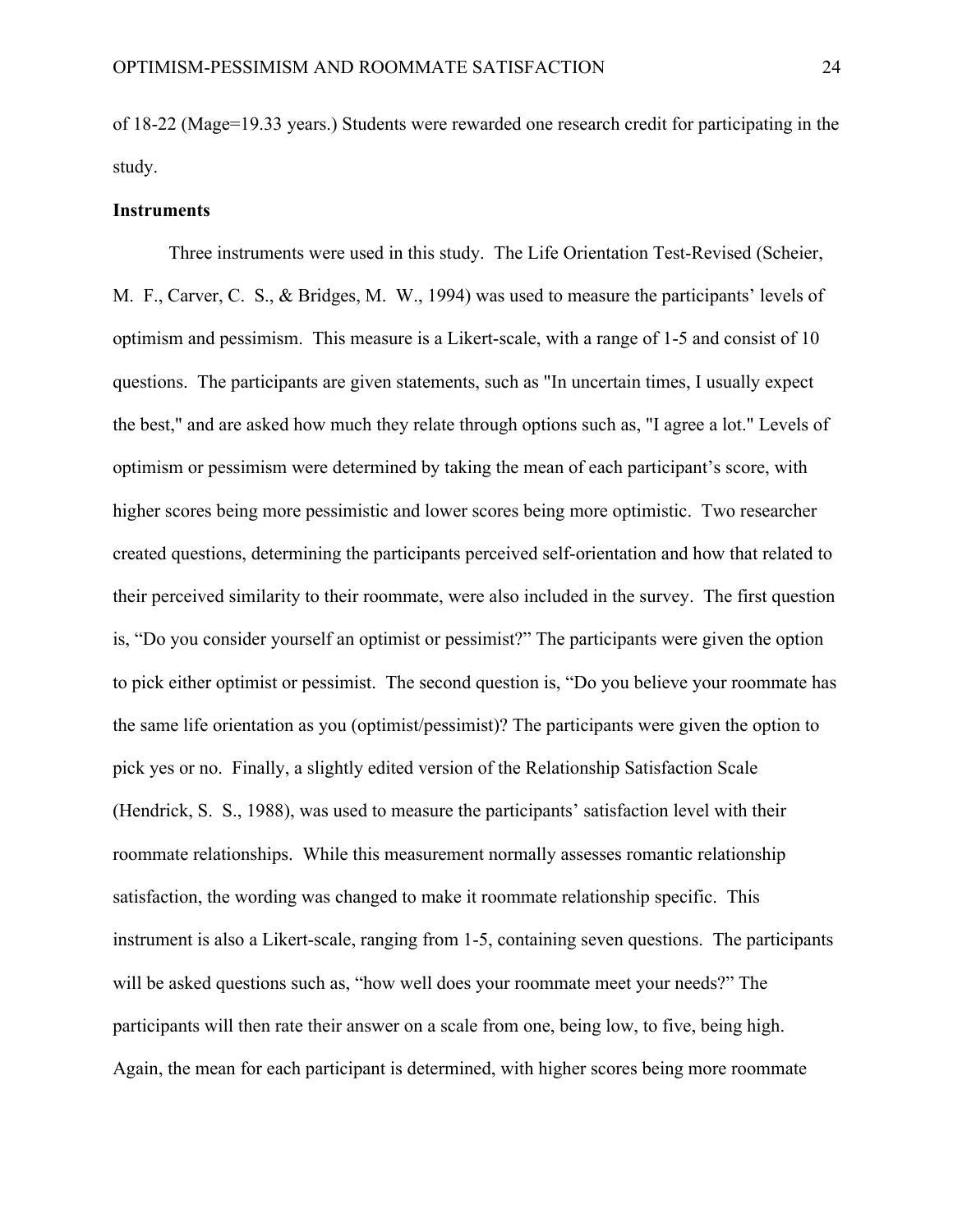satisfaction. The questionnaires and questions within each assessment were randomized to avoid order bias. A copy of the surveys can be found in Appendix B.

## **Procedure**

To recruit participants for this study, the researcher used the fact that students in Psychology classes are required to participate in surveys. S.P.A.R.C. Participation Systems (Sona Systems Ltd.) was used to distribute the online survey which was approved by the International Review Board (see Appendix A).

Each participant was asked to complete the online survey, containing five different parts. First, each participant was shown an informed consent, which required them to agree before they continued to participate. The informed consent described the purpose of the study, the voluntary nature of participation, and their right to confidentiality. A copy of the informed consent can be found in Appendix C. After that, the survey began.

The survey contains demographics, the Life Orientation Test (Scheier, M. F., Carver, C. S., & Bridges, M. W., 1994), an edited version of the Relationship Satisfaction Scale (Hendrick, S. S., 1988), and two researcher created questions. The combination of the questions is designed to discover if there is a correlation between students self-perceived optimism or pessimism and their roommate satisfaction. The Life Orientation Test (Scheier, M. F., Carver, C. S., & Bridges, M. W., 1994) and the Relationship Satisfaction Scale (Hendrick, S. S., 1988), are already validated research assessments, and the researcher created questions are based on previous studies. The survey is concluded with an explanation of the purpose of the study and thanking the participant for their time.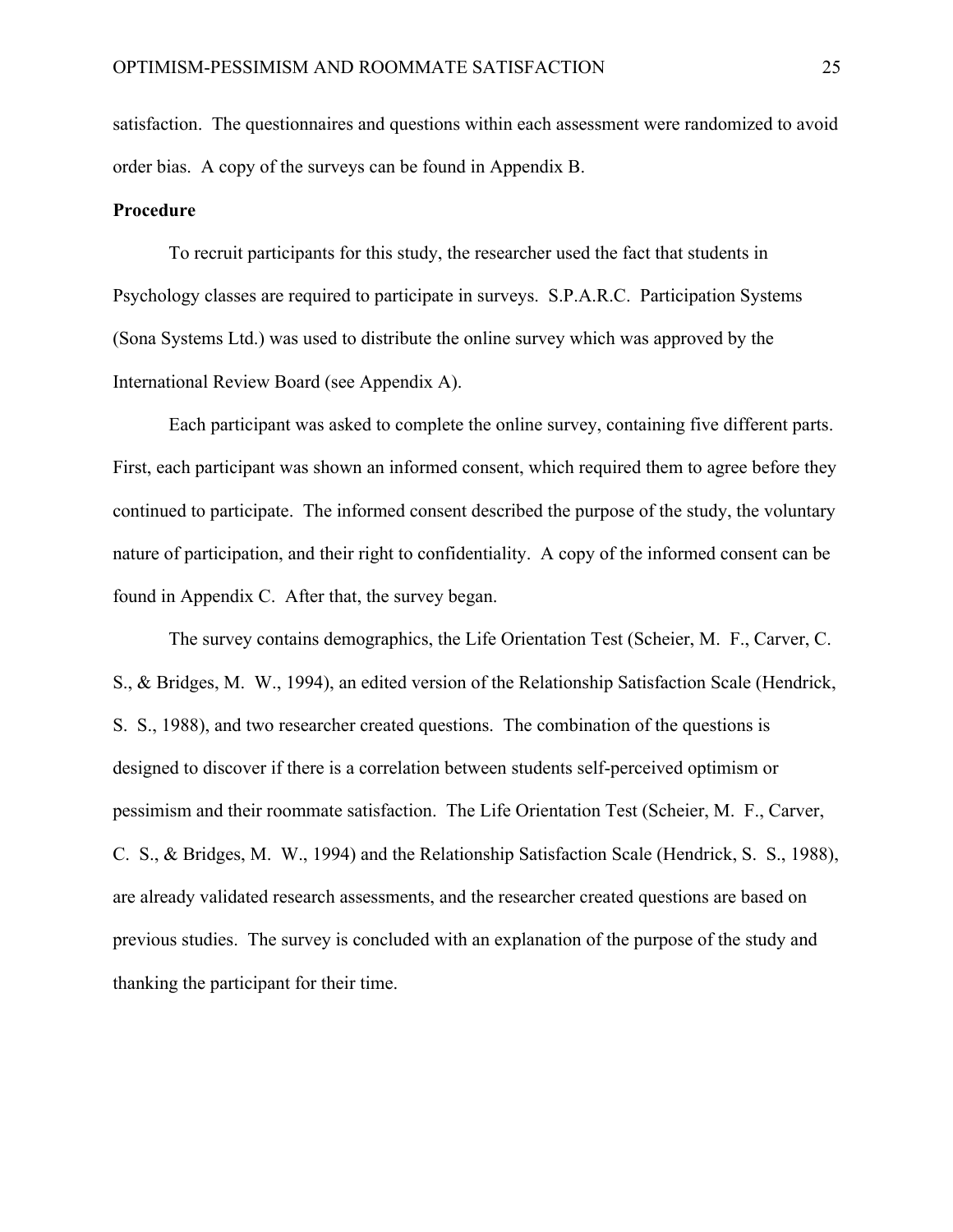# **Measures**

Demographic data will be collected to distinguish age, ethnicity, year in college, gender, denomination, major, and their roommate situation. A copy of the demographics can be found in Appendix D. Understanding demographics will help further explain the research findings. It will be interesting to note the difference between roommate satisfaction between the various demographics.

After the respondents complete the demographic information section, the three assessments will be given. The Life Orientation Test (Scheier, M. F., Carver, C. S., & Bridges, M. W., 1994), the researcher created questions, and the edited version of the Relationship Satisfaction Scale (Hendrick, S. S., 1988) will be given in random order. Additionally, within the individual assessments, the questions will not be in any particular order. The respondents will rate how they feel about each statement on a scale. Each question pertains to the participants' life orientation, perception, or relationship satisfaction. The questionnaire should give an accurate description of the correlation between self-perceived optimism or pessimism and roommate relationship satisfaction.

# **Summary**

In summary, these methods were used to assess perceived life-orientations correlation with roommate satisfaction. The findings of this research will be presented in Chapter 4, Results.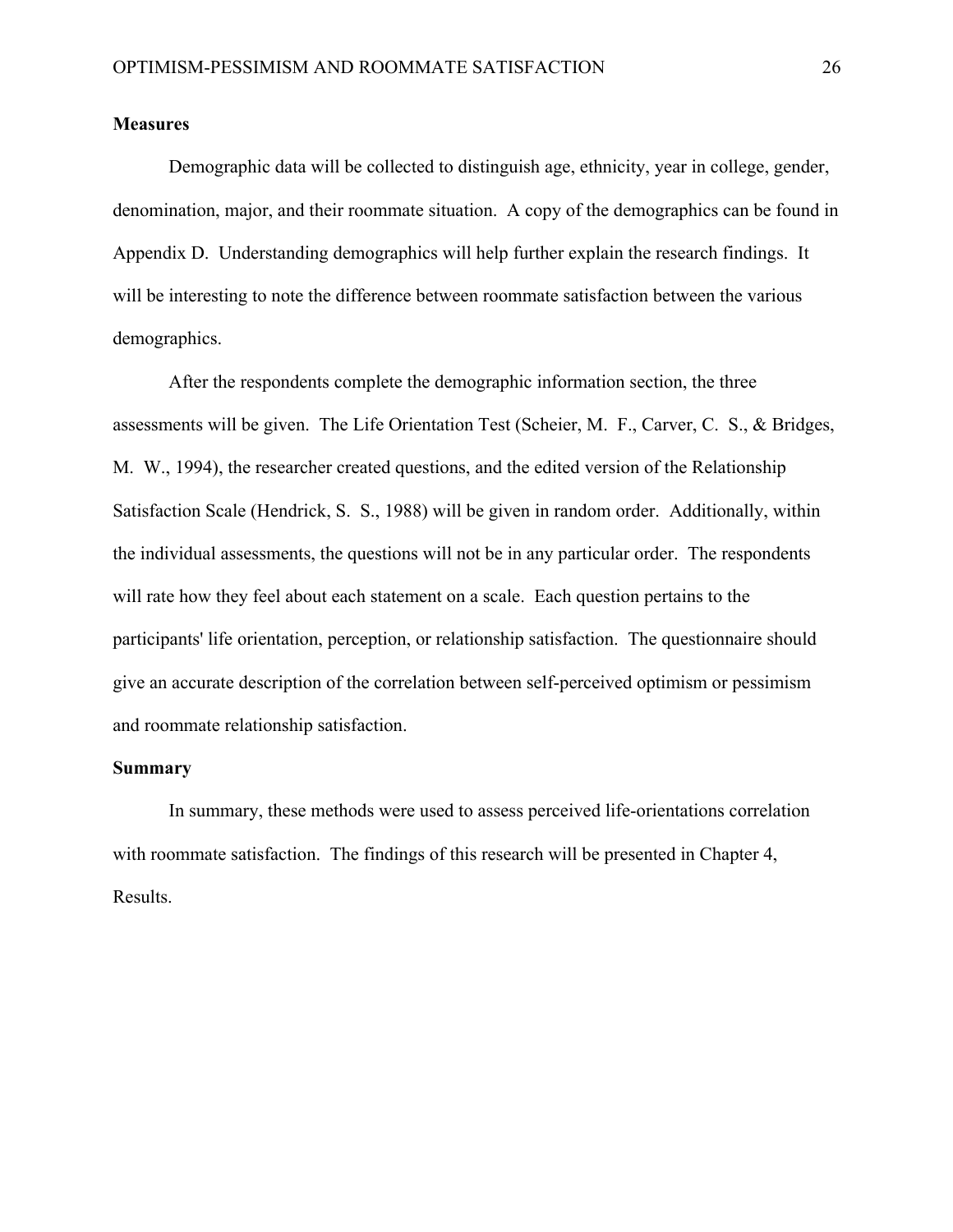#### **Results**

The purpose of this section is to report the statistical results of the current research study as it relates to the research questions. The results are as follows.

#### **Research Questions**

The research questions are as follows; (1) Do students who are more optimistic have higher roommate satisfaction? (2) Do students who are more pessimistic have lower roommate satisfaction? (3) Do students who perceive themselves to be optimistic, regardless of their actual life orientation, have quality roommate relationships? (4) Do students who perceive themselves to be pessimistic, regardless of their actual life orientation, have unsatisfactory roommate relationships? (5) Do students who have perceived similarity regarding their life-orientation have positive roommate relationships? (6) Do students who do not perceive their life-orientations as similar have negative roommate relationships?

# **Hypotheses**

The hypotheses are as follows; (1) Students who are more optimistic will have higher roommate satisfaction. (2) Students who are pessimistic will have lower roommate satisfaction. (3) Students who perceive themselves as optimistic, regardless of their actual life orientation, will have satisfying roommate relationships. (4) Students who perceive themselves to be pessimistic will have bad roommate relationships, regardless of their actual orientation. (5) Students who perceive themselves to have the same life orientation as their roommate will have a satisfying roommate relationship. (6) Students who do not perceive themselves to have the same life orientation has their roommate will have less satisfying relationships.

#### **Measures**

Participants in this study completed an online survey which included demographics, The Life Orientation Test-Revised (Scheier, M. F., Carver, C. S., & Bridges, M. W., 1994), the Relationship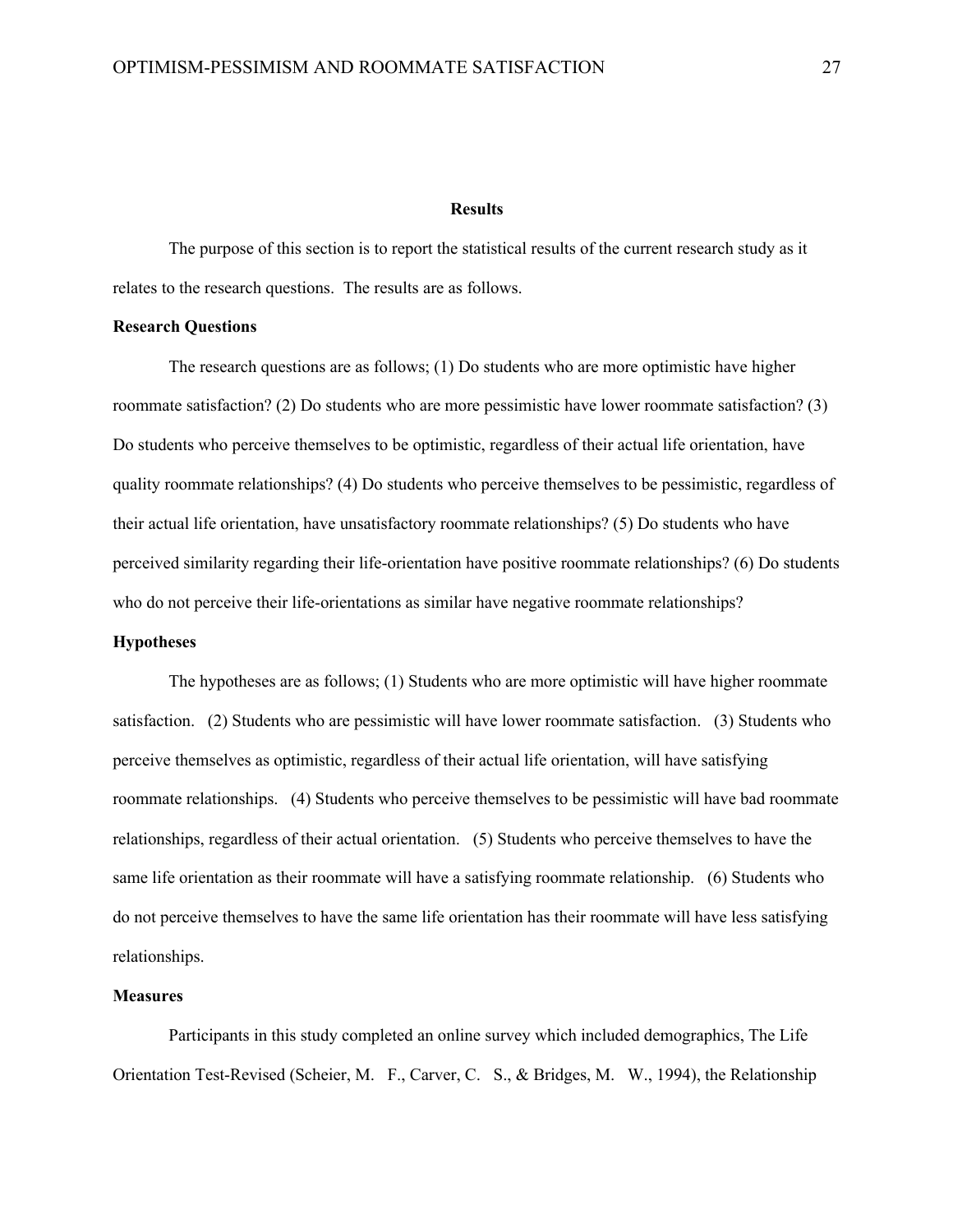Satisfaction Scale (Hendrick, S. S., 1988), which was edited to pertain specifically to roommate relationships, and two researcher created questions pertaining to perception and life orientation. Four questions from the Life Orientation Test-Revised (Scheier, M. F., Carver, C. S., & Bridges, M. W., 1994) were removed from analysis because they were filler questions that did not pertain to the assessment. The test is scored such as the higher the participant scores the more pessimistic, he or she is. Additionally, three of the questions were reversed coded. In the edited version of the Relationship Satisfaction Scale (Hendrick, S. S., 1988), two items were reverse coded. This measure is scored such as the higher the participant's score, the more satisfied they are with their roommate relationship. These assessments can be found in Appendix B.

#### **Descriptive Analyses**

This study had a total of 45 participants from Southeastern University, of which 31.1% was male and 68.9% was female (14 men, 31 women, Mage = 19.33, age range: 18-22 years). The ethnicity of the participants was broken down into 5 categories, Caucasian, Hispanic or Latino, Black or African American, American Indian and other. In reference to the participants of this study, 64.4% identified themselves as Caucasian, 24.4% as Hispanic or Latino, 6.7% as Black or African American, 2.2% as American Indian and 2.2% as other. A majority of the participants identified themselves as freshmen (57.8%), then sophomores (13.3%), then juniors (17.8%), and finally seniors (11.1%). Additionally, while 33.3% of the participants were psychology majors, the other 66.7% were made up of other majors. Finally, in reference to the participants' denominations, 42.2% identified as nondenominational, 22.2% identified as Assemblies of God, 13.3% identified as Baptist, 4.4% identified as Methodist, and 17.8% identified as other. A visual representation of these demographics are shown in Figures 4.1-4.6 and can be found in Appendix E.

In reference to roommates, 62.2% of the participants had selected with their current roommate, and 28.9% had roomed with their current roommate before. A visual representation of these stats, including the number of semesters participants previously roomed with their current roommates, are shown in Figures 4.7-4.9 and are included in Appendix F.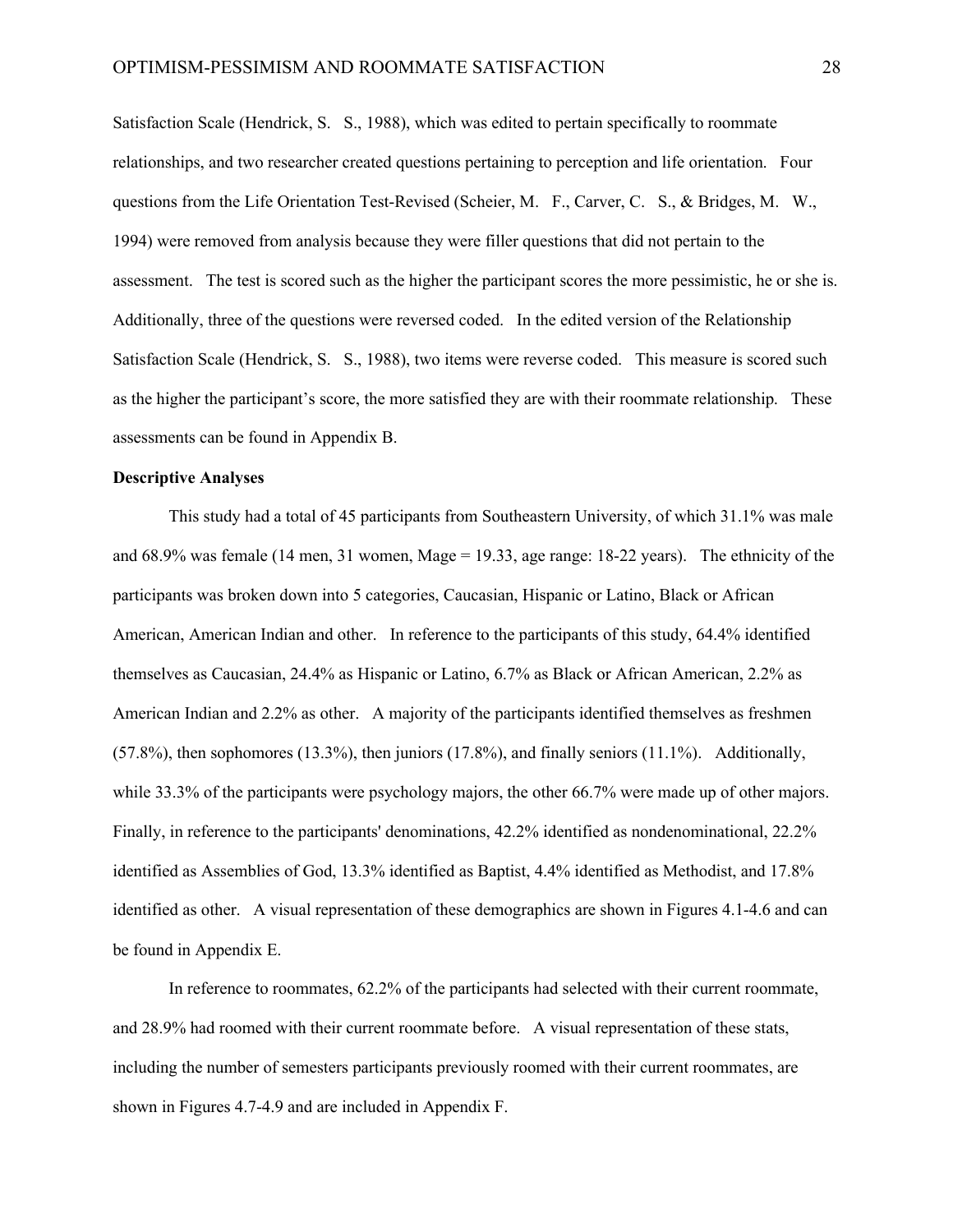Specific to the current study, the participants' optimism and pessimism levels were measured. The result was a mean of 2.482 with a standard deviation of 0.700. In relation to perception, participants' response to their perceived life orientation had a mean of 0.780 with a standard deviation of 0.420, and participants' response to perceived similarity with their roommates' life orientation had a mean of 0.670 with a standard deviation of 0.477. Furthermore, a total of 15.6% of the participants perceived themselves to have a different life orientation then their test scores indicated, and 31.1% of participants believed their roommate to have a different life orientation then themselves. Additionally, the mean for roommate relationship satisfaction was 3.743, with a standard deviation of 1.041. A visual representation of this data and the following correlations are included in Figures 4.10-4.11 and Table 1, found in Appendix G.

#### **Correlations**

A correlational analysis was conducted between the various variables to answer each specific research question.

# *Questions One and Two*

The first and second research questions pertained to whether students who were optimistic had more satisfying roommate relationships than those who identified as pessimistic, with the hypothesis that, optimistic students will have more roommate satisfaction then pessimistic students. A correlational analysis was run comparing the life orientation mean and roommate satisfaction mean. The result was a significant ( $p = .033$ ) negative correlation of 0.318.

#### *Question Three and Four*

The third and fourth research questions addressed students' self-perception in regard to their life orientation and how that pertains to roommate satisfaction. The hypotheses were that is students perceived themselves to be optimistic, they would have higher roommate satisfaction and if they perceived themselves as pessimistic, they would have lower roommate satisfaction, regardless of the participants' actual life orientation. The correlational analysis found the relationship to not be significant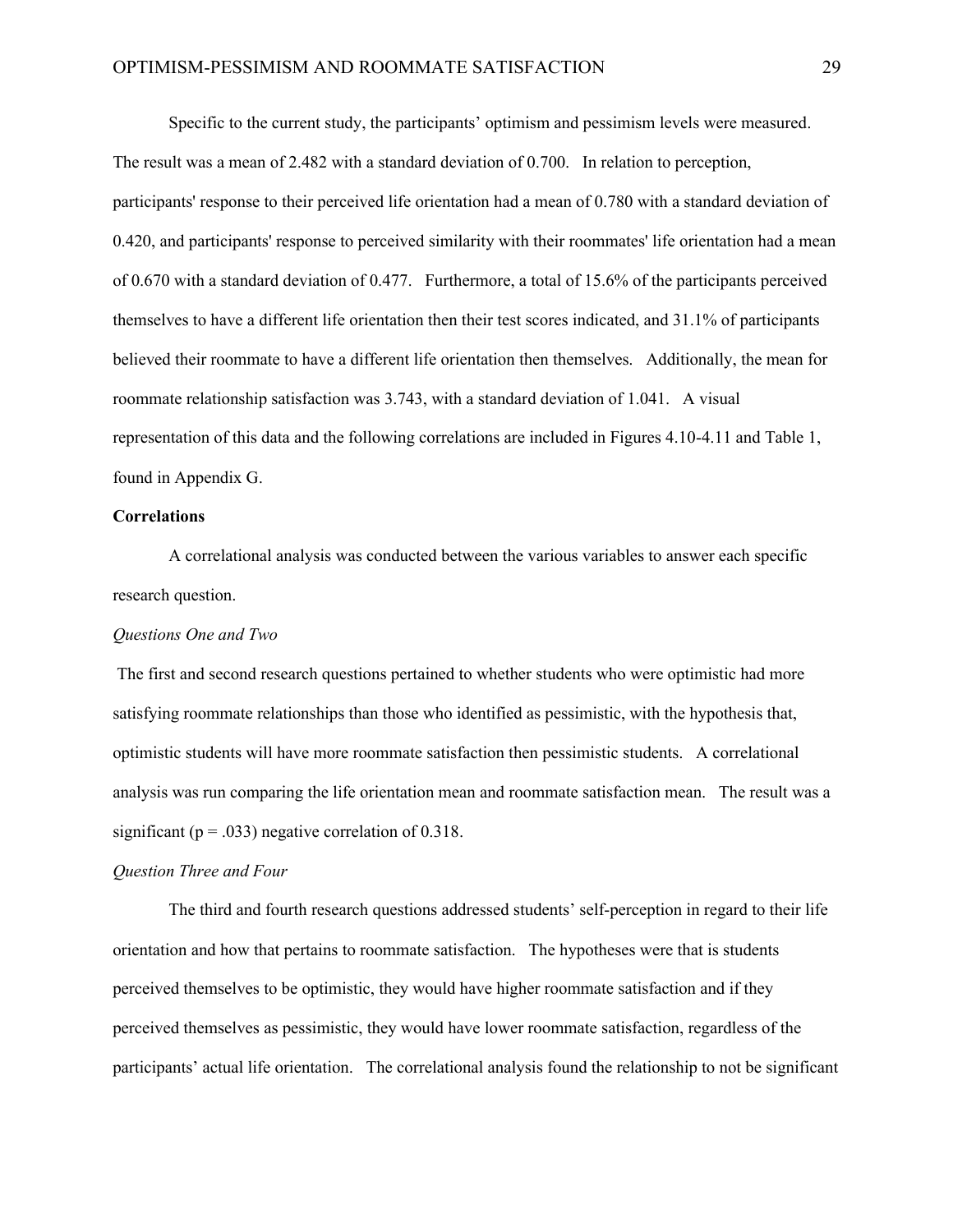$(p = 0.142)$  with a correlational value of 0.223. To supplement these results, a one-sample T-Test was also run between self-perception and relationship satisfaction. The results are reported in Table 2.

### Table 2

|                                       |        |                   | Test Value = $0$      |        |        |                                             |
|---------------------------------------|--------|-------------------|-----------------------|--------|--------|---------------------------------------------|
|                                       |        |                   |                       |        |        | 95% Confidence<br>Interval of<br>Difference |
|                                       | t      | Std.<br>Deviation | Std.<br>Error<br>Mean | Mean   | Lower  | Upper                                       |
| Self-Perception                       | 12.410 | .42000            | .06300                | .7800  | .6500  | .9000                                       |
| Life Orientation                      | 23.776 | .70013            | .10437                | 2.4815 | 2.2711 | 2.6918                                      |
| Roommate Relationship<br>Satisfaction | 24.125 | 1.01073           | .15514                | 3.7429 | 3.4302 | 4.0555                                      |

# *T-Test for Self-Perception and Roommate Relationship Satisfaction*

#### *Questions Five and Six*

Research questions five and six looked at whether students who perceived their roommates' life orientation as similar to theirs had more positive or negative roommate relationships. The hypotheses were that those who perceived their roommate to have the same life orientation as them would have more positive roommate relationships and those who perceived dissimilarity would have more negative roommate relationships. The results of the correlational analyses showed a significant ( $p = 0.022$ ) positive correlation of 0.340 between perceived similarity and roommate satisfaction.

### *Other Findings*

Other findings that resulted from this study proved interesting and important to research. Again, according to the correlational analysis participants' perception of their own life orientation has a significant ( $p = 0.005$ ) negative correlation of 0.413 to their actual life orientation. To supplement these results, a one-sample T-Test was run between self-perception and actual life orientation. The results are reported in Table 2. Additionally, this research study found no significant correlation between participants who selected their roommates and roommate satisfaction ( $p = 0.115$ , Corr. = 0.238) or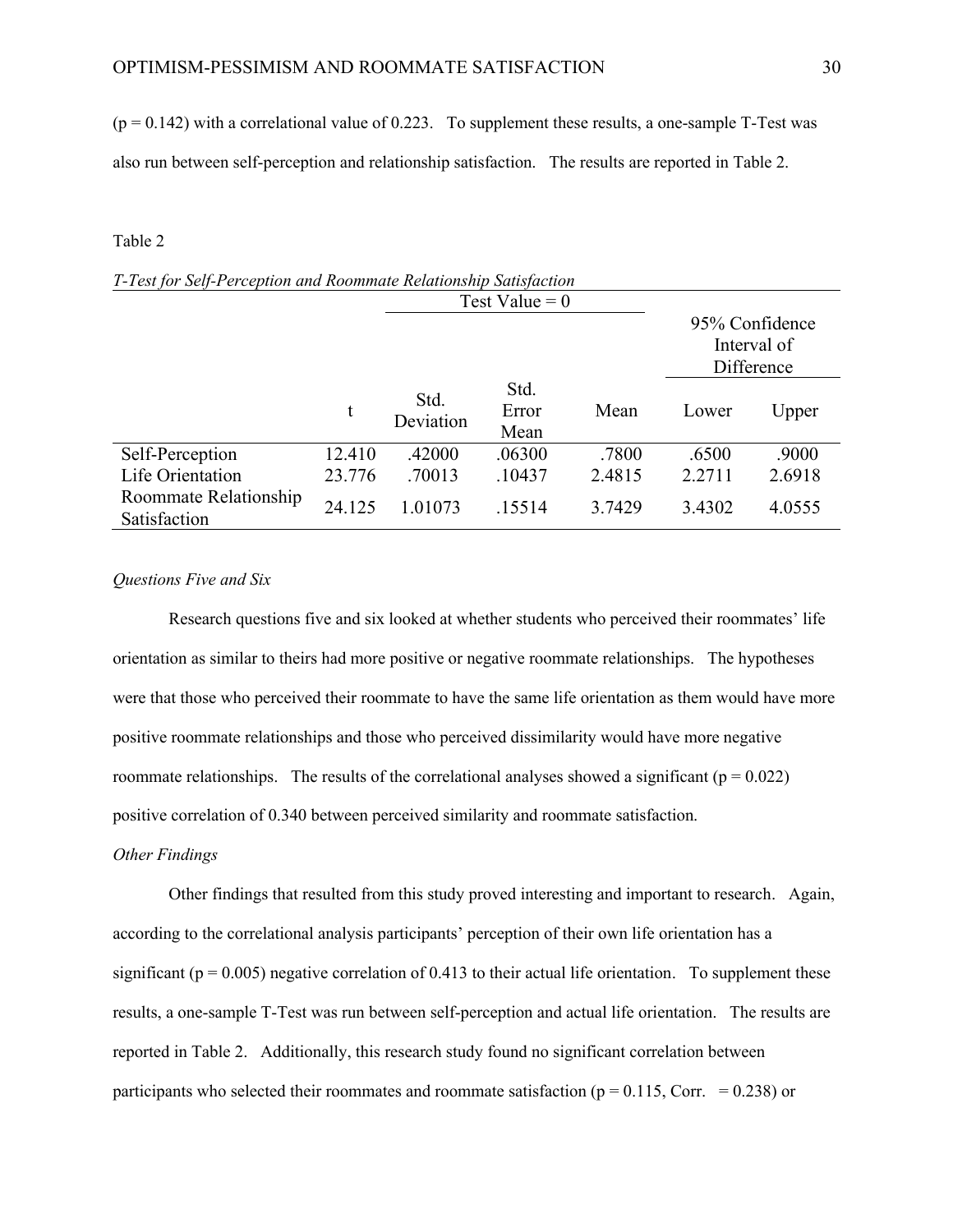between participants who roomed with their current roommate previously and roommate satisfaction ( $p =$ 0.676, Corr. =  $0.064$ ).

# **Summary**

In summary, these results were reported to explain the relationship between perceived lifeorientations correlation and roommate satisfaction, as it related to the research questions. The explanation and application of this research will be presented in Chapter 5, Discussion.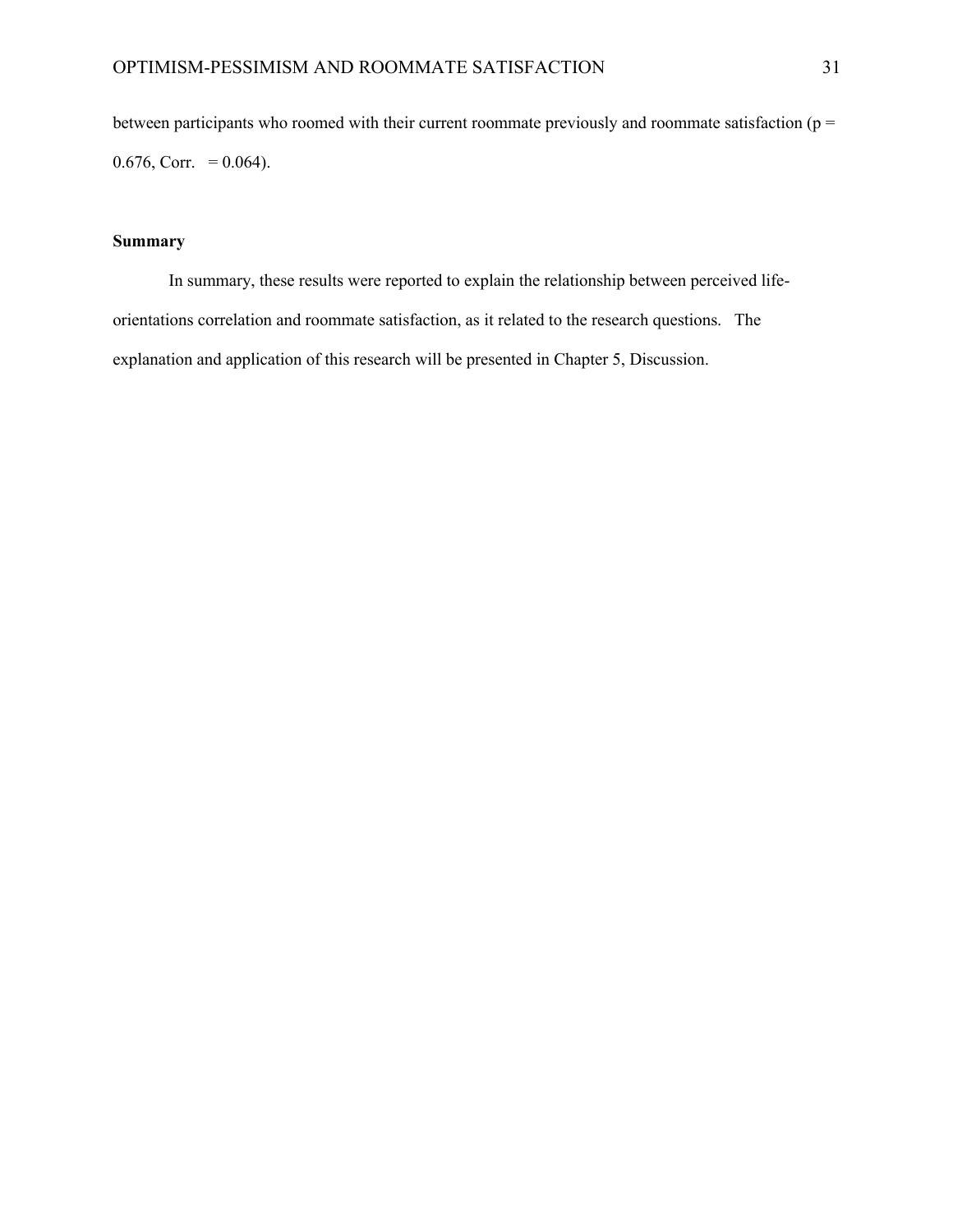#### **Discussion**

The following section designed to describe the implications of the current research. The sections will be broken down by research question. It is as follows.

#### **Question One and Two**

The first two research questions addressed whether optimists or pessimists have better roommate relationships. The researcher hypothesized that students who are more optimistic will have more satisfying roommate relationships than students who are more pessimistic. According to the analysis, there is a significant correlation showing the researcher's hypothesis to be true. According to previous research, there is a negative correlation between optimism and neuroticism (Mahasneh, Al-Zoubi, & Batayeneh, 2013) and a positive correlation between optimism and being outgoing, agreeable, considerate and willing to try new things (Lui, Rollock, Chang, Leong, & Zamboanga, 2016). Additionally, the literature supports the notion that pessimism has a positive correlation with anxiety, low levels of closeness, dependency, and neurosis and a negative correlation with subjective well-being (Heinonen, Räikkönen, Keltikangas-Järvinen, & Strandberg, 2004; Lui et al., 2016; Mahasneh et al., 2013). The past research provides possible explanations for the correlation the current study found, especially as it relates to agreeableness and feelings of closeness. It could be theorized that optimism and these various personality traits interact with each other to influence roommate satisfaction. Practically, this discovery can influence the current process of roommate assignment. It might be beneficial to include the Life-Orientation Test-Revised (Scheier, M. F., Carver, C. S., & Bridges, M. W., 1994) within the paperwork students fill out when describing their personality for roommate pairing. This could be a potential, simple, way to assess other personality traits related to optimism and pessimism, with strengthening the odds of having a positive roommate experience.

### **Question Three and Four**

Questions three and four pertained to participants self-perception of their life orientation, and how that related to roommate satisfaction. The researcher hypothesized that those who perceived themselves as optimistic would have higher roommate satisfaction, regardless of their actual life-orientation, and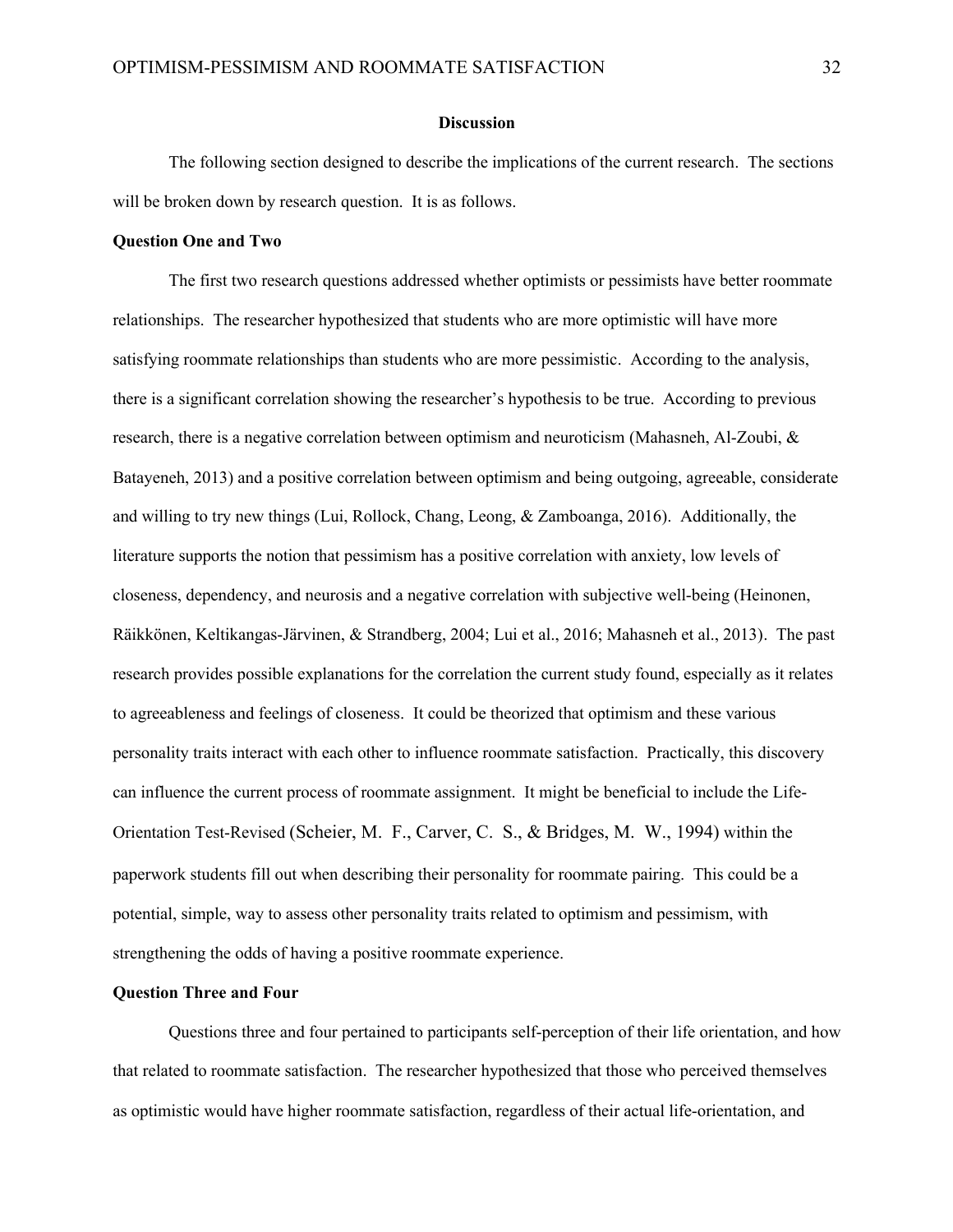those who perceived themselves to be pessimistic would have lower roommate satisfaction. Through analysis, the correlation was found insignificant, with a relatively low correlation. This, combined with the significant correlation found between participants perception of their life orientation and their actual orientation possibly points to a limitation within the study. It is possible that due to the small sample size, not enough participants had a false perception of themselves to obtain accurate results of this correlation.

#### **Question Five and Six**

Research questions five and six addressed the power of perception as it relates to similarity in life-orientation and roommate satisfaction. The researcher hypothesized that participants who perceived their roommates to have similar life orientation would have more positive roommate relationships. The researcher's hypothesis was supported within the current study with a significant statistic. This finding supports the previous research which states that perceived similarity, within relationships, increases relationship satisfaction. According to previous research, specifically, a perceived similarity in areas of openness, agreeableness, and consciousness predict friendship formation (Cemalcilar, Baruh, Kezer, Kamiloglu, & Nigdeli, 2018; Erlandson, 2009; Selfhout, Denissen, Branje, & Meeus, 2009; van Zalk & Denissen, 2015). As these characteristics are the same as those associated with good relationship quality, and optimism, logic would suggest that perception plays a powerful role in roommate relationships. These findings can, again, be applied through an adjustment to the current roommate assignment system. It might prove useful to ask students whether they identify as an optimist or pessimist, in addition to testing their actual Life-Orientation and factoring it into matching dyads. As a result, more college students can have better roommate relationships.

#### **The significance of Other Findings**

Other significant findings include no significant correlation between roommate satisfaction and the ability to pick your roommate or between students who had previously roomed with their current roommate. These results are contrary to the findings of other studies. Though previous research has shown that students value knowing their roommate prior to living with them (Shekhawat et al., 2016) the current study found that it does not affect roommate experience, meaning there could be a better way to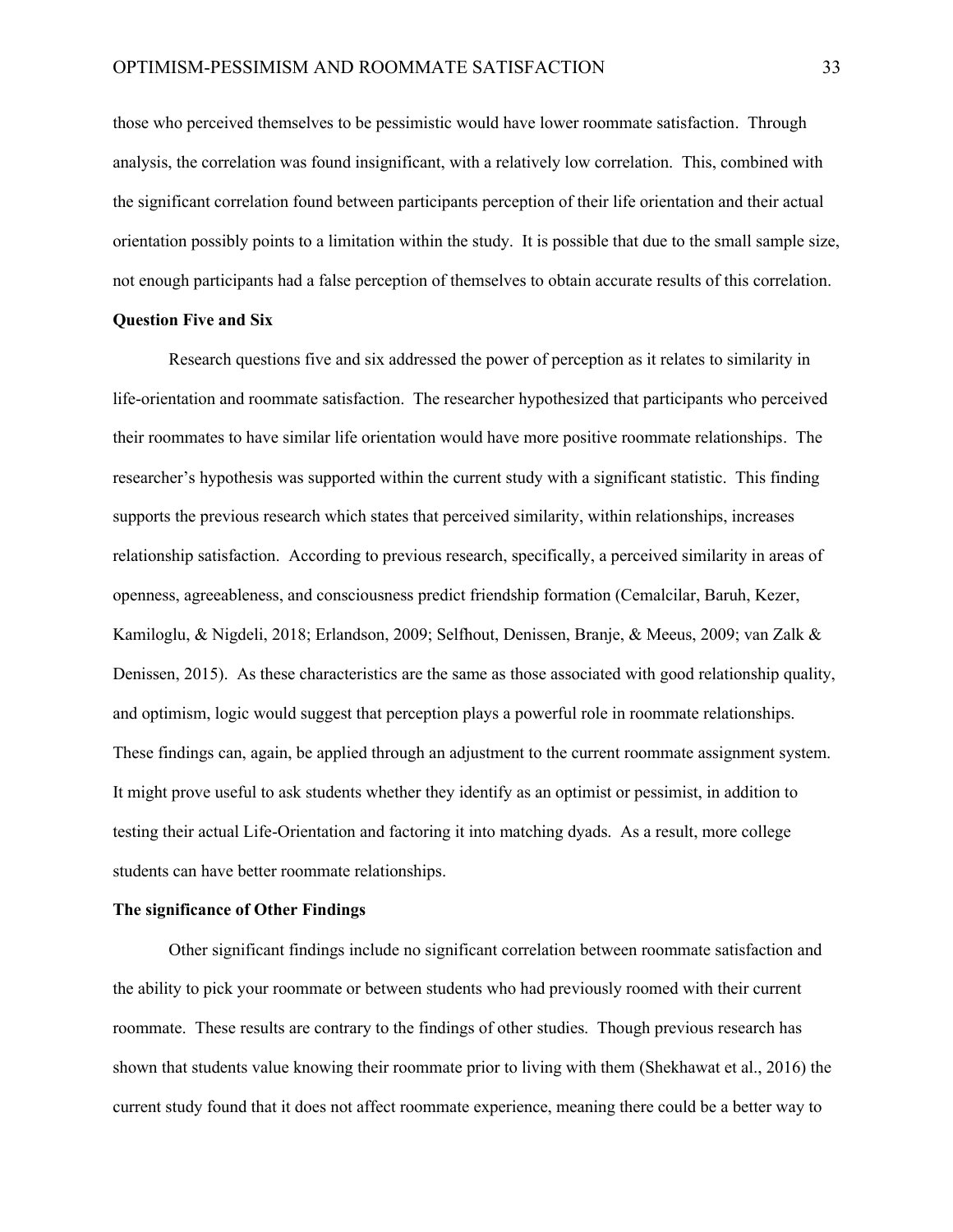assign roommates so students generally have a positive experience. Furthermore, previous literature states that students who pick each other as roommates have a better liking, cooperation, and communication, translating to better roommate satisfaction (Martin & Anderson, 1995; Selfhout et al., 2009; Stern, Powers, Dhaene, Dix, & Shegog, 2007; Whitmore & Dunsmore, 2014). Again, the current study did not support that claim.

#### **Limitations**

The limitations of the current research study include a restricted sample. Due to a high volume of research studies being conducted at the same time, the researcher was limited to 45 participants. Additionally, the sample population is not generalizable to the entire college population because participants were pooled from a small, private, Assemblies of God associated university. Because of these limitations, the current research study should be replicated on a more generalizable college campus, with more participants to confirm the results of this analysis.

#### **Suggestion for Further Research**

The researcher suggests further evaluating characteristics such as agreeableness and feelings of closeness to see how they interact with optimism and pessimism as it relates to roommate relationships. Furthermore, the researcher suggests retesting self-perception as it relates to optimism/pessimism and roommate relationships with a bigger and more accurate population sample.

#### **Conclusion**

Roommate relationships are experiences that affect the majority of college students in America. Because of this, the researcher wanted to research a topic which addressed a way to lessen the likelihood of negative roommate experiences. This research aimed to study the relationship between optimism/pessimism, perception and roommate relationships. Six research questions and hypothesis were created to specify the research and terms were operationally defined for continuity. The researcher then consulted the literature on the suggested topic.

When compiled, it was found that the literature supports the idea that there is a relationship between self-proclaimed optimism-pessimism and roommate satisfaction. Though no research was found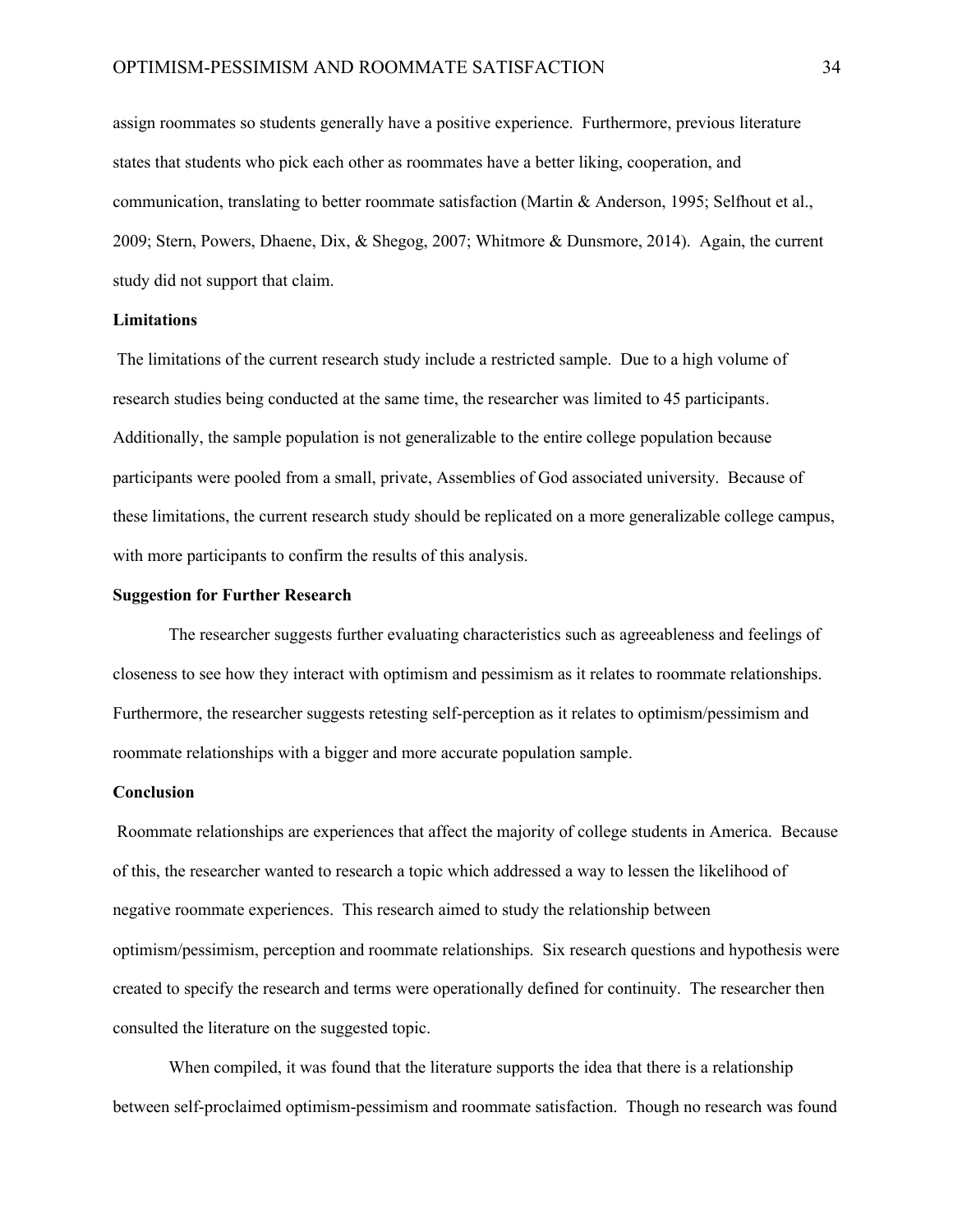on the specific topic, much research was found on topics associated with optimism, pessimism, perception and roommate relationships. The research supported the idea that personality interacts with optimism and pessimism levels, which in turn interacts with perception and relationships in general. Furthermore, roommate relationships were found to be affected by perception, social skills, and personality traits as well. Because of this, the researcher proceeded to study how optimism and pessimism levels interacted with roommate relationships.

The researcher produced a study assessing participants optimism and pessimism levels through the Life Orientation Test-Revised (Scheier, M. F., Carver, C. S., & Bridges, M. W., 1994), roommate satisfaction through the Relationship Satisfaction Scale (Hendrick, S. S., 1988), and perception from two researcher created questions. The sample was pooled from Southeastern University through S.P.A.R.C. Participation Systems (Sona Systems Ltd.).

The results of the analysis showed significant correlations between high optimism levels and roommate satisfaction and perceived similarity and roommate satisfaction. However, an insignificant correlation was found between self-perceptions about life orientation and roommate satisfaction. This information can be helpful in bettering the roommate assignment process if applied properly. The researcher suggests considering using the Life-Orientation Test-Revised within the roommate paperwork and asking students whether they identify as optimistic or pessimistic. This information can then be used to successfully match roommates.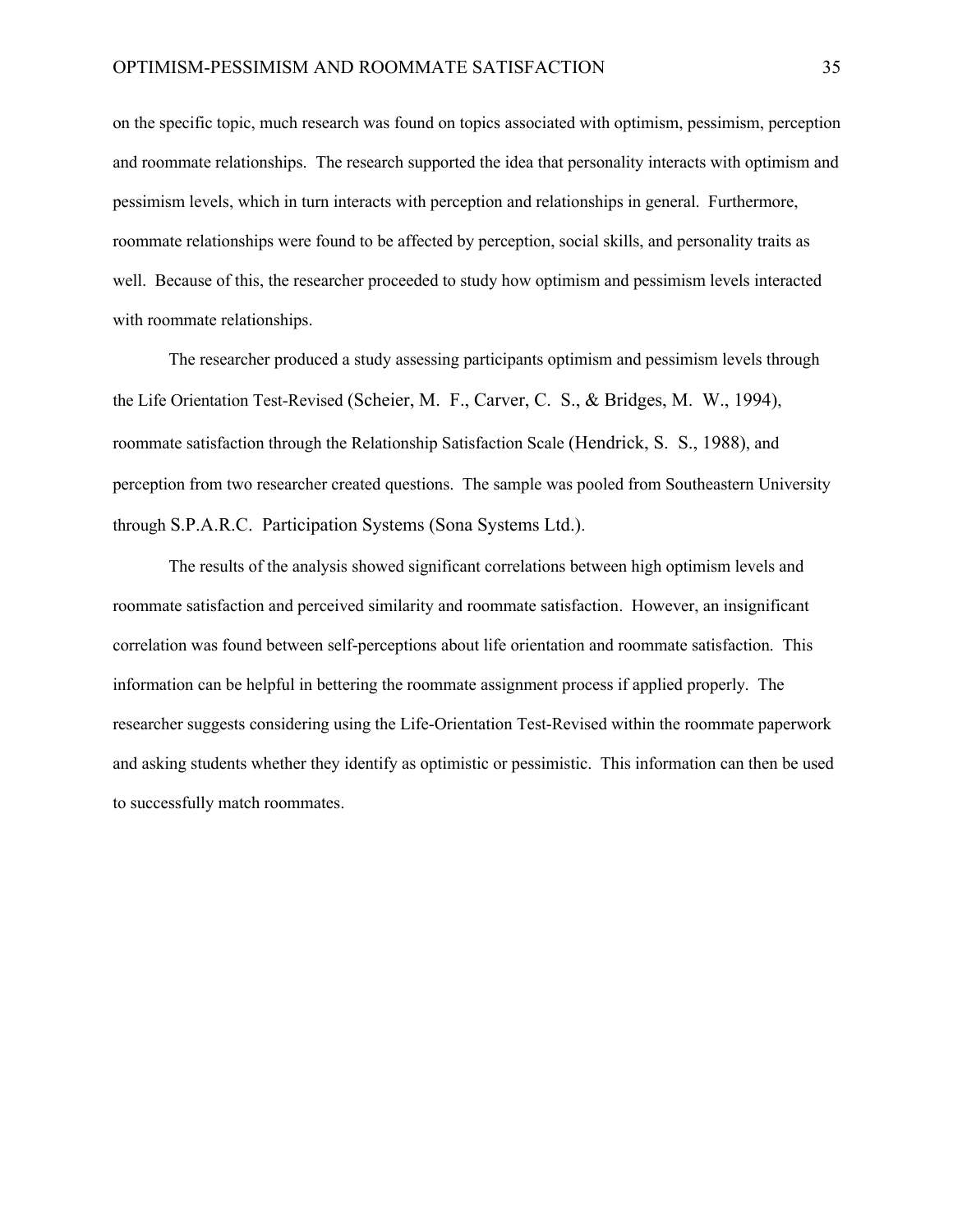#### References

- Asendorpf, J. B., & Wilpers, S. (1998). Personality effects on social relationships. *Journal of Personality and Social Psychology*, *74*(6), 1531–1544. https://doi.org/10.1037/0022- 3514.74.6.1531
- Augusto-Landa, J., Pulido-Martos, M., & Lopez-Zafra, E. (2011). Does Perceived Emotional Intelligence and Optimism/pessimism Predict Psychological Well-being? *Journal of Happiness Studies*, *12*(3), 463–474. https://doi.org/10.1007/s10902-010-9209-7
- Bahns, A. J., Crandall, C. S., Canevello, A., & Crocker, J. (2013). Deciding to Dissolve: Individual- and Relationship-Level Predictors of Roommate Breakup. *Basic & Applied Social Psychology*, *35*(2), 164–175. https://doi.org/10.1080/01973533.2013.764301
- Bates, T. C. (2015). The glass is half full and half empty: A population-representative twin study testing if optimism and pessimism are distinct systems. *Journal of Positive Psychology*, *10*(6), 533–542. https://doi.org/10.1080/17439760.2015.1015155
- Cemalcilar, Z., Baruh, L., Kezer, M., Kamiloglu, R. G., & Nigdeli, B. (2018). Role of personality traits in first impressions: An investigation of actual and perceived personality similarity effects on interpersonal attraction across communication modalities,. *Journal of Research in Personality*, *76*, 139–149. https://doi.org/10.1016/j.jrp.2018.07.009
- Chang, E. C., Bodem, M. R., Sanna, L. J., & Fabian, C. G. (2011). Optimism–pessimism and adjustment in college students: Is there support for the utility of a domain-specific approach to studying outcome expectancies? *The Journal of Positive Psychology*, *6*(5), 418–428. https://doi.org/10.1080/17439760.2011.605167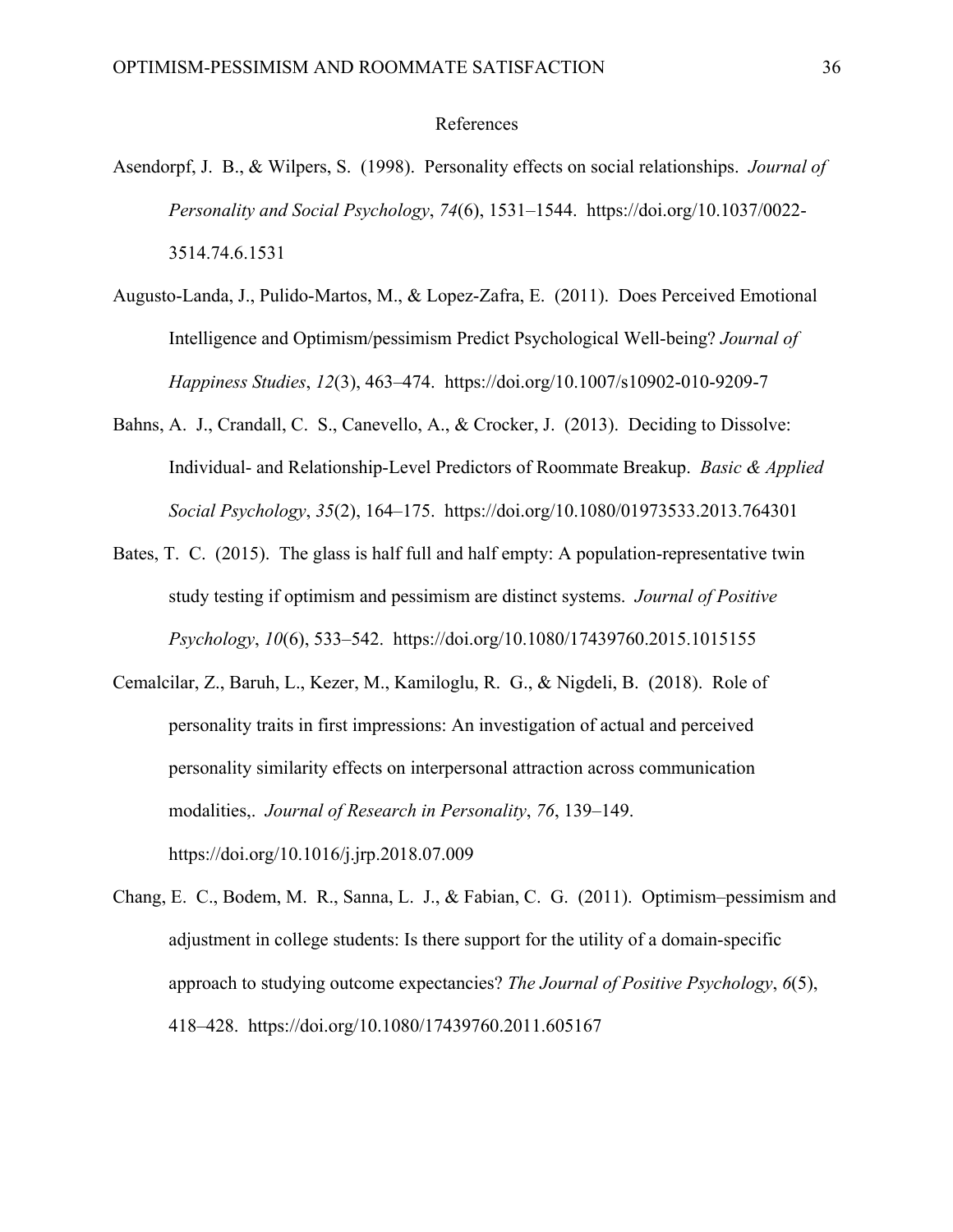- Dar, A. A., & Wani, M. A. (2017). Optimism, happiness, and self-esteem among university students. *Indian Journal of Positive Psychology*, *8*(3), 300–304.
- Davis, M. H. (2017). Social projection to liked and disliked targets: The role of perceived similarity. *Journal of Experimental Social Psychology*, *70*, 286–293. https://doi.org/10.1016/j.jesp.2016.11.012
- Erlandson, K. (2009). Similarity of Interpersonal Needs and Roommate Satisfaction. *Journal of College & University Student Housing*, *36*(2), 10–23.
- Heinonen, K., Räikkönen, K., Keltikangas-Järvinen, L., & Strandberg, T. (2004). Adult Attachment Dimensions and Recollections of Childhood Family Context: Associations with Dispositional Optimism and Pessimism. *European Journal of Personality*, *18*(3), 193–207. https://doi.org/10.1002/per.508
- Hendrick, S. S. (1988). A Generic Measure of Relationship Satisfaction. *Journal of Marriage & Family*, *50*(1), 93.
- How Diverse is Southeastern University? (2013, February 20). Retrieved October 27, 2018, from https://www.collegefactual.com/colleges/southeastern-university/studentlife/diversity/
- Kidwell, K. S. (2005). Understanding the College First-Year Experience. *Clearing House: A Journal of Educational Strategies, Issues and Ideas*, *78*(6), 253.

Kleiman, E. M., Chiara, A. M., Liu, R. T., Jager-Hyman, S. G., Choi, J. Y., & Alloy, L. B. (2017). Optimism and well-being: a prospective multi-method and multi-dimensional examination of optimism as a resilience factor following the occurrence of stressful life events. *Cognition & Emotion*, *31*(2), 269–283.

https://doi.org/10.1080/02699931.2015.1108284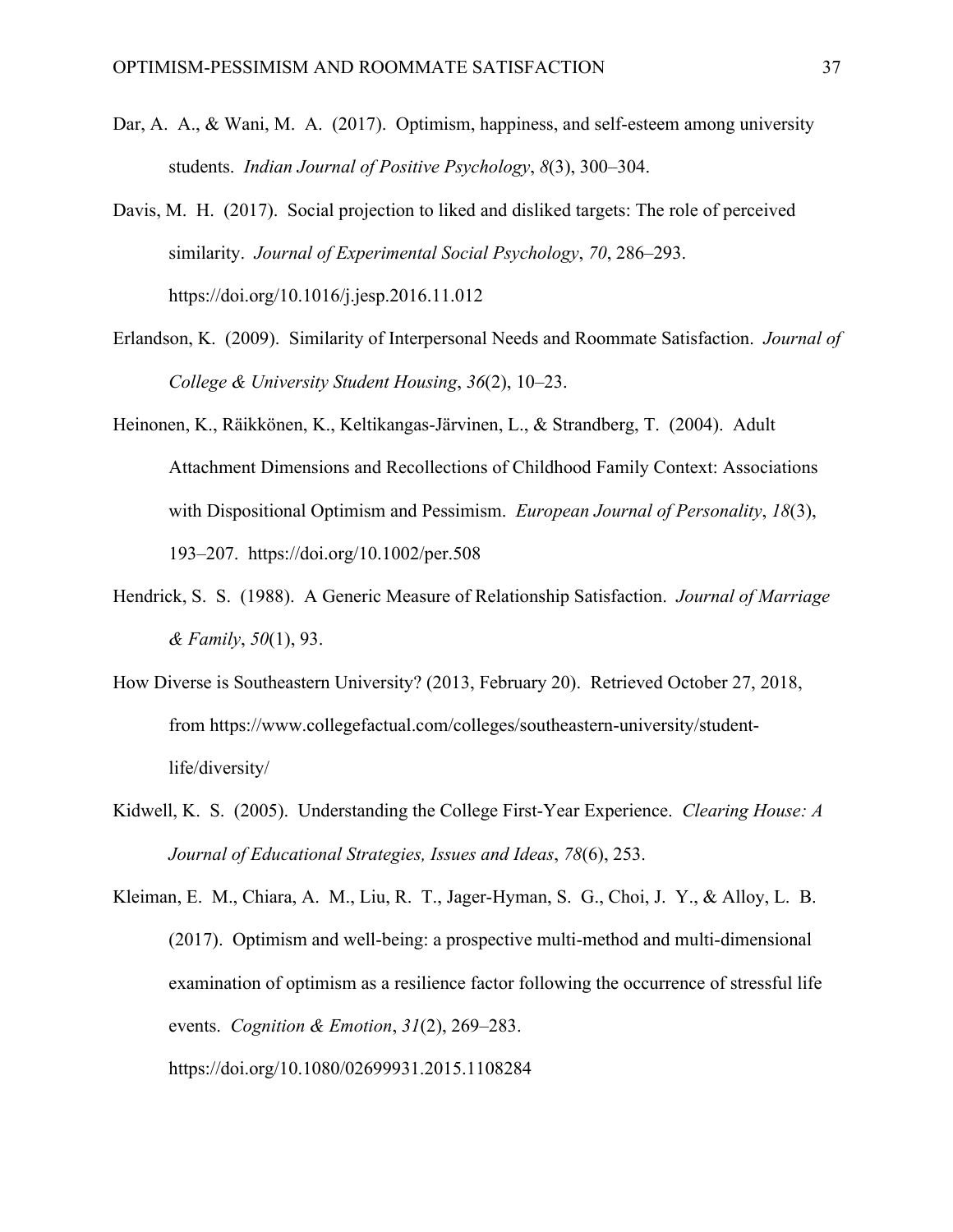Lui, P. P., Rollock, D., Chang, E. C., Leong, F. T. L., & Zamboanga, B. L. (2016). Big 5 personality and subjective well-being in Asian Americans: Testing optimism and pessimism as mediators. *Asian American Journal of Psychology*, *7*(4), 274–286. https://doi.org/10.1037/aap0000054

Mahasneh, A. M., Al-Zoubi, Z. H., & Batayeneh, O. T. (2013). The Relationship between Optimism-Pessimism and Personality Traits among Students in the Hashemite University. *International Education Studies*, *6*(8), 71–82. https://doi.org/doi:10.5539/ies.v6n8p71

- Martin, M. M., & Anderson, C. M. (1995). Roommate Similarity: Are Roommates Who Are Similar in Their Communication Traits More Satisfied? *Communication Research Reports*, *12*(1), 46–52.
- Ohadi, J., Brown, B., Trub, L., & Rosenthal, L. (2018). I just text to say I love you: Partner similarity in texting and relationship satisfaction. *Computers in Human Behavior*, *78*, 126–132. https://doi.org/10.1016/j.chb.2017.08.048
- Research Shows 25% of Students Experience College Roommate Problems. (2016, October 19). Retrieved April 26, 2018, from https://stevebrownapts.com/blog/research-shows-25 students-experience-college-roommate-problems/
- Scheier, M. F., Carver, C. S., & Bridges, M. W. (1994). Distinguishing optimism from neuroticism (and trait anxiety, self-mastery, and self-esteem): A re-evaluation of the Life Orientation Test. *Journal of Personality and Social Psychology*, 67, 1063-1078.
- Schou, I., Ekeberg, Ø., & Ruland, C. M. (2005). The mediating role of appraisal and coping in the relationship between optimism-pessimism and quality of life. *Psycho-Oncology*, *14*(9), 718–727. https://doi.org/10.1002/896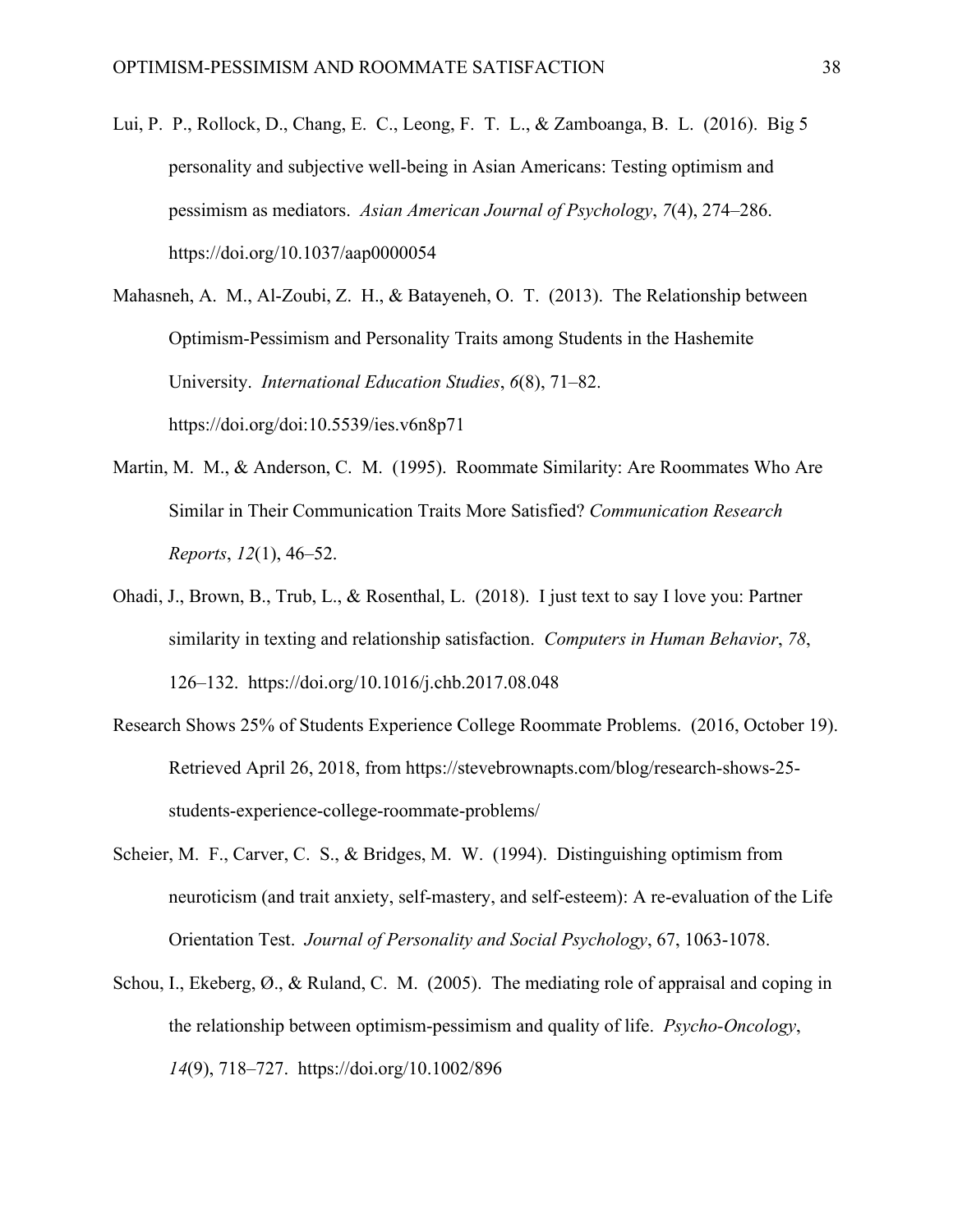- Segerstrom, S. C., Evans, D. R., & Eisenlohr-Moul, T. A. (2011). Optimism and pessimism dimensions in the Life Orientation Test-Revised: Method and meaning. *Journal of Research in Personality*, *45*(1), 126–129. https://doi.org/10.1016/j.jrp.2010.11.007
- Selfhout, M., Denissen, J., Branje, S., & Meeus, W. (2009). In the eye of the beholder: Perceived, actual, and peer-rated similarity in personality, communication, and friendship intensity during the acquaintanceship process. *Journal of Personality and Social Psychology*, *96*(6), 1152–1165. https://doi.org/10.1037/a0014468
- Shekhawat, M., Deshmukh, S., Monroy, G., Tiwari, A., Xiaoyun He, Heechang Shin, … Haibing Lu. (2016). Usability Test of Personality Type within a Roommate Matching Website: A Case Study. *Journal of International Technology & Information Management*, *25*(1), 77–88.
- S.P.A.R.C. Participation System. (n.d.). Retrieved March 3, 2019, from https://seu-edu.sonasystems.com/Main.aspx?p\_log=mamurphy
- Stern, L. A., Powers, J., Dhaene, K., Dix, A., & Shegog, S. (2007). Liking, Cooperation, and Satisfaction between Roommates. *Journal of College & University Student Housing*, *34*(2), 53–60.
- U.S. college enrollment statistics 1965-2026. (n.d.). Retrieved April 26, 2018, from https://www.statista.com/statistics/183995/us-college-enrollment-and-projections-inpublic-and-private-institutions/
- van Zalk, M., & Denissen, J. (2015). Idiosyncratic Versus Social Consensus Approaches to Personality: Self-View, Perceived, and Peer-View Similarity. *Journal of Personality & Social Psychology*, *109*(1), 121–141. https://doi.org/10.1037/pspp0000035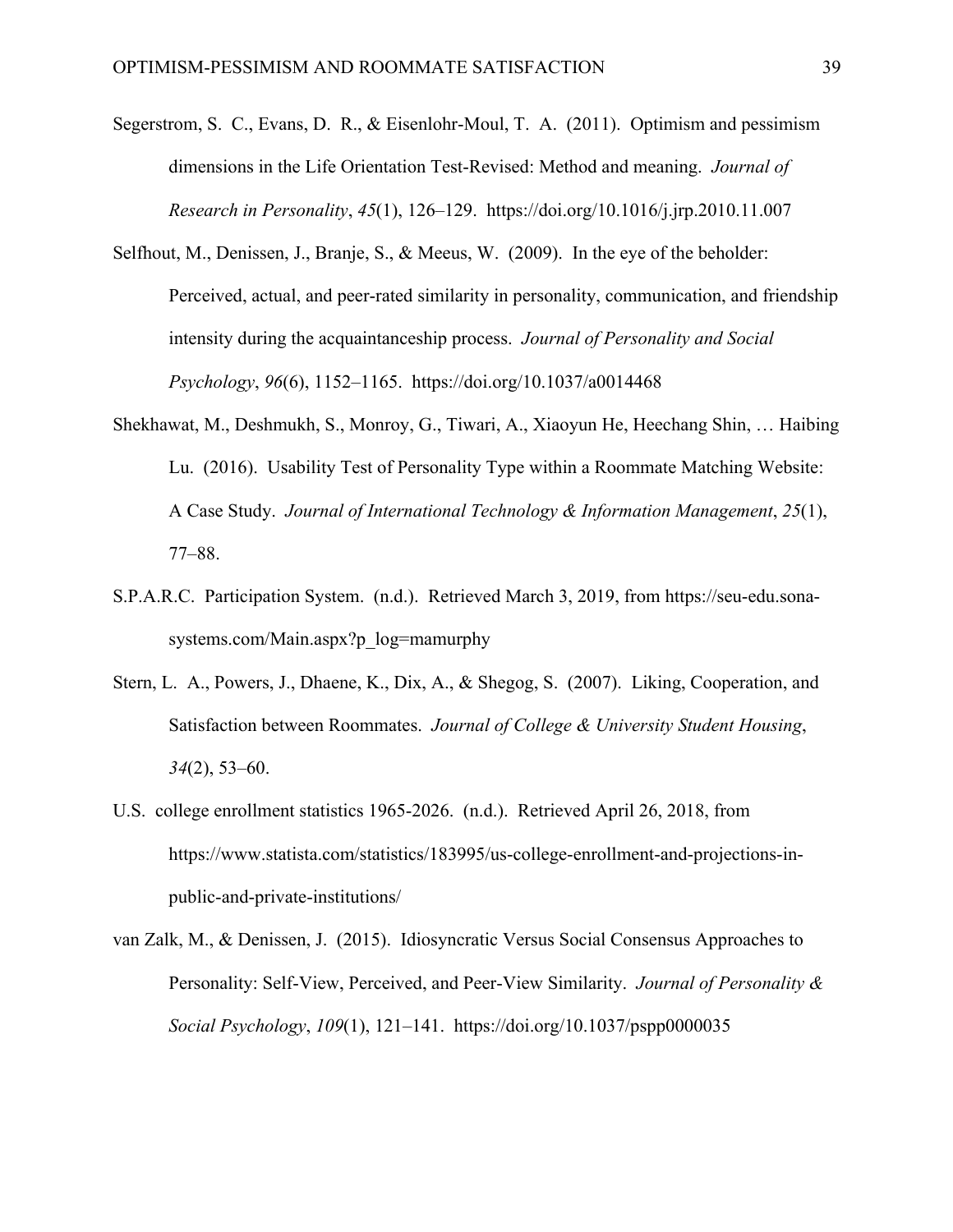Whitmore, C. B., & Dunsmore, J. C. (2014). Trust development: Testing a new model in undergraduate roommate relationships. *The Journal of Genetic Psychology: Research and Theory on Human Development*, *175*(3), 233–251. https://doi.org/10.1080/00221325.2013.869533

Wong, S. S. (2012). Negative thinking versus positive thinking in a Singaporean student sample: Relationships with psychological well-being and psychological maladjustment. *Learning & Individual Differences*, *22*(1), 76–82. https://doi.org/10.1016/j.lindif.2011.11.013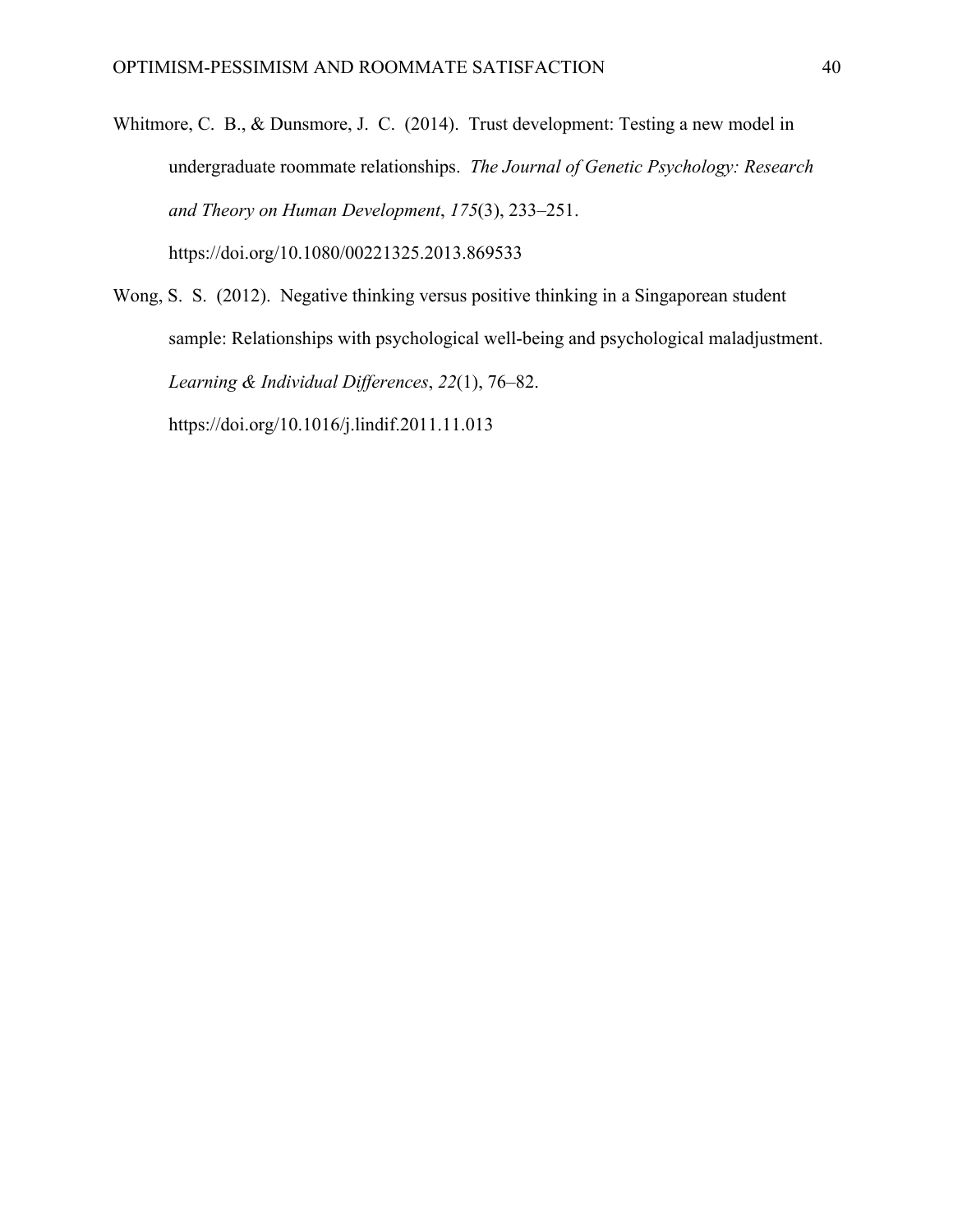| Appendix A |
|------------|
|------------|

|                                                                                                                 | <b>Southeastern University</b><br><b>IRB Reviewer's Review Sheet</b>                                                                                                                                                                                                                                                                         | Protocol #:<br>Exempt: $Yes \nightharpoonup No$                |
|-----------------------------------------------------------------------------------------------------------------|----------------------------------------------------------------------------------------------------------------------------------------------------------------------------------------------------------------------------------------------------------------------------------------------------------------------------------------------|----------------------------------------------------------------|
|                                                                                                                 |                                                                                                                                                                                                                                                                                                                                              | Today's Date:                                                  |
|                                                                                                                 | Co-Investigators: Note and the contract of the contract of the contract of the contract of the contract of the                                                                                                                                                                                                                               |                                                                |
|                                                                                                                 |                                                                                                                                                                                                                                                                                                                                              |                                                                |
| 1. Does the research place subjects at more than minimal risk?                                                  | Minimal risk is defined as the probability and magnitude of harm or discomfort is no greater than that ordinarily<br>encountered in daily life or during routine physical or psychological examination or tests)                                                                                                                             | $Yes$    <br>$\mathbf{N}\mathbf{o}$ $\boldsymbol{\mathcal{V}}$ |
| maximized and risks minimized?                                                                                  | 2. If more than minimal risk, does the merit of the project outweigh the risks and are the benefits<br>N/A<br>Notes: Notes: 2008. The contract of the contract of the contract of the contract of the contract of the contract of the contract of the contract of the contract of the contract of the contract of the contract of the contra | Yes  <br>No                                                    |
|                                                                                                                 | 3. Are there any ethical issues regarding the study's design and conduct?                                                                                                                                                                                                                                                                    | No $\boldsymbol{\nu}$<br>Yes                                   |
| and, justice (benefits and burdens of research are fairly distributed)                                          | Ethical issues may include but are not limited to the Belmont Report principles: respect for persons (voluntary,<br>fully informed consent); beneficence (obligation to protect subjects from harm and secure their well-being);                                                                                                             |                                                                |
|                                                                                                                 | Notes:                                                                                                                                                                                                                                                                                                                                       |                                                                |
| 4. Is subject selection equitable?                                                                              |                                                                                                                                                                                                                                                                                                                                              | $Yes \sim$<br>No                                               |
|                                                                                                                 | If special populations are included the IRB should ensure that subjects can understand the research, give full<br>consent, and voluntarily agree to participate, and they should consider any other possible special problems.<br>Are vulnerable or special populations included in the research?                                            |                                                                |
| Pregnant women<br>Fetus/fetal tissue<br>Prisoners<br>Minors Under Age 18<br><b>Elderly</b> subjects<br>Patients | Minority groups and non-English speakers<br>Mentally/Emotionally/Developmentally Disabled persons<br>Behavioral Abnormalities, psychological or disease condition<br>None of the above, Normal Healthy Volunteers                                                                                                                            |                                                                |
| Notes:                                                                                                          |                                                                                                                                                                                                                                                                                                                                              |                                                                |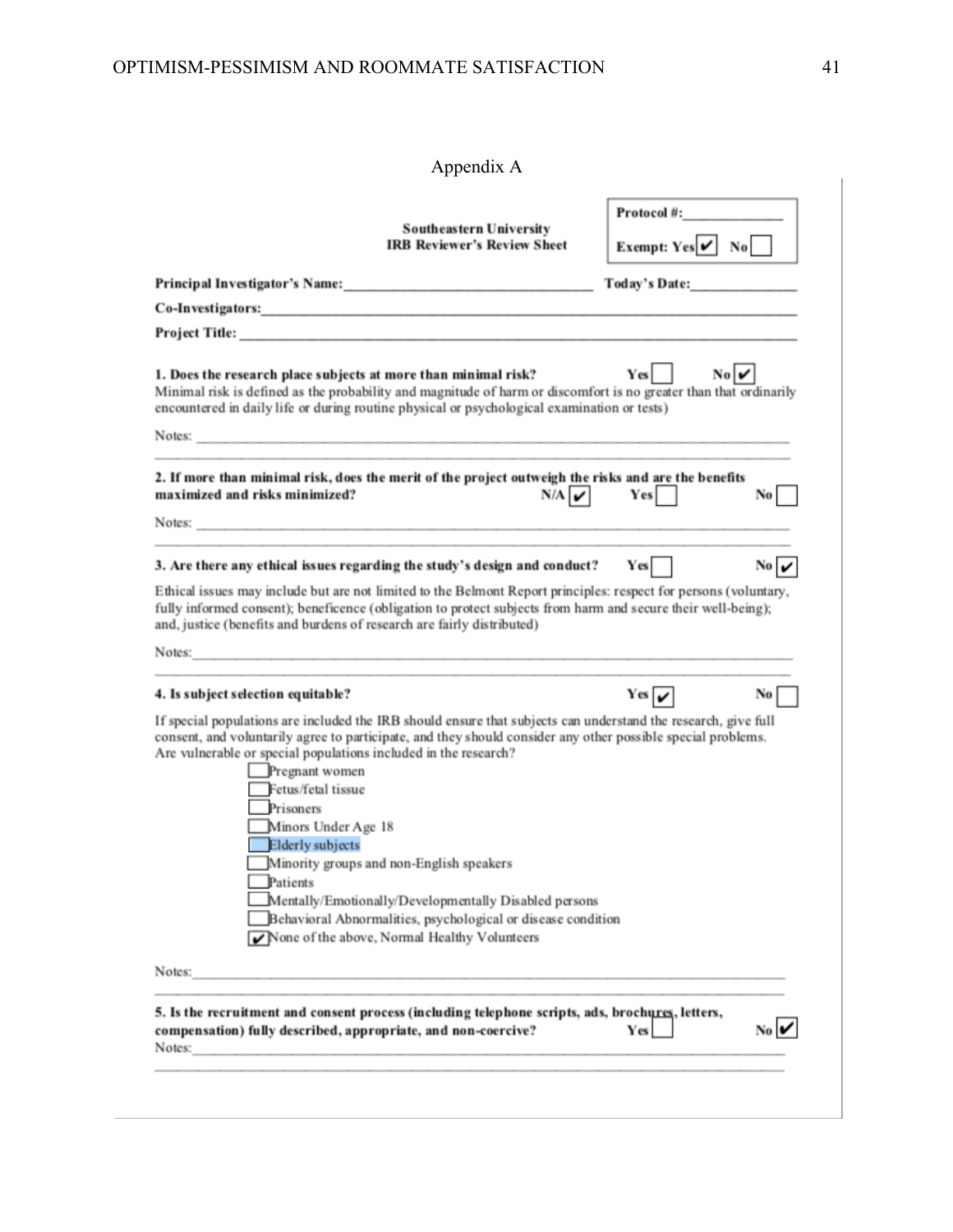| Notes:                      | 6. Are risks (physical, emotional, financial, legal) to subjects minimized?                                                                                                                                                                                                                                                                                                                                                                                                                                                                                                                                  |                                                                                                   | Yes                                                                                                                                                                                                                                                                  |                                                                             |
|-----------------------------|--------------------------------------------------------------------------------------------------------------------------------------------------------------------------------------------------------------------------------------------------------------------------------------------------------------------------------------------------------------------------------------------------------------------------------------------------------------------------------------------------------------------------------------------------------------------------------------------------------------|---------------------------------------------------------------------------------------------------|----------------------------------------------------------------------------------------------------------------------------------------------------------------------------------------------------------------------------------------------------------------------|-----------------------------------------------------------------------------|
| Notes:                      | 7. Confidentiality of Data:<br>Are there procedures for protecting privacy and confidentiality?                                                                                                                                                                                                                                                                                                                                                                                                                                                                                                              |                                                                                                   | $_{\mathrm{Yes}}$ $\boldsymbol{\mathsf{v}}$                                                                                                                                                                                                                          |                                                                             |
|                             | 8. Is Informed Consent Included in the Application?                                                                                                                                                                                                                                                                                                                                                                                                                                                                                                                                                          |                                                                                                   | <b>Yes</b>                                                                                                                                                                                                                                                           | $N_0$                                                                       |
|                             | <b>Stipulate Missing Elements:</b>                                                                                                                                                                                                                                                                                                                                                                                                                                                                                                                                                                           |                                                                                                   |                                                                                                                                                                                                                                                                      |                                                                             |
| <b>Assent Form</b>          | Is affiliation with SEU clearly noted?<br>Is the Faculty PI identified?<br>Is the study faculty sponsor identified (if appropriate)?<br>Does the consent state the study purpose accurately?<br>Is it clear what the subject(s) will be asked to do?<br>Are risks or discomforts clearly and fully stated?<br>Are benefits clearly and fully stated?<br>Are alternatives listed (if appropriate)?<br>Are confidentiality or anonymity issues addressed?<br>Is the PI's contact information included?<br>Is the IRB's contact information included?<br>Is it stated that the subject can withdraw at anytime? | N/A<br>N/A<br>Is the consent understandable at an 8 <sup>th</sup> grade reading level?            | Yes $\boldsymbol{\mathsf{v}}$<br>$Y$ es<br>YesV<br>Yes   ✔<br>Yes ∣ <i>V</i><br>Yes   V<br>Yes∣✔<br>Yes  <br>$Yes \nabla$<br>Yes $\boldsymbol{\nu}$<br>Yes $\boldsymbol{\mathsf{v}}$<br>Yes $\boldsymbol{\nu}$<br>Yes $\overline{\mathbf{v}}$<br>Not Required $\vee$ | No<br>No<br>No<br>No<br>No<br>No<br>No<br>No<br>No.<br>No<br>No<br>No<br>No |
|                             | Is one needed (can the child really refuse to participate)?<br>Is it one page or less?<br>Is the language simple and sentences short?                                                                                                                                                                                                                                                                                                                                                                                                                                                                        |                                                                                                   | Yes L<br><b>Yes</b><br>Yes                                                                                                                                                                                                                                           | No<br>No<br>No                                                              |
| Notes:                      | the control of the control of the control of the control of the control of                                                                                                                                                                                                                                                                                                                                                                                                                                                                                                                                   |                                                                                                   |                                                                                                                                                                                                                                                                      |                                                                             |
|                             | Additional Comments/Requirements by IRB:                                                                                                                                                                                                                                                                                                                                                                                                                                                                                                                                                                     |                                                                                                   |                                                                                                                                                                                                                                                                      |                                                                             |
|                             |                                                                                                                                                                                                                                                                                                                                                                                                                                                                                                                                                                                                              | <b>RECOMMENDATION:</b>                                                                            |                                                                                                                                                                                                                                                                      |                                                                             |
|                             |                                                                                                                                                                                                                                                                                                                                                                                                                                                                                                                                                                                                              |                                                                                                   |                                                                                                                                                                                                                                                                      |                                                                             |
| $\nu$ Approved as submitted | Approved with stipulations as noted                                                                                                                                                                                                                                                                                                                                                                                                                                                                                                                                                                          | Approval Deferred; add'l information required<br>(additional IRB review required)<br>Not Approved |                                                                                                                                                                                                                                                                      |                                                                             |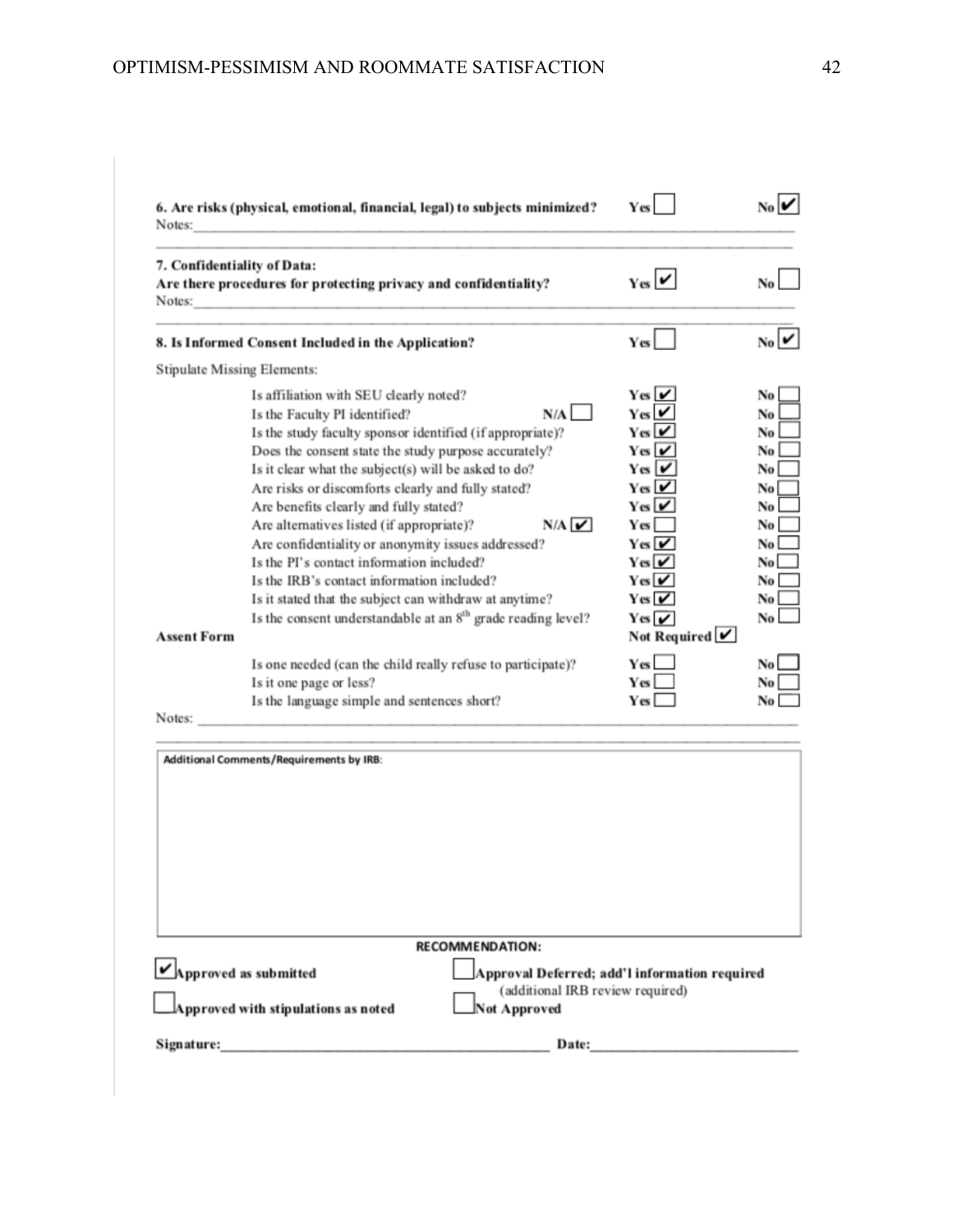# Appendix B

# RELATIONSHIP ASSESSMENT SCALE

Please mark on the answer sheet the letter for each item which best answers that item for you.

|               | How well does your roommate meet your needs?                       |               |   |                                                                               |
|---------------|--------------------------------------------------------------------|---------------|---|-------------------------------------------------------------------------------|
| A             | B                                                                  |               |   | E                                                                             |
| Poorly        |                                                                    | Average       |   | Extremely well                                                                |
|               | In general, how satisfied are you with your roommate relationship? |               |   |                                                                               |
| A             | B                                                                  | €             | D | E                                                                             |
| Unsatisfied   |                                                                    | Average       |   | Extremely satisfied                                                           |
|               | How good is your roommate relationship compared to most?           |               |   |                                                                               |
| A             | B                                                                  | $\mathcal{C}$ | D | E                                                                             |
| Poor          |                                                                    | Average       |   | Excellent                                                                     |
|               | How often do you wish you had a different roommate?                |               |   |                                                                               |
| A             | B                                                                  |               | Ð | E                                                                             |
| Never         |                                                                    | Average       |   | Very often                                                                    |
|               |                                                                    |               |   | To what extent has your roommate relationship met your original expectations: |
| A             | B                                                                  | C             | Ð | E                                                                             |
| Hardly at all |                                                                    | Average       |   | Completely                                                                    |
|               | How much do you care for your roommate?                            |               |   |                                                                               |
| A             | B                                                                  | C             | D | E                                                                             |
| Not much      |                                                                    | Average       |   | Very much                                                                     |
|               | How many problems are there in your roommate relationship?         |               |   |                                                                               |
| A             | B                                                                  |               | D | E.                                                                            |
| Very few      |                                                                    | Average       |   | Very many                                                                     |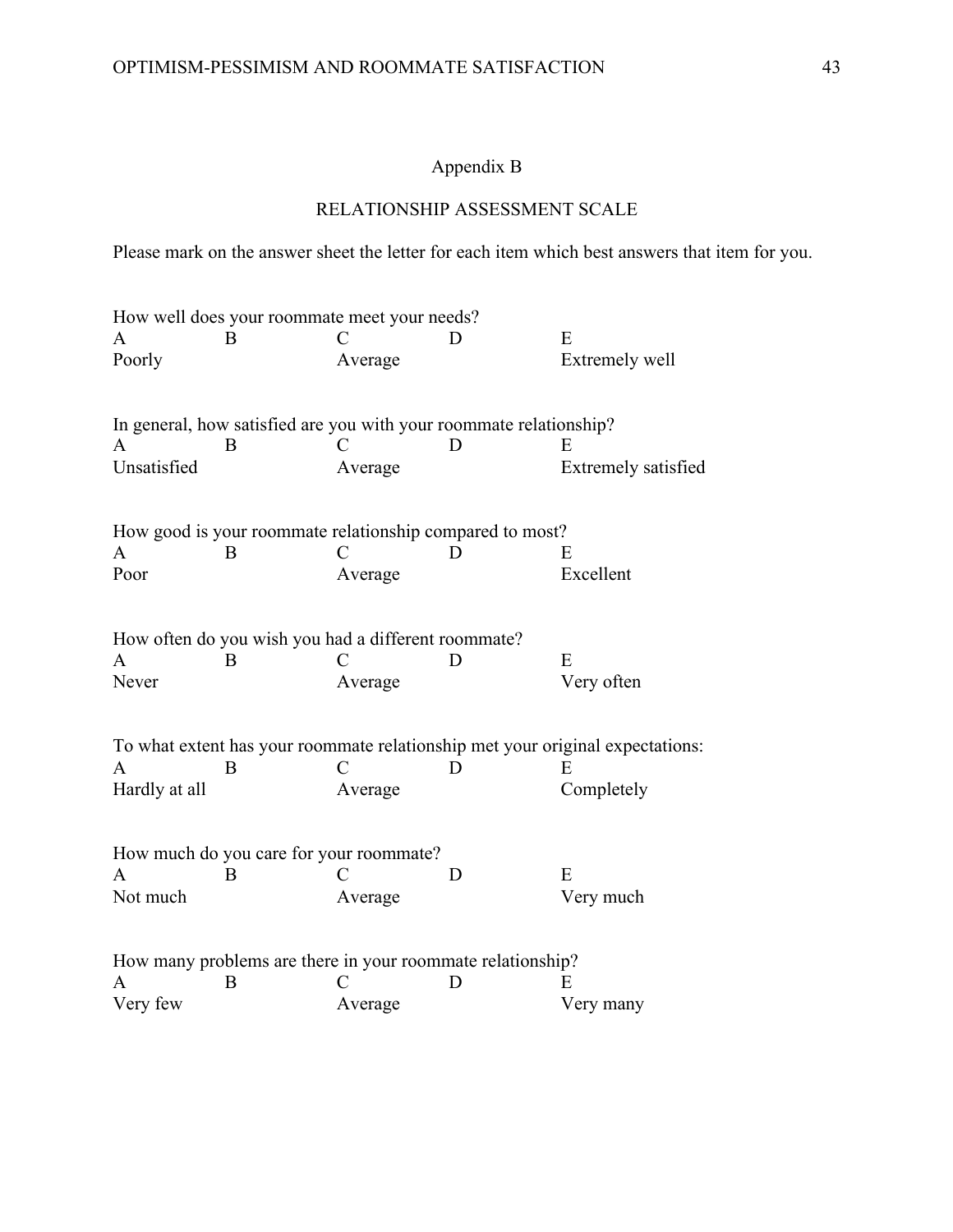NOTE: Items 4 and 7 are reverse scored. A=1, B=2, C=3, D=4, E=5. You add up the items and

divide by 7 to get a mean score.

Life Orientation Scale-Revised

Please be as honest and accurate as you can throughout. Try not to let your response to one statement influence your responses to other statements. There are no "correct" or "incorrect" answers. Answer according to your own feelings, rather than how you think "most people" would answer.

 $A = I$  agree a lot  $B = I$  agree a little  $C = I$  neither agree nor disagree  $D = I$  disagree a little

- $E = I$  disagree a lot
- 1. In uncertain times, I usually expect the best. 2. It's easy for me to relax.
- 3. If something can go wrong for me, it will. (R) 4. I'm always optimistic about my future.
- 5. I enjoy my friends a lot.
- 6. It's important for me to keep busy.
- 7. I hardly ever expect things to go my way. (R)
- 8. I don't get upset too easily.
- 9. I rarely count on good things happening to me. (R)
- 10. Overall, I expect more good things to happen to me than bad.

#### **Scoring:**

Items 3, 7, and 9 are reverse scored (or scored separately as a pessimism measure). Items 2, 5, 6, and 8 are fillers and should not be scored. Scoring is kept continuous - there is no benchmark for being an optimist/pessimist.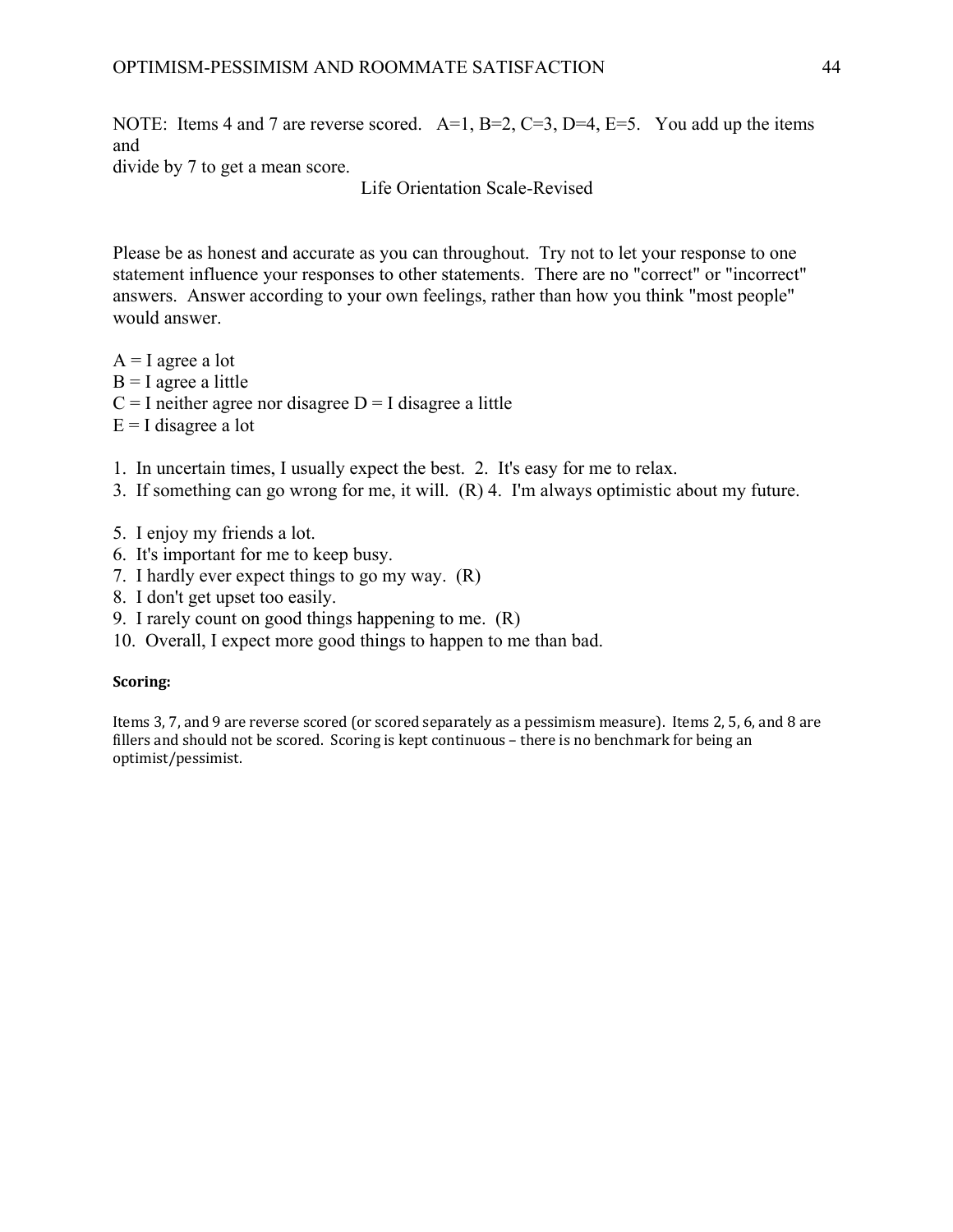# Perception

Circle One

Do you consider yourself an optimist or pessimist?

Optimist/Pessimist

Do you believe that your roommate has the same life orientation as you (optimist or pessimist)?

Yes/No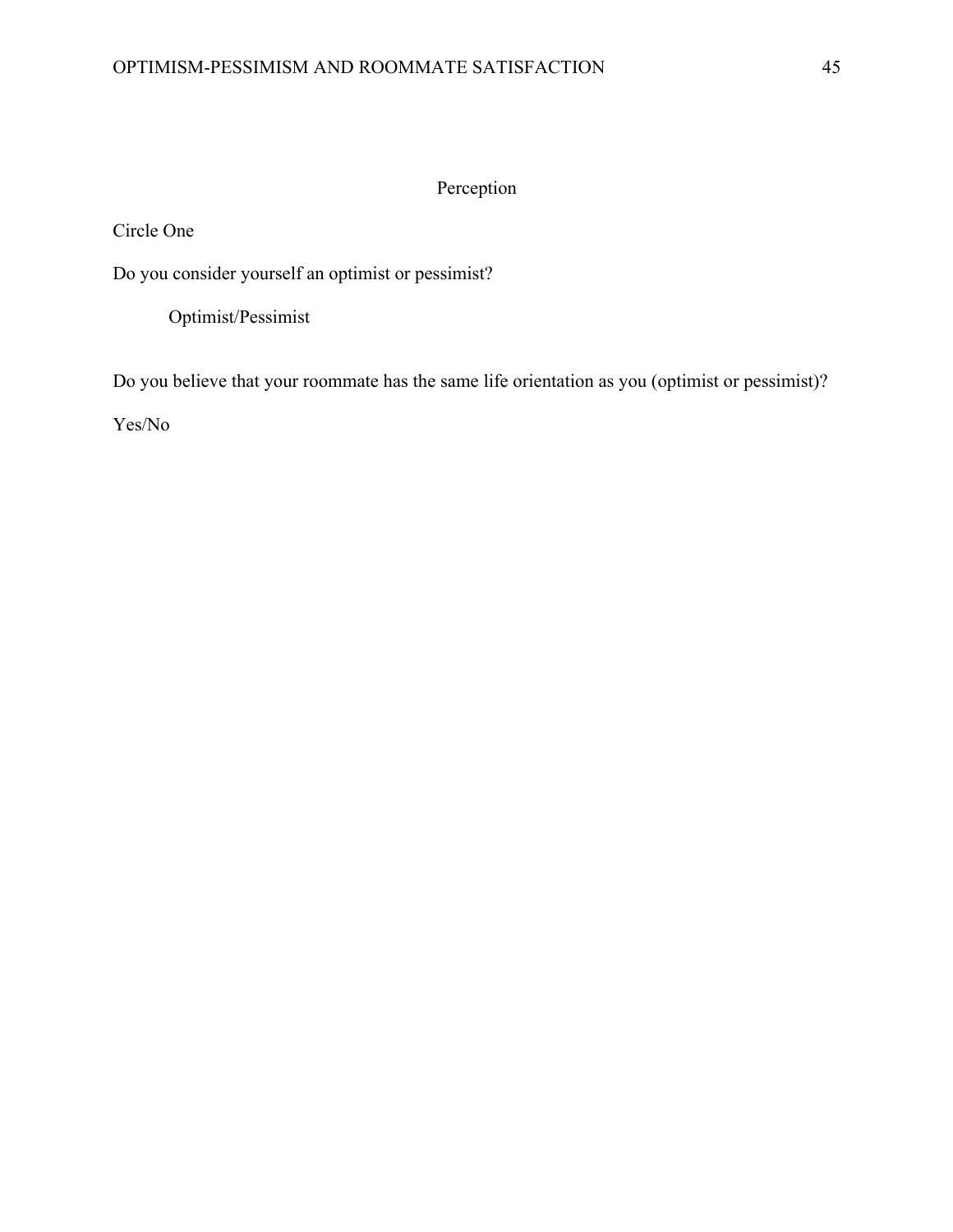# Appendix C

### PARTICIPANT INFORMATION SOUTHEASTERN UNIVERSITY

**Title:** Relationship Satisfaction in College Students.

**Investigator(s):** Jim Anderson, Madison Murphy, Larry Hazelbaker

**Purpose:** The purpose of the research study is to asses relationship satisfaction. You must be 18 years or older to participate.)

**What to Expect:** This research study is administered online. Participation in this research will involve the completion of three questionnaires. The first questionnaire will ask for nonidentifying demographic information, the second questionnaire will ask you how you relate to specific phrases, and the third will ask about relationship satisfaction. You may skip any questions that you do not wish to answer. You will be expected to complete the questionnaire once. It should take you about 20 minutes to complete.

**Risks:** There are no risks associated with this project which are expected to be greater than those ordinarily encountered in daily life.

**Benefits:** There are no direct benefits to you. However, you may gain an appreciation and understanding of how research is conducted.

**Compensation:** You will receive one unit of course credit for your participation. Other alternatives for course credit are available – please check with your instructor for details. You may write a paper on a research article, or attend a research talk instead.

**Your Rights and Confidentiality:** Your participation in this research is voluntary. There is no penalty for refusal to participate, and you are free to withdraw your consent and participation in this project at any time.

**Confidentiality:** The records of this study will be kept private. Any written results will discuss group findings and will not include information that will identify you. Research records will be stored on a password-protected computer in a locked room and only researchers and individuals responsible for research oversight will have access to the records. Data will be destroyed five years after the study has been completed.

**Contacts:** You may contact any of the researchers at the following email addresses, should you desire to discuss your participation in the study and/or request information about the results of the study: Jim Anderson (Jaanderson 2@seu.edu) and Madison Murphy (mamurphy@seu.edu). If you have questions about your rights as a research volunteer, you may contact the IRB Office IRB@seu.edu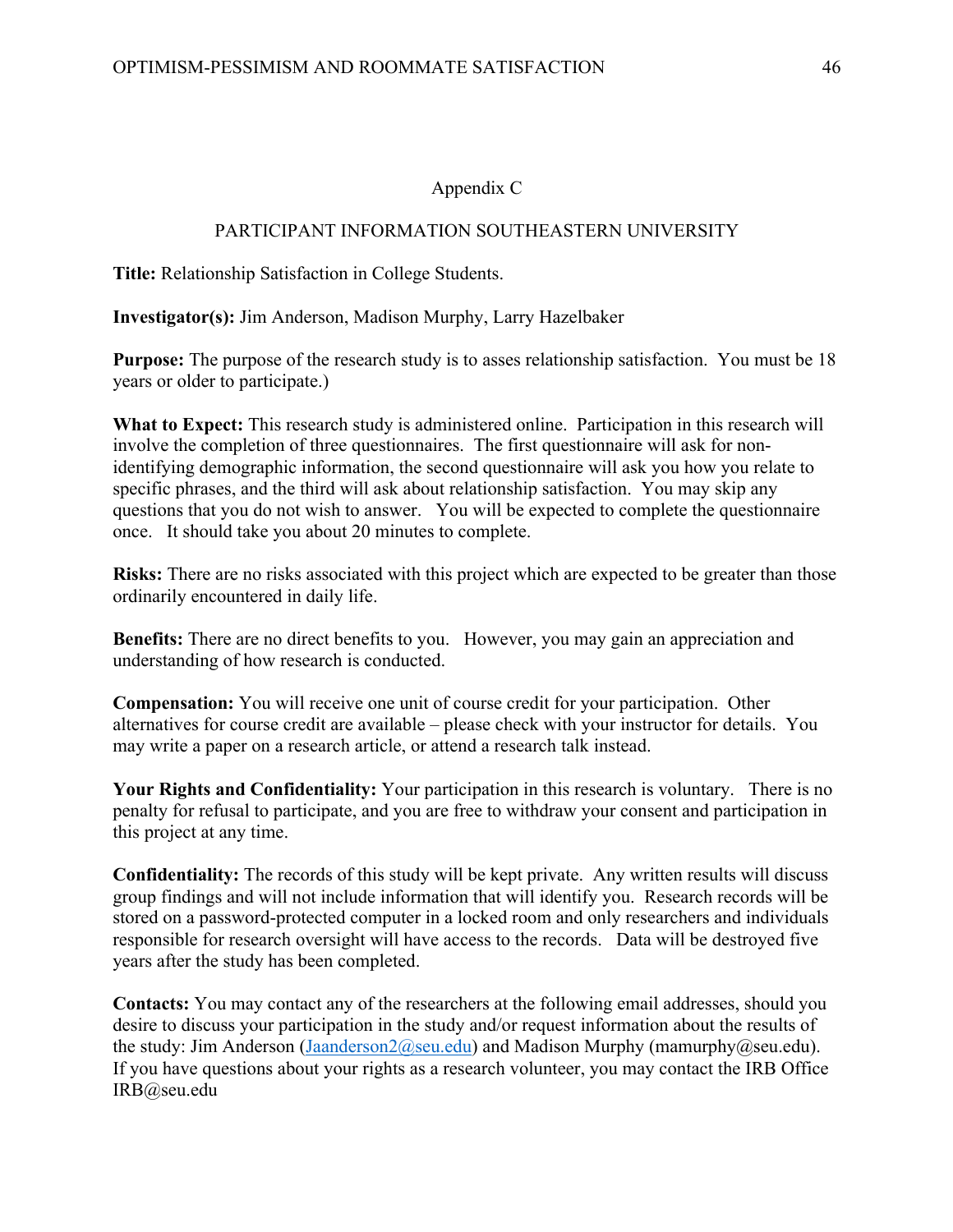If you choose to participate: Please, click NEXT if you choose to participate. By clicking NEXT, you are indicating that you freely and voluntarily and agree to participate in this study and you also acknowledge that you are at least 18 years of age. It is recommended that you print a copy of this consent page for your records before you begin the study by clicking below.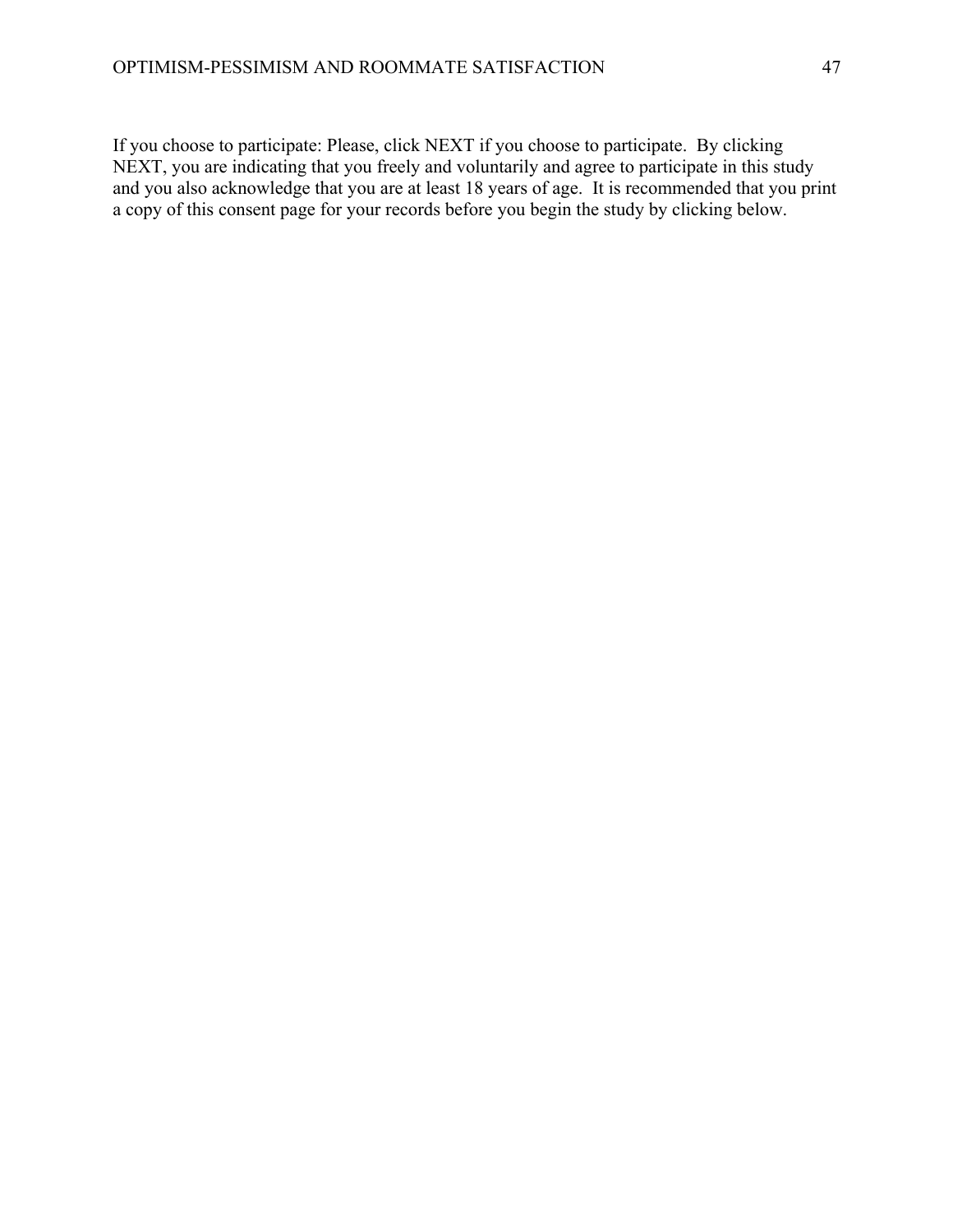# Appendix D

# Demographics

Age:

Gender: M/F

What is your ethnicity/race?

- American Indian or Alaska Native
- Asian
- Black or African American
- Native Hawaiian or Other Pacific Islander
- Caucasian
- Hispanic or Latino
- Other \_\_\_\_\_\_\_\_\_\_\_\_\_\_\_\_\_\_\_

Year:

- Freshman
- Sophomore
- Junior
- Senior
- $\bullet$  Other:

What is your major?

• \_\_\_\_\_\_\_\_\_\_\_\_\_\_\_\_\_\_\_\_\_\_\_\_\_

Did you select your roommate?

• Yes/No

Have you roomed with your current roommate before?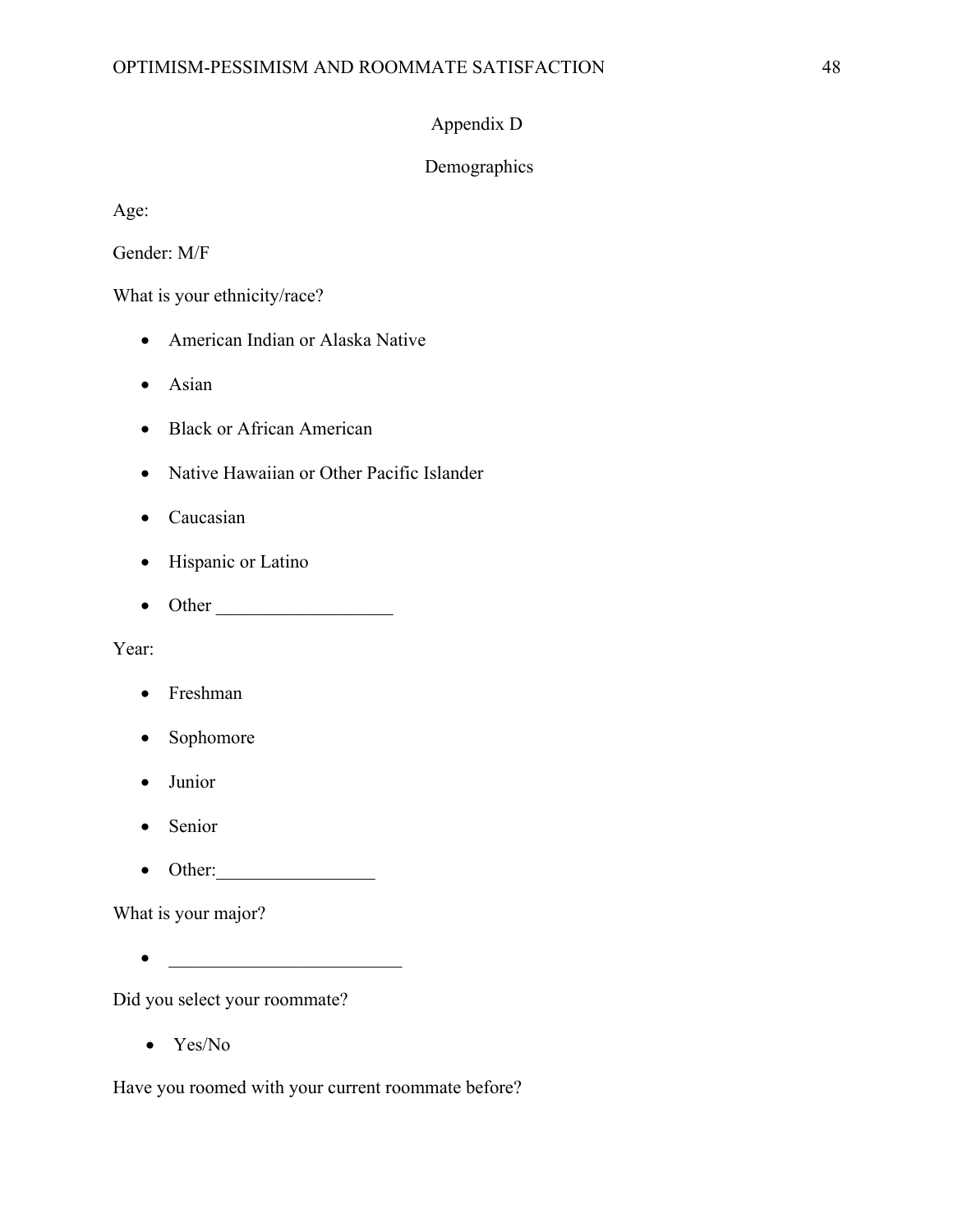- Yes/No
- If so, how many semesters?
	- $\circ$

How many roommates do you have?

• \_\_\_\_\_\_\_\_\_\_\_\_

What denomination do you identify with?

- Baptist
- AG
- Methodist
- Presbyterian
- Nondenominational
- $\bullet$  Other: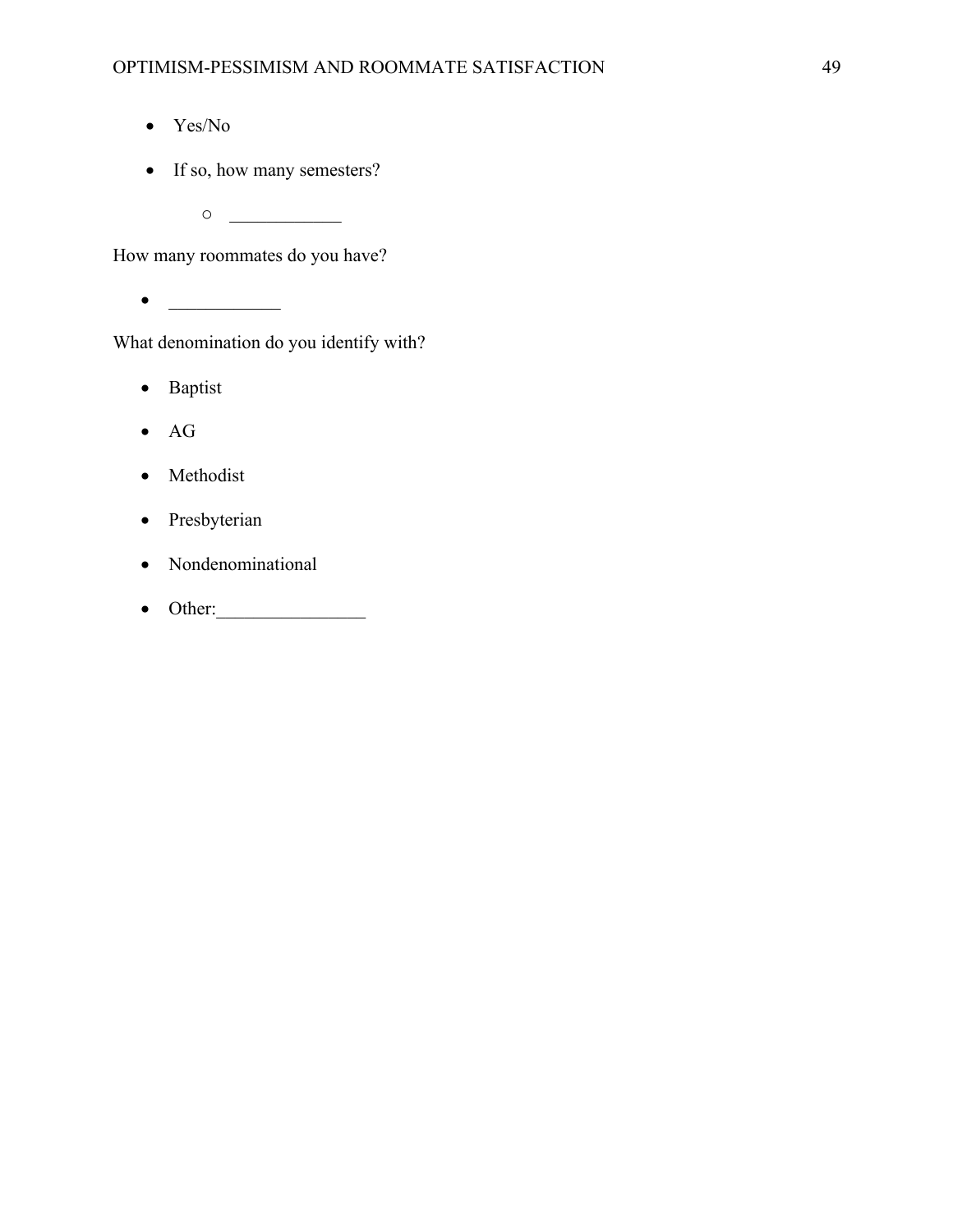

Figure 4.1. Gender Breakdown



Figure 4.2. Age Breakdown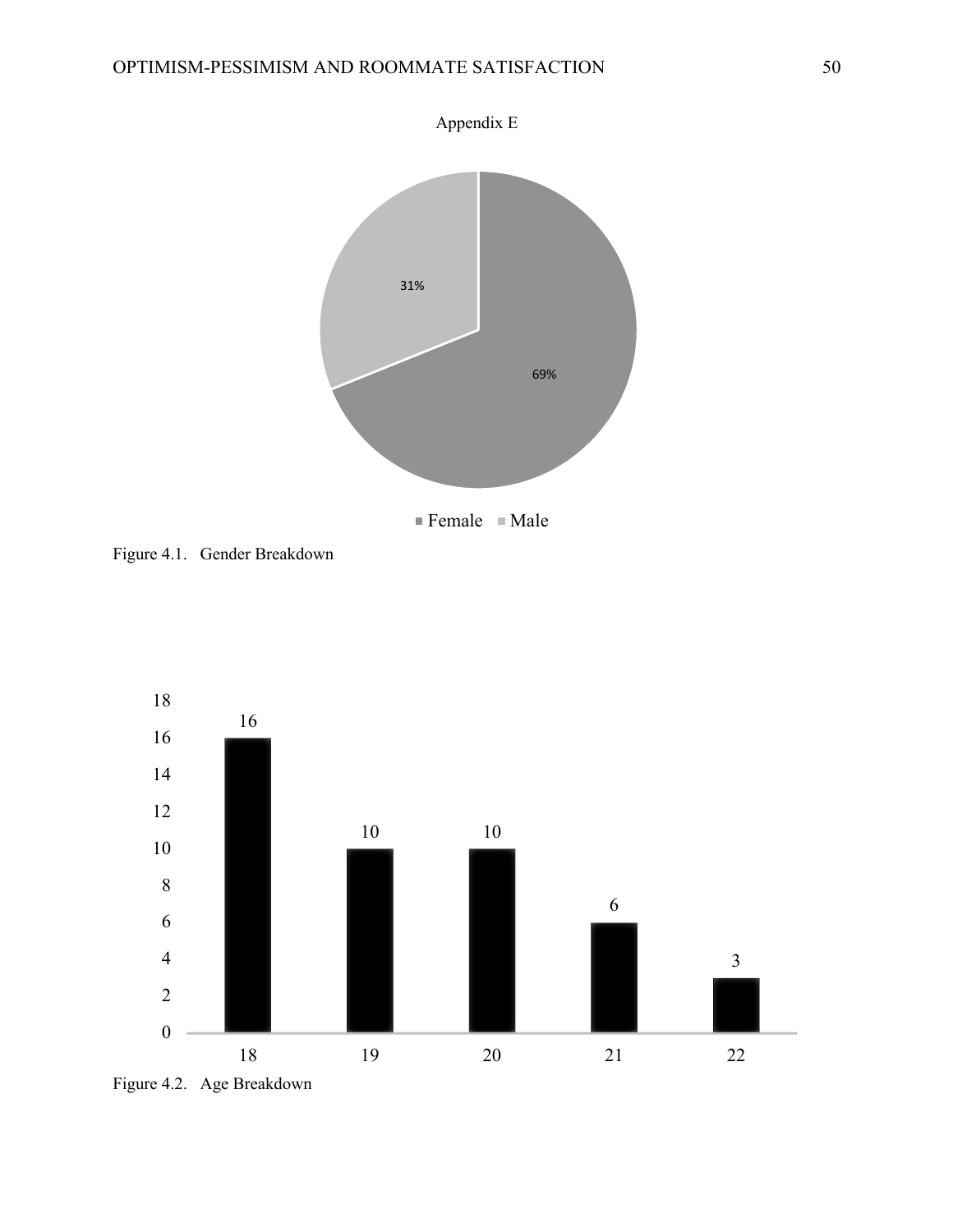

Figure 4.3. Ethnicity Breakdown



Figure 4.4. Year Breakdown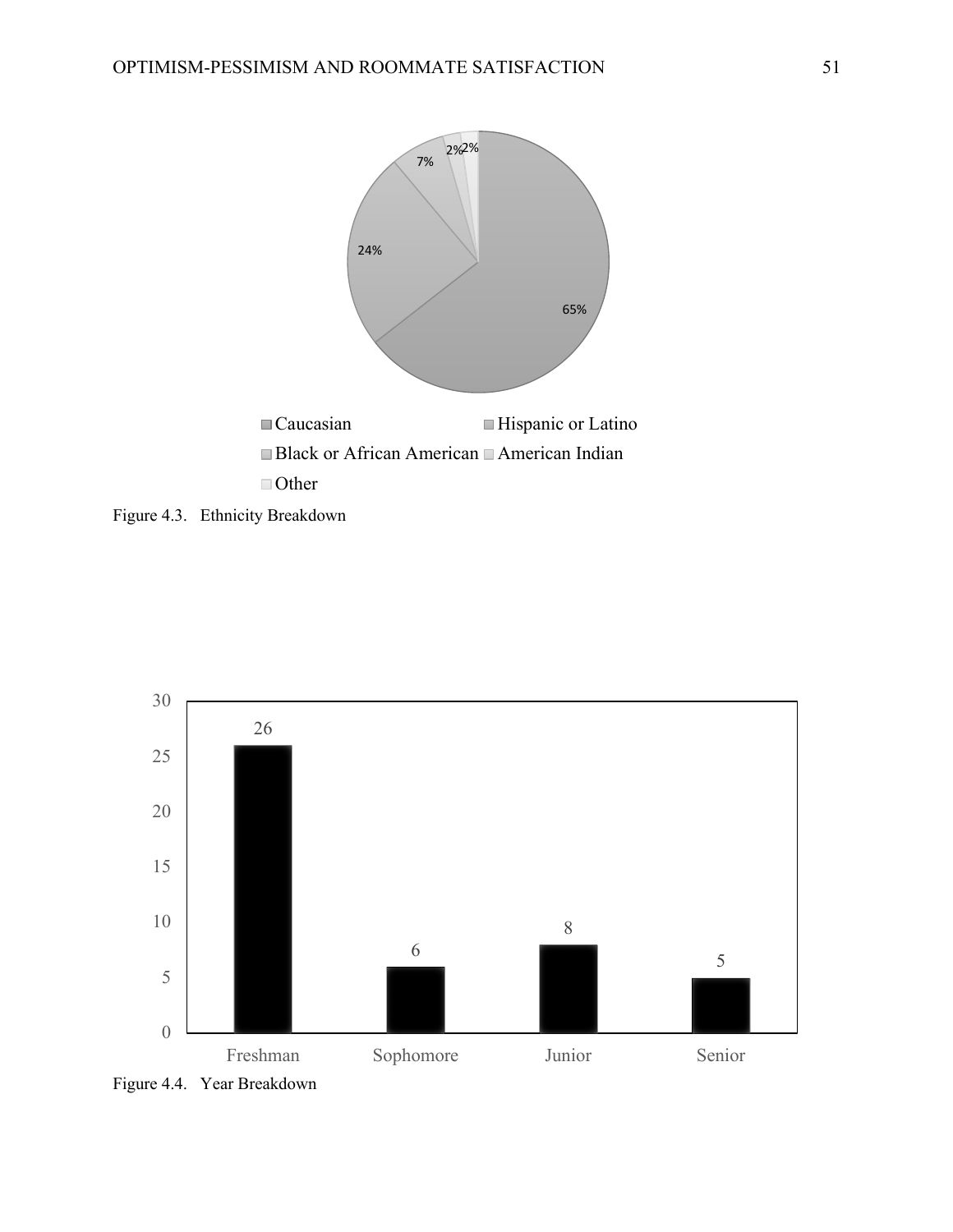

Figure 4.5. Major Breakdown



Figure 4.6. Denominational Breakdown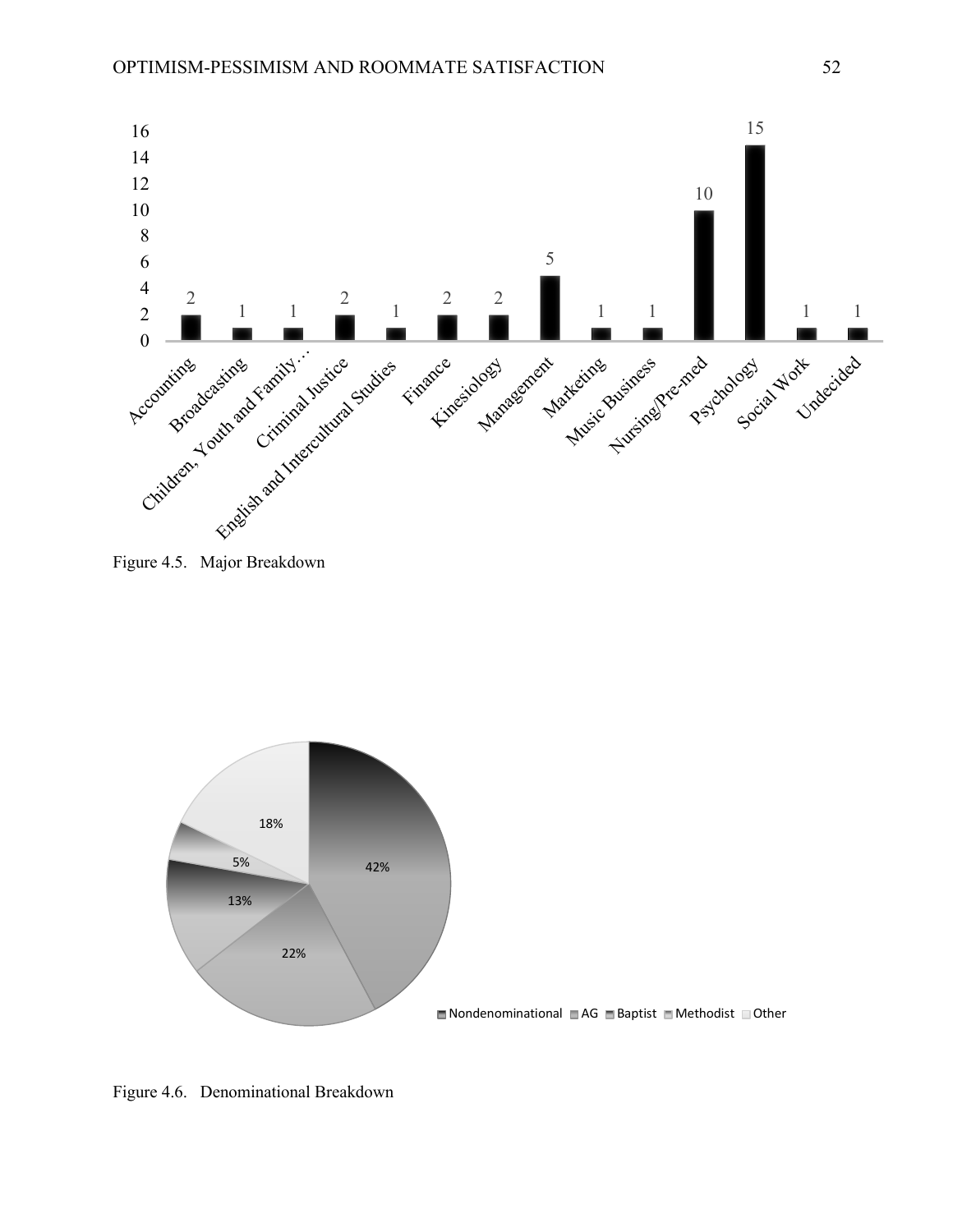

Figure 4.7. Did You Select Your Roommate?



 $\blacksquare$  Yes  $\blacksquare$  No

Figure 4.8. Have You Roomed with Your Roommate Before?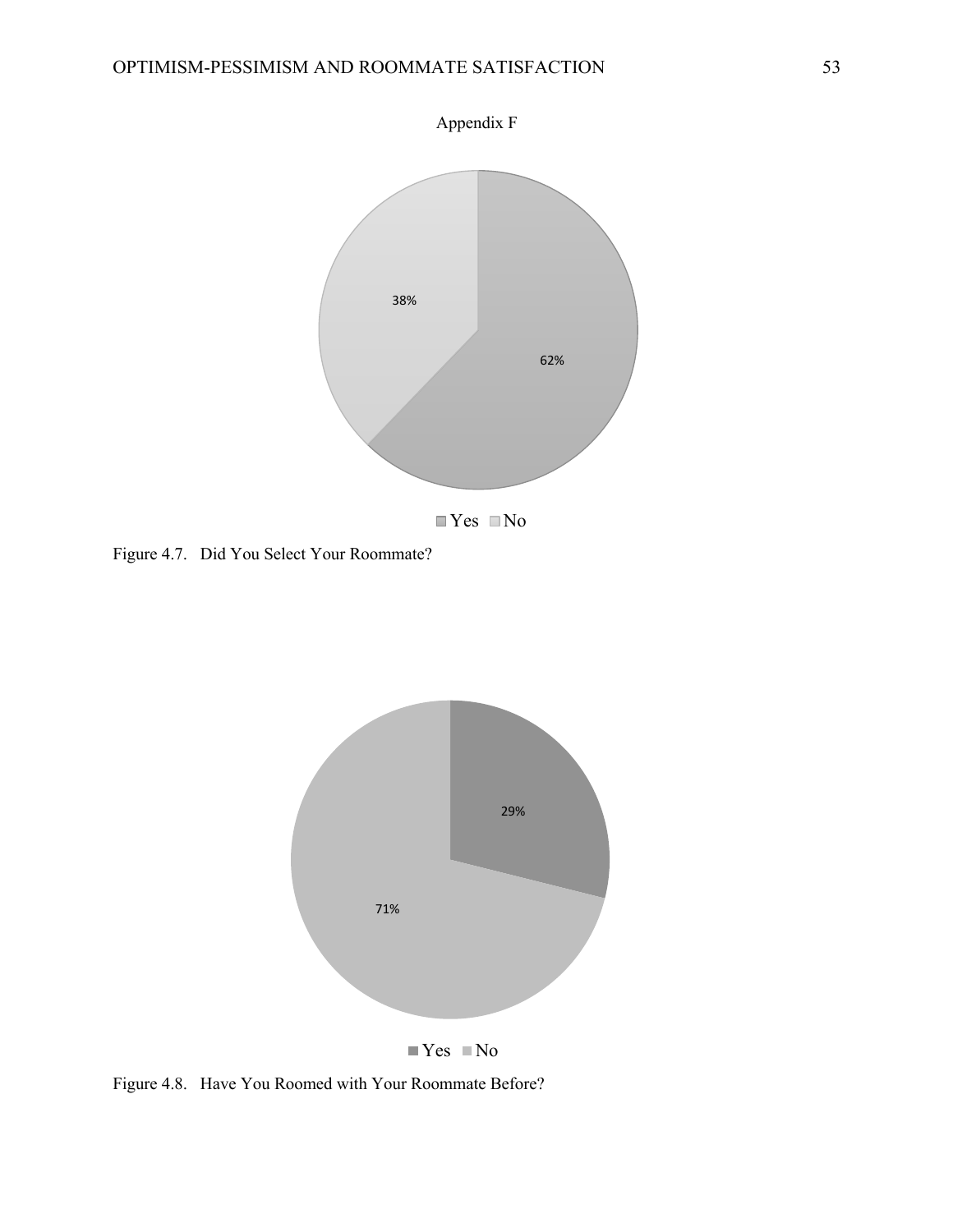

Figure 4.9. Number of Semesters Previously Roomed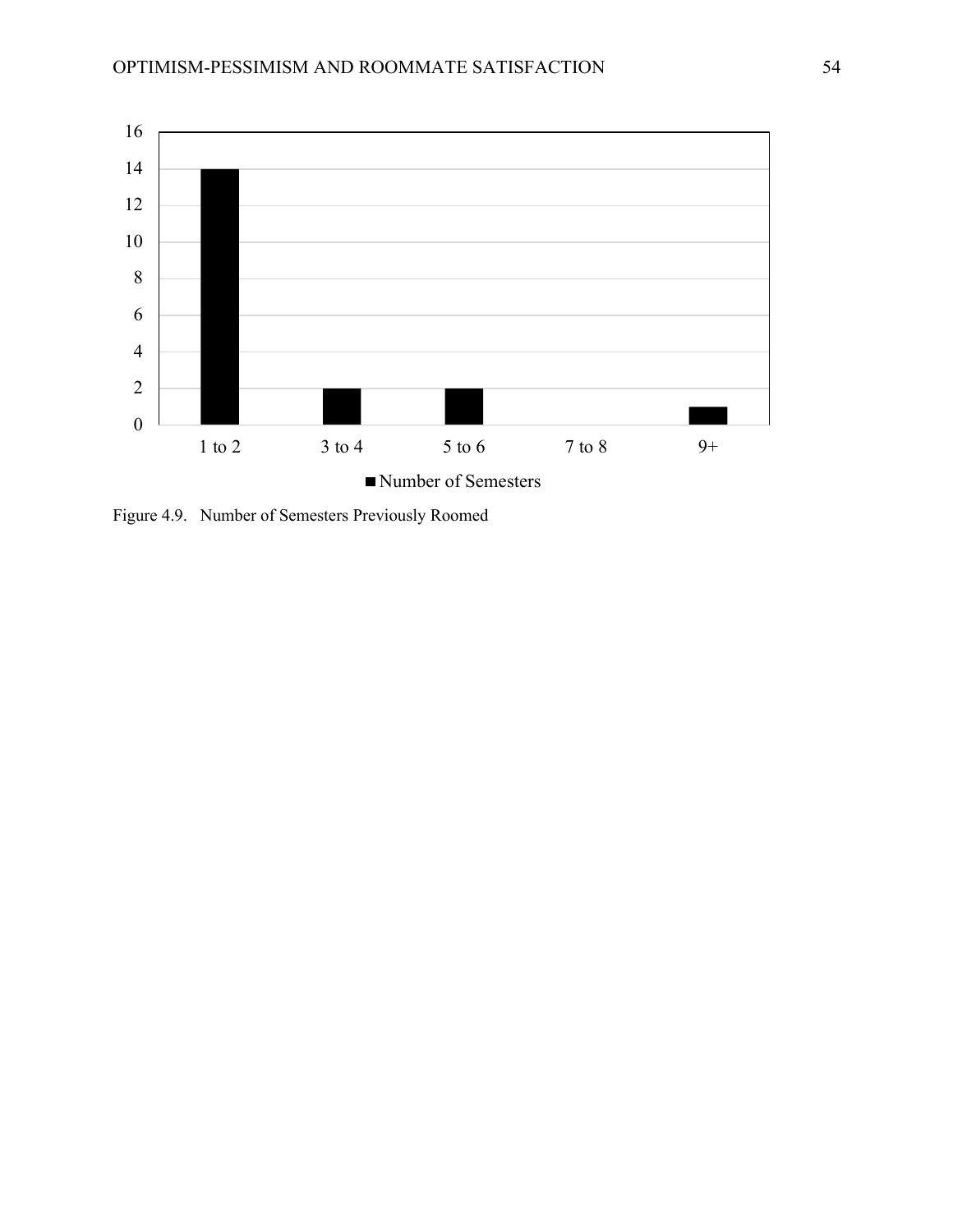

Appendix G

Figure 4.10. Perceived Life Orientation v. Actual Life Orientation



Figure 4.11. Perceived Similarity of Roommate Life Orientation.